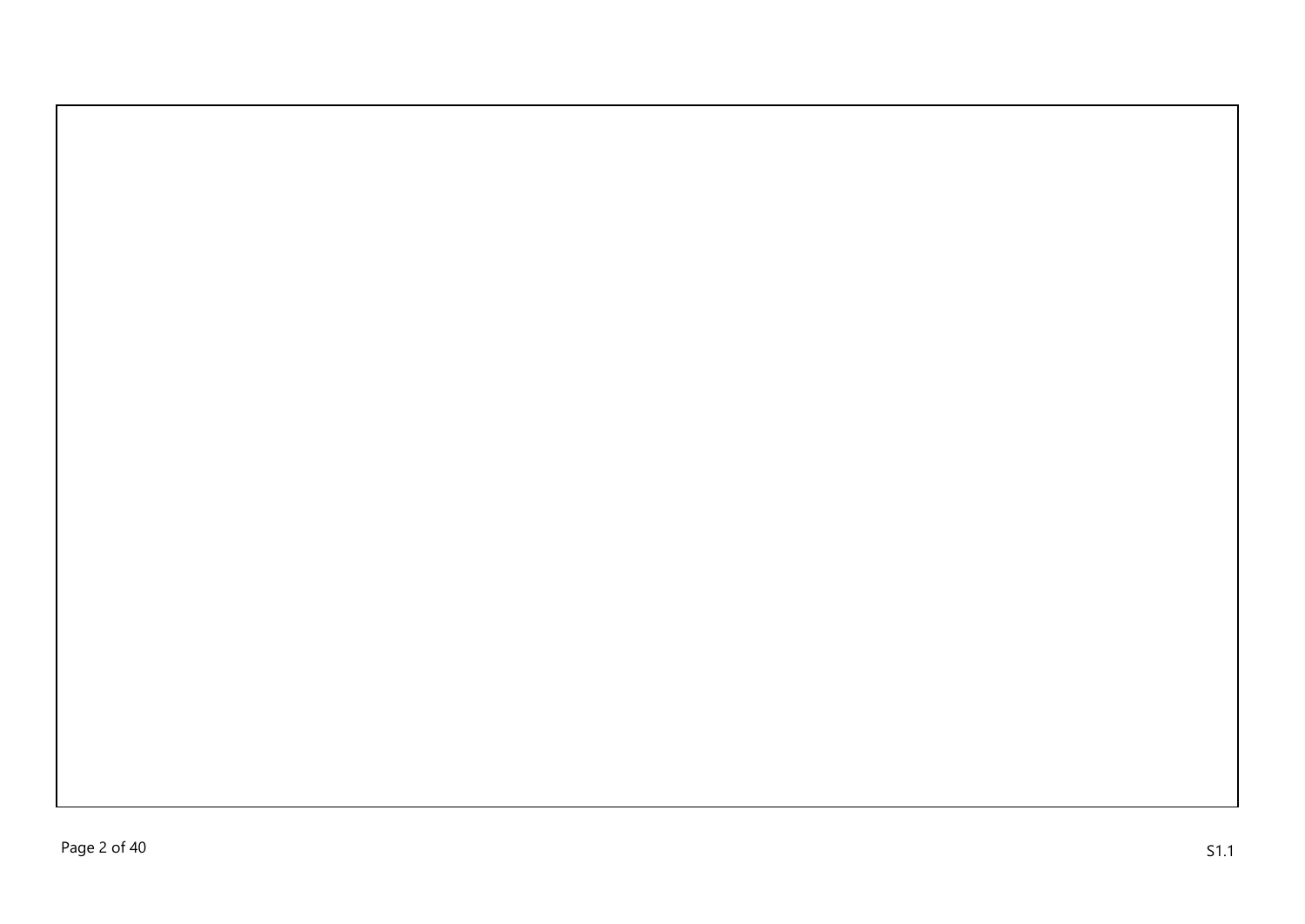| #              | Island       | House Name       | Name                    | Sex | National ID | ، ه ، بر <u>م</u>                  | ىئرىتر                             |
|----------------|--------------|------------------|-------------------------|-----|-------------|------------------------------------|------------------------------------|
|                | S. Hithadhoo |                  |                         |     |             |                                    |                                    |
|                | S. Hithadhoo | Aabaadhee Manzil | Haleema Hussain         | F   | A131848     | ئەھمەرچە ئىرى ئى                   | يَجِعُ يُرْسَمْرِسْ                |
| $\overline{c}$ | S. Hithadhoo | Al Khamraa       | Aishath Shahidha        | F   | A018995     | پە ۋرە بۇ                          | و<br>ويرجع جو فر                   |
| $\mathsf{3}$   | S. Hithadhoo | Al Khamraa       | Waseem Fath-hee         | M   | A019032     | پە ۋرە بۇ                          | ۇسوۋە ئەۋر                         |
| 4              | S. Hithadhoo | Al Khamraa       | Sama Waseem             | F   | A293332     | ر ە رە بۇ<br>مەنزىرىتر             | $\frac{1}{2}$                      |
| 5              | S. Hithadhoo | Al Khamraa       | Nadhman Wasym           | M   | A293724     | ر ە رە بۇ<br>مەنزىرىتر             | برووه كالبادق                      |
| $\,$ 6         | S. Hithadhoo | Al Khamraa       | Fathmath Sajaa Waseem   | F   | A340564     | بر و بر ه پژ                       | وٌجودَمُ سَبَعٌ وَسِيرٌ            |
| $\overline{7}$ | S. Hithadhoo | Al Khamraa       | Abdulla Hamdhaan Waseem | M   | A340565     | رە رە بۇ                           | رە دالله برو دە كەسود              |
| 8              | S. Hithadhoo | Ali Manzil       | Fathimath Ibrahim       | F   | A018626     | ئەبەيە ئەسىمى ئە                   |                                    |
| 9              | S. Hithadhoo | Ali Manzil       | Ali Wafir               | M   | A292053     | ړ <i>. پ</i> رو ش <sub>م</sub> و و | ديا وتولا                          |
| $10$           | S. Hithadhoo | Ansaam           | Hawwa Dhiye             | F   | A018308     | ىر مەر مەھ                         | بەدە ئېرىژ                         |
| 11             | S. Hithadhoo | Ansaam           | Hassan Didi             | M   | A024317     | ىر مەرمىسى <i> ب</i>               | ئەسەئىرى <i>ر</i>                  |
| 12             | S. Hithadhoo | Ansaam           | Razana Hassan Didi      | F.  | A301015     | ىر مەرمىسى <i> ب</i>               | ر پر بر<br>برج مگر بر کے مگرموں    |
| 13             | S. Hithadhoo | Ansaam           | Sheela Hassan Didi      | F   | A301020     | ىر مەر مەھ                         | شوقى كەككەنلەر<br>ئارىخى كەككەنلەر |
| 14             | S. Hithadhoo | Ansaam           | Mohamed Fazleen         | M   | A301022     | ىر مەر مەھ                         |                                    |
| 15             | S. Hithadhoo | Arizona          | Mariyam Ibrahim         | F   | A022025     | ې مرچ متر<br>مرغب                  | גפנס השתניב                        |
| 16             | S. Hithadhoo | Arizona          | Ahmed Samih Sameer      | M   | A292075     | وممرتج يثر                         | ړه د د کرد کرد چ                   |
| 17             | S. Hithadhoo | Arizona          | Mohamed Sameeh Sameer   | M   | A351726     | ە بىرى مىگە<br>مەسرىي مىگە         | ورەرو سورژ سورژ                    |
| 18             | S. Hithadhoo | Azza             | Mubaarik Mohamed        | M   | A390887     | رەپچ                               | כשינו כנסנכ<br>כשינו כגובנג        |
| 19             | S. Hithadhoo | Baadhal          | Aishath Rasheeda        | F   | A088868     | ەر ە<br>ھەرن                       | و ديده<br>مارستونو مرسوند          |
| 20             | S. Hithadhoo | Baadhal          | Nuwaila Bagir           | F   | A147307     | ەر ە<br>ھەرن                       | متعكر قمح تحتجم                    |
| 21             | S. Hithadhoo | Baarish          | Hawwa Zaahira           | F   | A022058     | ځمېرىشە                            | برە ئەرىتە                         |
| 22             | S. Hithadhoo | Baarish          | Hamid Abdulla           | M   | A079863     | ۇ ئىرىشە<br>                       | أشحر قمة متعالله                   |
| 23             | S. Hithadhoo | Baarish          | Fathimath Shaufa        | F.  | A301666     | ە ئىمرىشە<br>م                     | و د د دو                           |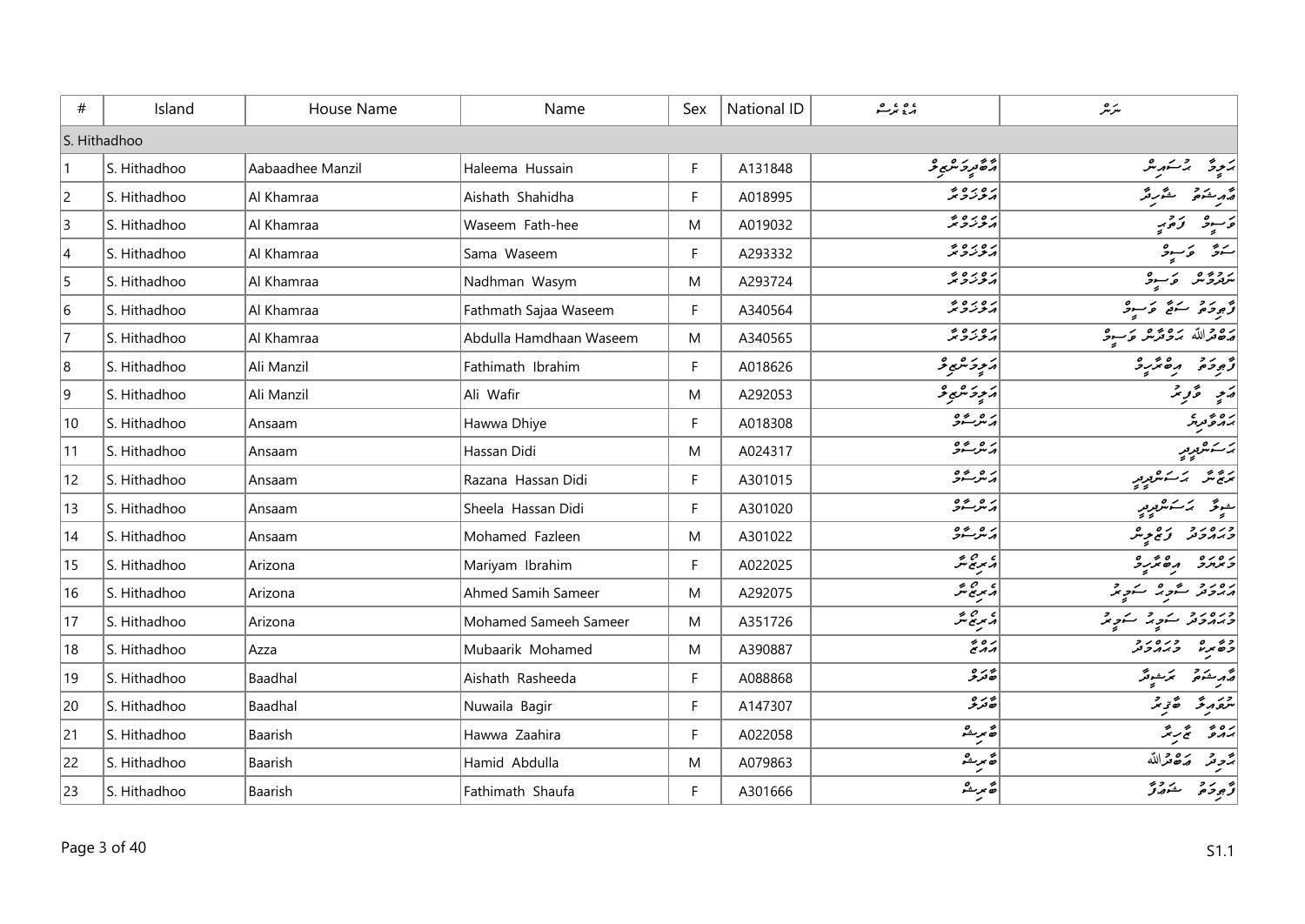| 24 | S. Hithadhoo | Baarish                  | Aishath Hamdha             | F  | A386141 | ځ <sub>مر</sub> يثه<br>م | أشهر شده روم                                                              |
|----|--------------|--------------------------|----------------------------|----|---------|--------------------------|---------------------------------------------------------------------------|
| 25 | S. Hithadhoo | <b>Bahaarathee Villa</b> | Almas Rushdy               | F. | A018179 | <br> خەتئە ئىرموغە ئىر   | رەپ رىشور                                                                 |
| 26 | S. Hithadhoo | <b>Bahaarathee Villa</b> | Hamdhu Shujaul Ameen       | M  | A019630 | <br>  قۇتمۇمۇمۇ          | رە د بەدەرە بەر<br>بەدىر شەن <i>ج مەخ</i> مەر                             |
| 27 | S. Hithadhoo | <b>Bahaarathee Villa</b> | Aishath Shahama Idrees     | F  | A019653 | <br>  قائەتمۇھ بورىگە    | ە<br>مەرشىمى شىرىق مەمىرىيەت                                              |
| 28 | S. Hithadhoo | Bahaarathee Villa        | Shaheema Ali               | F  | A019694 | ە ئەبر <sub>ە بو</sub> ر | لمنزلة الأمج                                                              |
| 29 | S. Hithadhoo | <b>Bahaarathee Villa</b> | Aishath Ali                | F  | A019695 | ە ئەبرە <sub>ب</sub> ورۇ | مأمر شكوح أمكم                                                            |
| 30 | S. Hithadhoo | Bahaarathee Villa        | Mohamed Roohul Ameen       | M  | A069816 | ئەتئە ئەھ بۇ             | כנסגב מכסגם<br>בגתכת הגיבתקית                                             |
| 31 | S. Hithadhoo | <b>Bahaarathee Villa</b> | Ahmed Sirajul Ameen        | M  | A069817 | ە ئەبزە جەڭر             | ړه رو سربروه رکړمر                                                        |
| 32 | S. Hithadhoo | <b>Bahaarathee Villa</b> | Hameed Zujajul Ameen       | M  | A125154 | ئەتئە ئەھ بۇ             | بروتر به موجود و مر                                                       |
| 33 | S. Hithadhoo | <b>Bahaarathee Villa</b> | Hamdhan Rifaul Ameen       | M  | A146872 | ئەنئە ئەربۇ              | גפנציג <sub>מש</sub> נגלקית                                               |
| 34 | S. Hithadhoo | <b>Bahaarathee Villa</b> | Hammadh Hilalul Ameen      | M  | A147091 | ئەتەئىرو بۇ              |                                                                           |
| 35 | S. Hithadhoo | <b>Bahaarathee Villa</b> | Aminath Shuhaima           | F  | A156121 | ە ئەبرە و ۋ              | شەركەر ئ<br>أرمز                                                          |
| 36 | S. Hithadhoo | <b>Bahaarathee Villa</b> | Fathimath Thuqa Ibrahim    | F  | A325342 | ئەتئە ئەرى <i>گە</i>     | ژُورو وژ رهگرد                                                            |
| 37 | S. Hithadhoo | Bahaarathee Villa        | Mariyam Haura Roohul Ameen | F  | A387660 | <br>  قەتئە ئەمرىم       | ג סגם גם 4 בכפר ב<br>ב <i>א</i> ו <i>עב</i> גם <i>א</i> ג <i>צ</i> ולב יע |
| 38 | S. Hithadhoo | <b>Bahaarathee Villa</b> | Mohamed Faillaan Ibrahim   | M  | A410252 | ە ئەبرە وېڅر             | ورەرو زړيئىر رەپزرە                                                       |
| 39 | S. Hithadhoo | Bakhshish                | Ali Ibrahim                | M  | A018631 | ئەر ئىس ئە               | ړې رهټرېږ                                                                 |
| 40 | S. Hithadhoo | Bakhshish                | Hussain Sunny              | M  | A021634 | ئەر ئىسىر شە             | يزڪيريش ڪير                                                               |
| 41 | S. Hithadhoo | Bakhshish                | Hassan Thariq              | M  | A294575 | ئەر ئىسىر ئىشە           | بر کے شہر کھیلے                                                           |
| 42 | S. Hithadhoo | Bakhshish                | Mohamed Hashim             | M  | A310294 | ئەرمىسىمى                | گرشەۋ<br>و ر ه ر و<br>د بر پر تر                                          |
| 43 | S. Hithadhoo | Bakhshish                | lujaaz Ali                 | M  | A310307 | ئەشىرىشە                 | د پر چ ځ<br>ەكمەمچە                                                       |
| 44 | S. Hithadhoo | Bakhshish                | Uswath Ali                 | F  | A365464 | ئەر ئىسىر ئە             | د قاد د کم                                                                |
| 45 | S. Hithadhoo | Balsam                   | Ali Didi                   | M  | A012995 | ەۋسەۋ                    | ړ و دردر<br>په پ                                                          |
| 46 | S. Hithadhoo | Balsam                   | Fathimath Didi             | F  | A019186 | ەۋسەۋ                    | ر<br>تر ج <sub>و</sub> حر حموم پر                                         |
| 47 | S. Hithadhoo | Balsam                   | Nasiha Ali                 | F. | A161331 | ەۋسەد                    | متز بەرگە<br>بە<br>ەتە                                                    |
| 48 | S. Hithadhoo | Balsam                   | Ahmed Niham                | M  | A294262 | ەۋسەۋ                    | ر ه ر د<br>پرګر تر<br>سررصح                                               |
| 49 | S. Hithadhoo | Balsam                   | Mohamed Nazeeh             | M  | A294269 | ەۋسەۋ                    | ورەرو شهر                                                                 |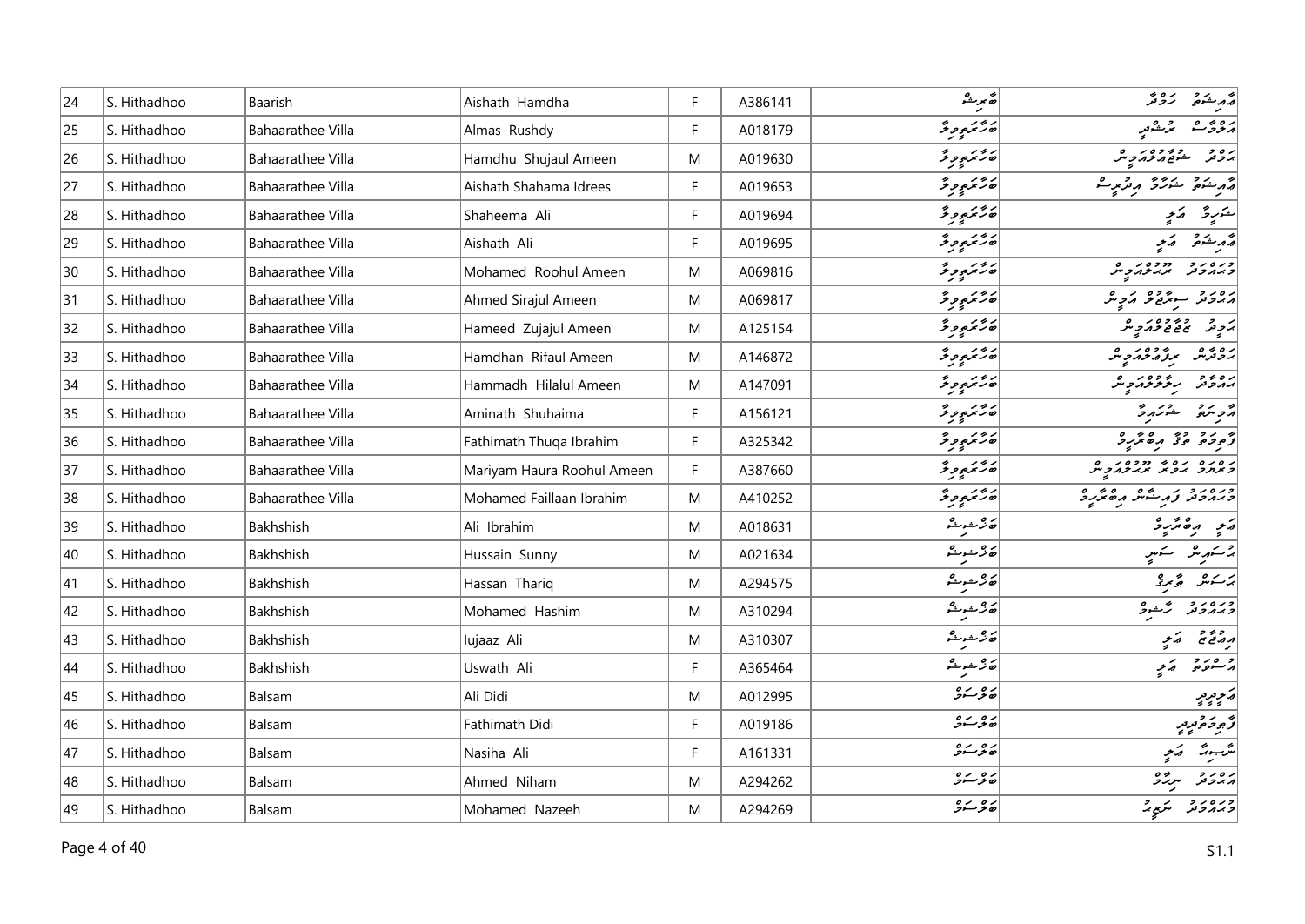| 50 | S. Hithadhoo | Balsam             | Nahudha Ali                      | $\mathsf F$ | A294272 | ئەۋسەۋ                           | يتربر ميمني                                                                         |
|----|--------------|--------------------|----------------------------------|-------------|---------|----------------------------------|-------------------------------------------------------------------------------------|
| 51 | S. Hithadhoo | Balsam             | Ulfa Ali                         | F           | A352428 | ەۋسەۋ                            | أروق أربح                                                                           |
| 52 | S. Hithadhoo | <b>Banyan Tree</b> | Mohamed Haneef                   | M           | A018541 | صَسِرَ سْرَهْ مِرِ               | ورەرو ئەرو                                                                          |
| 53 | S. Hithadhoo | <b>Banyan Tree</b> | Ali Rafaah                       | M           | A276558 | صَسِمَة سَرْهِ مِرِ              | أەير بروژ                                                                           |
| 54 | S. Hithadhoo | <b>Banyan Tree</b> | Aminath Abaan                    | F           | A328518 | صَسِرَ مَثَر هِ مِرِ             | أزجر المتوسر                                                                        |
| 55 | S. Hithadhoo | <b>Banyan Tree</b> | Mariyam Rif'aa Mohamed<br>Haneef | F           | A341618 | صَسِدَ مَرْجٍ مِرِ               | כמית מצב כמהכת ג'יתו                                                                |
| 56 | S. Hithadhoo | <b>Basara</b>      | Shareefa Mohamed Ali             | F           | A149803 | ە ئەبۇ                           | شَمِرِوٌ - وَبَرْمَ وَمَرْ - يَرْمِ                                                 |
| 57 | S. Hithadhoo | Basara             | Fathmath Sama Ali                | F           | A253811 | ە ئەبۇ                           |                                                                                     |
| 58 | S. Hithadhoo | Basara             | Mohamed Hamd Ali                 | M           | A331727 | ە ئەبۇ                           |                                                                                     |
| 59 | S. Hithadhoo | Basara             | Khadheeja Shany Ali              | F           | A331893 | ە ئەبۇ                           | ر<br>ترمړنځ څې کړه کړ                                                               |
| 60 | S. Hithadhoo | Bavana             | Azeema Hassan                    | F           | A018675 | ر ر<br>ھۆس                       | <br>  مَا فرِعٌ   الكِرْسُورُ                                                       |
| 61 | S. Hithadhoo | Bavana             | Aminath Moosa Didi               | F           | A018726 | ەئەتىر                           |                                                                                     |
| 62 | S. Hithadhoo | Bazeeaa            | Ibrahim Hussain                  | M           | A321659 | لصَبِح مَّهُ                     | مەھترىرى بر شمىر ش                                                                  |
| 63 | S. Hithadhoo | Bazeeaa            | Mohamed Amaan Ibrahim            | M           | A325336 | <br> خصم پر                      |                                                                                     |
| 64 | S. Hithadhoo | Beach Queen        | Fathmath Nasheedha               | F           | A021150 | <br>  ئۇنجون <sub>ى</sub> مەسىر  | ترجوخا متشوش                                                                        |
| 65 | S. Hithadhoo | Beach Queen        | Hawwa Zahira                     | F           | A021342 | <br>  ئەنجونا مەشر               | $\stackrel{2}{\sim}$ $\stackrel{2}{\sim}$ $\stackrel{2}{\sim}$ $\stackrel{2}{\sim}$ |
| 66 | S. Hithadhoo | Beach Queen        | Shaamikh Mohamed Naeem           | M           | A278495 | ە ئەرەبەر<br>ئ                   | أشور ورورو شهرو                                                                     |
| 67 | S. Hithadhoo | <b>Beach Queen</b> | Ahmed Hassan                     | M           | A287093 | ە پەر بەر<br>ئ                   | رەرو رىكىر                                                                          |
| 68 | S. Hithadhoo | <b>Beach Queen</b> | Mohamed Nihaadh                  | M           | A308542 | ە ئۇيۋېرىشە<br>ئ                 | ورەر دەرد<br><i>دىدە</i> ردىر س <i>رى</i> گىر                                       |
| 69 | S. Hithadhoo | <b>Beach Queen</b> | Abdulla Nadheem                  | M           | A308543 | <br>  ئۇنجون <sub>ى</sub> مەستىر | رە تەللە س <i>رىرد</i>                                                              |
| 70 | S. Hithadhoo | Beach Queen        | Ibrahim Nashydh                  | M           | A308544 | ئەنزىر مەر                       | أرە ئۆر ئەسىسى ئىشىد                                                                |
| 71 | S. Hithadhoo | Beach Queen        | Aishath Nashfa                   | F           | A308545 | ئەنزىدىكە بەشر                   | ە ئەر ئىكى ئىس ئىشىر ئى                                                             |
| 72 | S. Hithadhoo | Beach Queen        | Nabaalaa Ahmed                   | F           | A376003 | ئەترىئە مەيىتىر                  | أبره بمدرد                                                                          |
| 73 | S. Hithadhoo | Binhimage          | Abdulla Zubair                   | M           | A018250 | ھ مربر دی<br>ر                   | أرجع ترالله بمخصر بمر                                                               |
| 74 | S. Hithadhoo | Binhimage          | Habeeba Ahmed                    | F           | A021626 | ە مەرىرى<br>م                    | برەش برەر د                                                                         |
|    |              |                    |                                  |             |         |                                  |                                                                                     |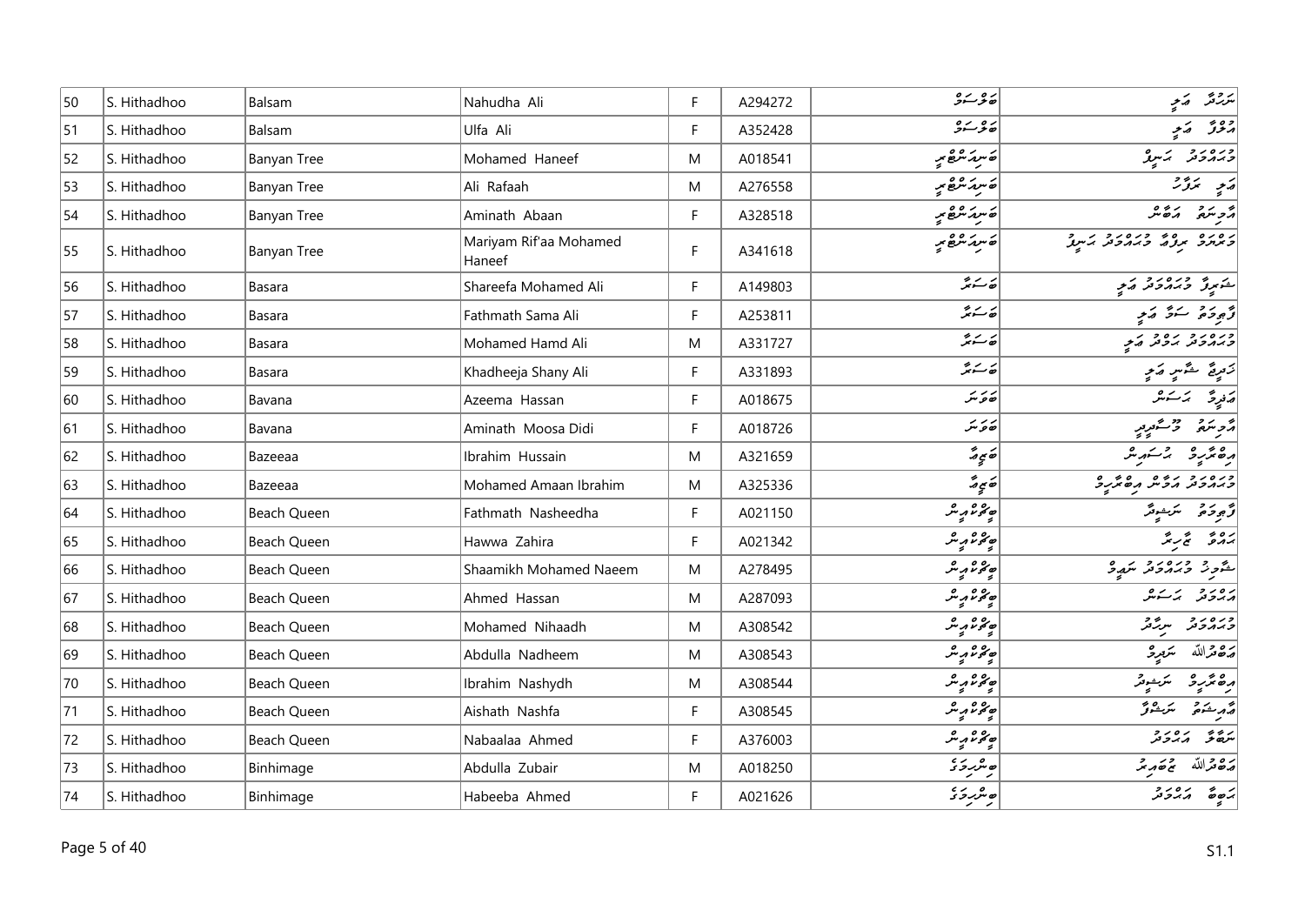| 75           | S. Hithadhoo | Binhimage          | Mohamed Waheed            | M  | A022075 | ه شربر د ،<br>م                      | دره رو در کرد                                                                                       |
|--------------|--------------|--------------------|---------------------------|----|---------|--------------------------------------|-----------------------------------------------------------------------------------------------------|
| 76           | S. Hithadhoo | Binhimage          | Fathimath Shaistha Zubair | F. | A272851 | ھ مر<br>پر پر دی                     | ژوده شر ده جمه بر                                                                                   |
| 77           | S. Hithadhoo | Binhimage          | Abdul Awwal Qaasim        | M  | A276505 | ه شربر د ،<br>مرس                    | גם כסגסגב ביצייק                                                                                    |
| 78           | S. Hithadhoo | Blossom            | Fathimath Ali             | F  | A021645 | ە ئۇسىرە                             | وٌجودَ حَدِ                                                                                         |
| 79           | S. Hithadhoo | Blossom            | Aishath Zeena             | F  | A157071 | ەمۇسەد                               | ړ د شوه پې تر                                                                                       |
| 80           | S. Hithadhoo | Blossom            | Alhan Ahmed               | M  | A287147 | ەمۇسەد                               | روم د ره رو                                                                                         |
| 81           | S. Hithadhoo | <b>Blossom</b>     | Aminath Zaina             | F  | A290091 | ەمۇسەد                               | أأترجع تماميته                                                                                      |
| 82           | S. Hithadhoo | <b>Blue Ocean</b>  | Ahmed Wafir               | M  | A046136 | و دوم در ه<br>ت <i>ه م</i> حرم شوسر  | أرەر دەر ئە                                                                                         |
| 83           | S. Hithadhoo | <b>Blue Ocean</b>  | Ibrahim Faisham           | M  | A307795 | و دوم در ه<br>ن <i>ه م</i> وهر شوسر  | رەڭرى زىرخى                                                                                         |
| 84           | S. Hithadhoo | <b>Blue Palm</b>   | Mohamed Fareed            | M  | A034203 | ە دوم ە<br>ھىرتى تر                  | ورەرو كەيد                                                                                          |
| 85           | S. Hithadhoo | <b>Blue Palm</b>   | Fathmath Farah Fareed     | F. | A293336 | ە دوم ە<br>ھىرتى ت                   | وٌوِدَهُ وَيَرَدُ وَيَدِدُ                                                                          |
| 86           | S. Hithadhoo | <b>Blue Palm</b>   | Aminath Farha Fareed      | F  | A361557 | ه دو ده ه<br>ن <i>ن بو</i> ر         | أزويتم وترث ويرقر                                                                                   |
| 87           | S. Hithadhoo | <b>Blue Waves</b>  | Mariyam Didi              | F  | A018671 | و دور، ه<br>ح <del>م</del> رح و مسکو | ر صرح مرمر<br>د بربرد تو تو                                                                         |
| 88           | S. Hithadhoo | <b>Blue Waves</b>  | Hawwa Bee                 | F  | A018674 | و دور، ه<br>حاموړې سه                | ر ه و په<br>بر د و په                                                                               |
| 89           | S. Hithadhoo | <b>Blue Waves</b>  | Mohamed Nashid            | M  | A097900 | و دوره ه ه<br><i>ه مود</i> و م       | ورەر دە ئەسىر<br><i>دىدە</i> ردىر ئىرىشەنر                                                          |
| $ 90\rangle$ | S. Hithadhoo | Boashigasdhoshuge  | Aminath Naseema           | F  | A021978 | ان به رحمه و د<br>  تصویر مسلومین    | أأرد سكوا المسترات                                                                                  |
| 91           | S. Hithadhoo | Boashigasdhoshuge  | Fathimath Ali             | F  | A272128 | ہ پر صور ہ<br>صری سنگرمری            | ومجوحا وكمع                                                                                         |
| 92           | S. Hithadhoo | Boashigasdhoshuge  | Nishfaan Naseer           | M  | A272136 | م بر صور و د<br>  تصورتری            | <mark>سرڪوڙھو</mark> اسرسيونر                                                                       |
| 93           | S. Hithadhoo | <b>Bright Moon</b> | Zulaikha Zubair           | F  | A018521 | ە ئەرەپچە شەر                        | بمخبرش محقد يم                                                                                      |
| 94           | S. Hithadhoo | <b>Bright Moon</b> | Aminath Nisfa Najeeb      | F  | A309046 | صمر معدد مر                          | أأدمر المراكب المستجم                                                                               |
| 95           | S. Hithadhoo | <b>Bright Moon</b> | Aishath Nasooha Najeeb    | F  | A309047 | صمر مع تر مر                         |                                                                                                     |
| 96           | S. Hithadhoo | <b>Bright Moon</b> | Mariyam Nahlaa Najeeb     | F  | A309048 | ە ئەرەدى <sub>د</sub> ە              | رەرە بەر ئەر بەر                                                                                    |
| 97           | S. Hithadhoo | <b>Brook Villa</b> | Habeeba Moosa             | F. | A018193 | 220 مرمگر<br>  جا سر مرمگر           | $\stackrel{\circ}{\sim}$ $\stackrel{\circ}{\sim}$ $\stackrel{\circ}{\sim}$ $\stackrel{\circ}{\sim}$ |
| 98           | S. Hithadhoo | <b>Brook Villa</b> | Hassan Usman              | M  | A160080 | دوره <sub>عر</sub> محر               | ىر كەش مەھم ئەشر                                                                                    |
| 99           | S. Hithadhoo | <b>Brook Villa</b> | Aishath Wafa              | F  | A271369 | 2000 ء ٿر                            | د از استوجد استرات                                                                                  |
| 100          | S. Hithadhoo | <b>Brook Villa</b> | Fathmath Nazahath         | F  | A271371 | ە دەە ھەقە                           | قرم د د بر در د                                                                                     |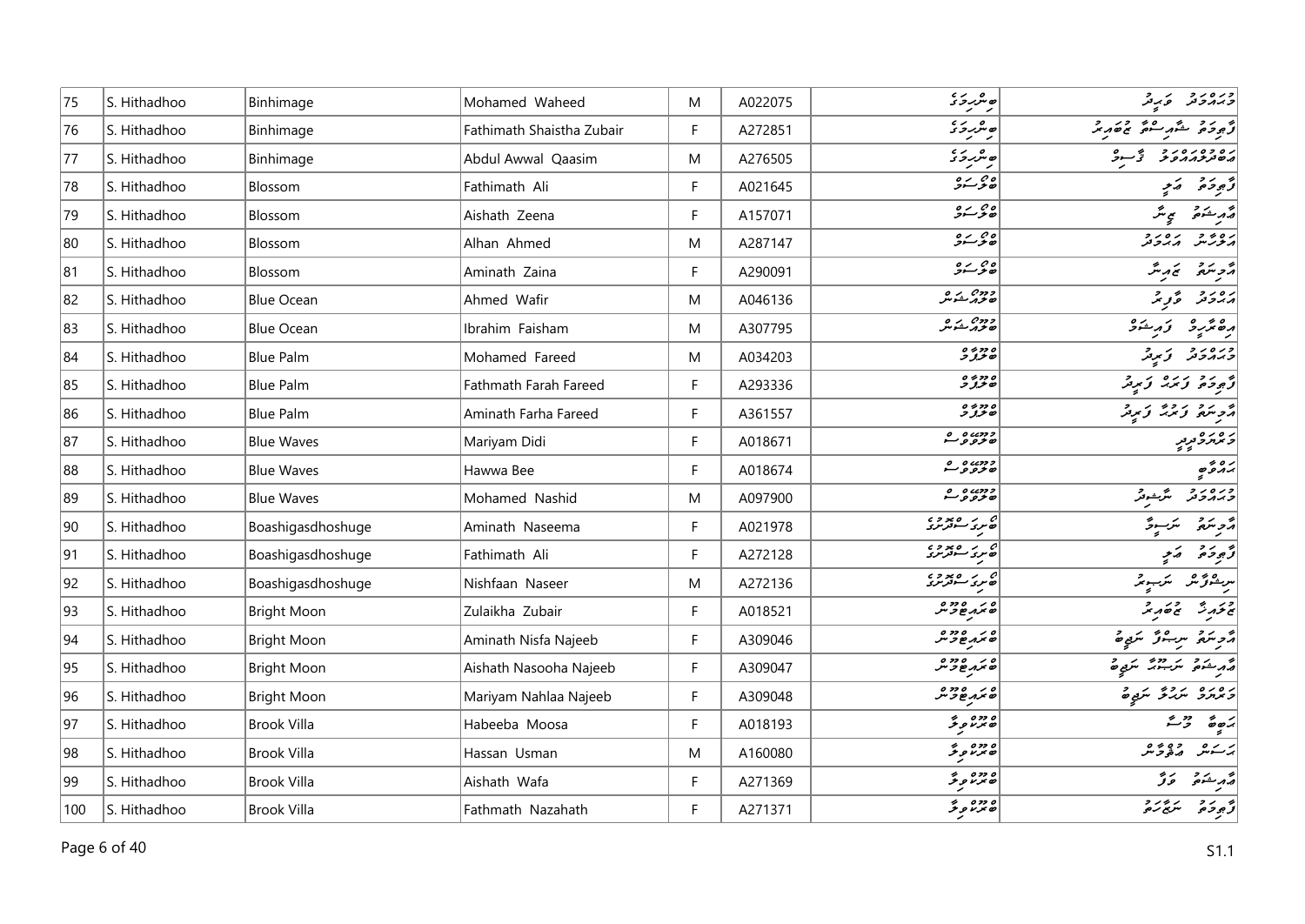| 101 | S. Hithadhoo | <b>Brook Villa</b> | Mariyam Sheeath Hassan | F  | A271373 | 2000 ء ٿر                            | ويرمرو سورة بركبر                                              |
|-----|--------------|--------------------|------------------------|----|---------|--------------------------------------|----------------------------------------------------------------|
| 102 | S. Hithadhoo | <b>Brook Villa</b> | Mohamed Yaneeu Hassan  | M  | A276484 | ە دەە بەر                            | ورورو برسرة برسكر                                              |
| 103 | S. Hithadhoo | <b>Brook Villa</b> | Ahmed Yaeesh Hassan    | M  | A331073 | ە دەە بەر                            | أرور و الله الله الله بالسكامل                                 |
| 104 | S. Hithadhoo | Capla              | Shirmeen Mohamed       | F. | A019367 | ئەۋىچە                               | <br> شوټر <sub>ي</sub> پر دره رو                               |
| 105 | S. Hithadhoo | Capla              | Hassan Rayyan Mohamed  | M  | A276909 | ءوء                                  | ر ره ره ده وره رو<br>برخش برورش وبروونر                        |
| 106 | S. Hithadhoo | Chichandaage       | Ali Mohamed            | M  | A018177 | ىموكىر ھەمچ ك                        | أمجمع وره رد                                                   |
| 107 | S. Hithadhoo | Chichandaage       | Fathimath Didi         | F  | A018336 | ى ئەرەپ                              | تر بم و کم توپو                                                |
| 108 | S. Hithadhoo | Chichandaage       | Aminath Sudha Saeedh   | F. | A100437 | ى ئەرەپ                              | ە ئەسىرە ئەسىر ئىسىر ئىر                                       |
| 109 | S. Hithadhoo | Chichandaage       | Ahmed Saeedh           | M  | A272794 | ىم ئىر شەم ئ                         | ره رو در در د<br>مدرونر <b>کور</b> نر                          |
| 110 | S. Hithadhoo | Chichandaage       | Aishath Sana Saeed     | F  | A272796 | ىموكىر ھەمچ ك                        | م درج سے میں سکھ کے دید تھر                                    |
| 111 | S. Hithadhoo | Chichandaage       | Ibrahim Azim Saeed     | M  | A276496 | ى ئەرەپ                              | مەھەر ئەھم ئەھمەت                                              |
| 112 | S. Hithadhoo | City Light         | Mohamed Fal'laan Ahmed | M  | A278921 | سوءٍ مَرْرِءِ                        | ورەر دېرە دەر دەر د<br><i>دېرم</i> وتر كې شوشر م <i>رم</i> وتر |
| 113 | S. Hithadhoo | City Light         | Nasheedha Adhunaan     | F  | A290086 | سوءٍ مَرَرةٍ                         | <i>سَ شونگر می فرمگرمگر</i>                                    |
| 114 | S. Hithadhoo | City Light         | Dhimna Ahmed           | F  | A342263 | سوءٍ مَرْرِءٍ                        | مروش پره د و                                                   |
| 115 | S. Hithadhoo | Coconut Villa      | Aishath Hussain        | F  | A307988 | بره بره <sub>عر</sub> محر            | مەر شىم بىر شىر بىر                                            |
| 116 | S. Hithadhoo | Comfy Cabin        | Mariyam Faruhy Ali     | F  | A276708 | <br>  برور بر موشر                   | ويرو وتربه مدر                                                 |
| 117 | S. Hithadhoo | Comfy Cabin        | Aishath Faaigaa Ali    | F  | A276711 | يوه و عاھ ميں                        | مەر شىم ئۇرقى مەر                                              |
| 118 | S. Hithadhoo | Comfy Cabin        | Ali Ahmed              | M  | A301798 | يوه و عاھ ميں                        | ړې د پرورو                                                     |
| 119 | S. Hithadhoo | Comfy Cabin        | Fathimath Manikfaan    | F  | A353308 | *دْ دٍ بِنَاءِ مْر                   | ۇ ب <sub>و</sub> خەر خىرىدۇ ئىر                                |
| 120 | S. Hithadhoo | Cool Air           | Mausooma Mohamed       | F  | A019198 | دده ، د<br>پانور د پر                | נכח כנסגב<br>בגייב בגבבת                                       |
| 121 | S. Hithadhoo | Cool Air           | Aishath Maana Ahmed    | F  | A356345 | ככם גם היו<br>מישה בריה מי           |                                                                |
| 122 | S. Hithadhoo | Cool Air           | Fathimath Mina Ahmed   | F  | A359465 | ככם גיב<br>מיכונה ב                  | وتجودة ويتز متادوند                                            |
| 123 | S. Hithadhoo | Crescent Villa     | Shadhiya Ibrahim Didi  | F. | A021125 | ه با بر عروه و د                     | شمرة مەترىۋىرىر                                                |
| 124 | S. Hithadhoo | Crescent Villa     | Moosa Jamal            | M  | A077425 | ە ئەممىدى ھ                          | وحرثت بحارضي                                                   |
| 125 | S. Hithadhoo | Crescent Villa     | Aminath Lasna Jamal    | F  | A354133 | <mark>، ئەستەھ ھ</mark> ۇ            | د څر سره بر څر د ځو و                                          |
| 126 | S. Hithadhoo | Dhaagandu Kekurige | Mariyam Dhie           | F  | A018190 | ه د ر و ، و ، ،<br>تری سره ما ما بوی | تر و بر و به پر                                                |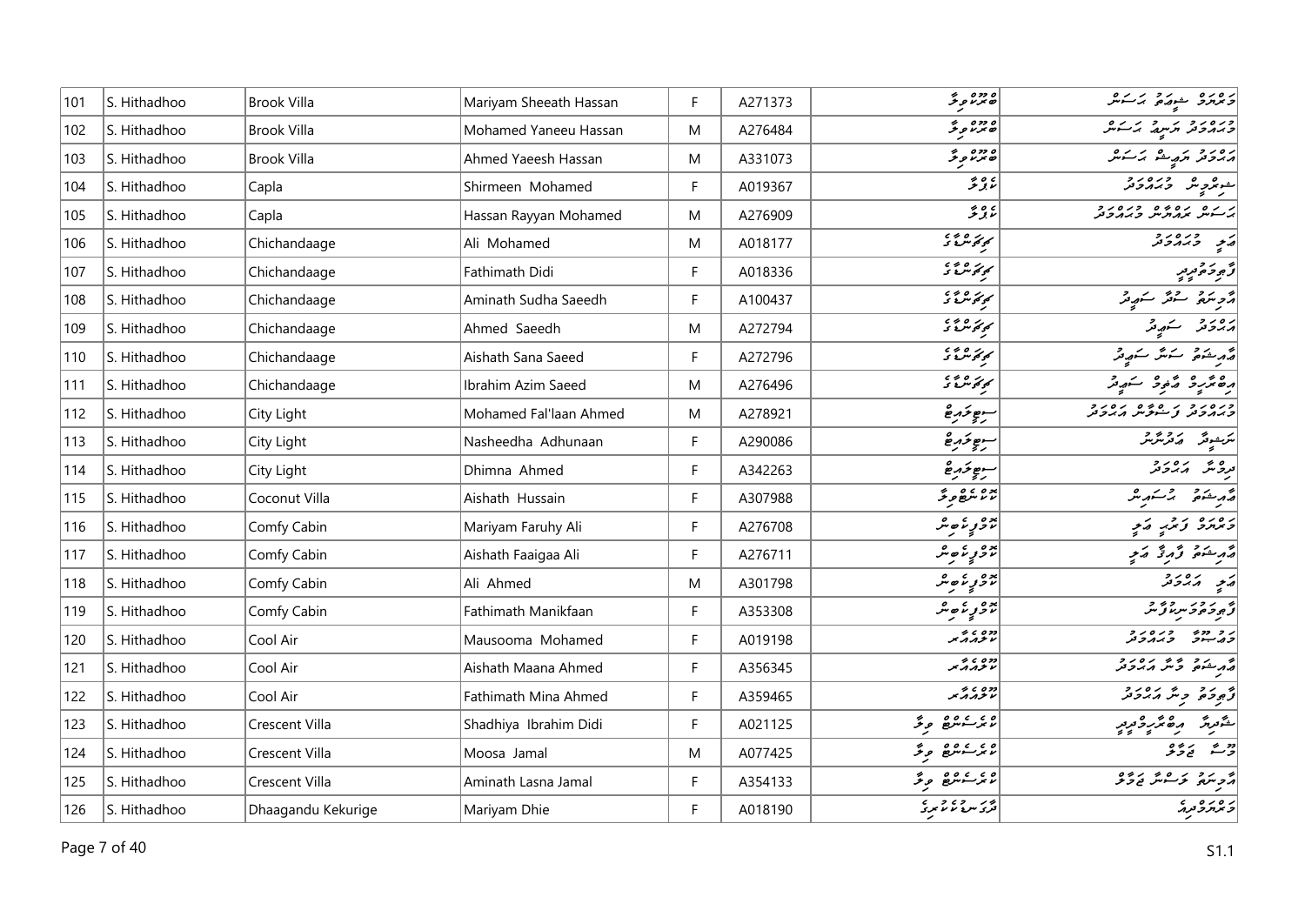| 127 | S. Hithadhoo | Dhaagandu Kekurige | Ali Shihab           | M  | A019209 | ل در دی دی.<br>  فری سره کا کا مربی                     | $\frac{2}{3}$<br>پړې                                                                    |
|-----|--------------|--------------------|----------------------|----|---------|---------------------------------------------------------|-----------------------------------------------------------------------------------------|
| 128 | S. Hithadhoo | Dhaagandu Kekurige | Aminath Dhie         | F. | A026288 | پور پر دې د په<br>ترې مره لا لامبري                     | و سر آر مرد در مرکز بر<br>مرکز مرکز مرکز مرکز بر                                        |
| 129 | S. Hithadhoo | Dhaagandu Kekurige | Ibrahim Mausoom      | M  | A032647 | لور سره ۲۶ مر <sub>و</sub>                              | ەر ھەترىر <i>2</i><br>ىر دە دە                                                          |
| 130 | S. Hithadhoo | Dhaagandu Kekurige | Sinaan Shihab        | M  | A223879 | ور سوء ر و د و<br><mark>تر</mark> ى سوء ما ما مرى       | اسەيترىتر<br>ك<br>شەرگەنچ                                                               |
| 131 | S. Hithadhoo | Dhaagandu Kekurige | Shafiu Shihaab       | M  | A223882 | لەر سەم ئارىپى<br>قىرى مىرى ئارىم ئىرى                  | الشورقر<br>ے رگزے                                                                       |
| 132 | S. Hithadhoo | Dhaagandu Kekurige | Shiaara Shihaab      | F  | A271722 | پیمر سر ج بر ج ح<br>  پس کا مرکز موری                   | شوره شرقرة                                                                              |
| 133 | S. Hithadhoo | Dhaagandu Kekurige | Sharaafath Shihab    | F  | A271725 | لور سرچ ۽ ج جي ۽<br><mark>تئري سرچ</mark> ما ما مبري    | ے در د<br>شوہروم شو <i>رہ</i>                                                           |
| 134 | S. Hithadhoo | Dhaagandu Kekurige | Shafaath Ali Shihab  | F  | A271729 | لوړ سره د د د د د پا<br><mark>ندې سره لا ما</mark> مېرې | $rac{22}{\sqrt{2}}$                                                                     |
| 135 | S. Hithadhoo | Dhassoora          | Fathimath Habeeba    | F  | A021907 | ر ہ دور<br>تدرگر سوئر                                   | و محرم د<br>م<br>$\overset{\ast}{\circ}\overset{\ast}{\circ}\widetilde{\cdot}$          |
| 136 | S. Hithadhoo | Dhassoora          | <b>Bushree</b>       | M  | A254494 | ر ٥ <u>. دد ر</u><br>تدرگر سونیر                        | چ شو پر<br>م                                                                            |
| 137 | S. Hithadhoo | Dhassoora          | Sarumad Bushree      | M  | A291960 | ىرە جېمە                                                | ر در د ده در د                                                                          |
| 138 | S. Hithadhoo | Dhassoora          | Aishath Ulfath       | F  | A291968 | ىرە يېزىر                                               | و ه د د<br>مرمونو پو<br>پھر پر دی۔<br>انگر                                              |
| 139 | S. Hithadhoo | Dhassoora          | Gisaamath Bushry     | F  | A291979 | ر ٥ <u>. دد ر</u><br>تدرگر سونیر                        | كالمستحق هشمر                                                                           |
| 140 | S. Hithadhoo | Dhassoora          | Zahaana Bushry       | F  | A292004 | ر ٥ <u>. دد ر</u><br>تدرگر سونیر                        | ى ئەش ھەشىر                                                                             |
| 141 | S. Hithadhoo | Dhassoora          | Zamhadh Bushry       | M  | A292385 | ر ە دور<br>تىرەر سىيمىر                                 | پرورو ویشتمی                                                                            |
| 142 | S. Hithadhoo | Dheeframge         | Ibrahim Shiyaz       | M  | A018166 | وړو تره د                                               | גלילגר החי                                                                              |
| 143 | S. Hithadhoo | Dheeframge         | Aminath Shareefa     | F  | A018183 | ىر ۋىر 3 ك                                              | أأدوبتكم المشتموقر                                                                      |
| 144 | S. Hithadhoo | Dheeframge         | Najma Moosa          | F  | A018370 | در د څر د د                                             | روم ورم                                                                                 |
| 145 | S. Hithadhoo | Dheeframge         | Ahmed Sarim          | M  | A019684 | د ه ره ء<br>پرو ترو د                                   | پروژو<br>ستشعرو                                                                         |
| 146 | S. Hithadhoo | Dheeframge         | Ali Naseer           | M  | A084878 | و و د ه ،<br>پرو ترو د                                  | أوسمع المتكسبة والمحمد                                                                  |
| 147 | S. Hithadhoo | Dheeframge         | Mohamed Nizar        | M  | A101778 | و د ه د ه ،<br>پورتمرد د                                | כנים בי תוציב                                                                           |
| 148 | S. Hithadhoo | Dheveli Kinaaraa   | Mariyam Abdul Majeed | F  | A021969 | ە ئەھرىيە ئىگە<br>مەمرىر ئىگەنگە                        | ر ه ر ه ر ه و ه ر پر د<br>د بر رحم ه پر ه در د د پر د                                   |
| 149 | S. Hithadhoo | Dheveli Kinaaraa   | Moosa Jaleel         | M  | A092457 | ە ئەھرىيە ئىگە<br>مەمرىر ئىگە                           | ژے نے پانچ                                                                              |
| 150 | S. Hithadhoo | Dheveli Kinaaraa   | Shifza Jaleel        | F  | A166577 | مُرةَ مِرْ مِرْ مَّرْ مَّرْ                             | $\overbrace{\mathcal{E}^{\mathcal{G},\pm}}^{\mathcal{E}^{\mathcal{G},\pm}}$<br>تع محرقر |
| 151 | S. Hithadhoo | Dheveli Kinaaraa   | Ali Jaadhulla        | M  | A203647 | مُرةَ مِرْ مِرْ مَّرْ مَّرْ                             | أضرم قح قرالله                                                                          |
| 152 | S. Hithadhoo | Dheveli Kinaaraa   | Saaidha Jaleel       | F  | A308962 | قرة موربه مثر تمر<br>                                   | سەرىگە ئەمرى                                                                            |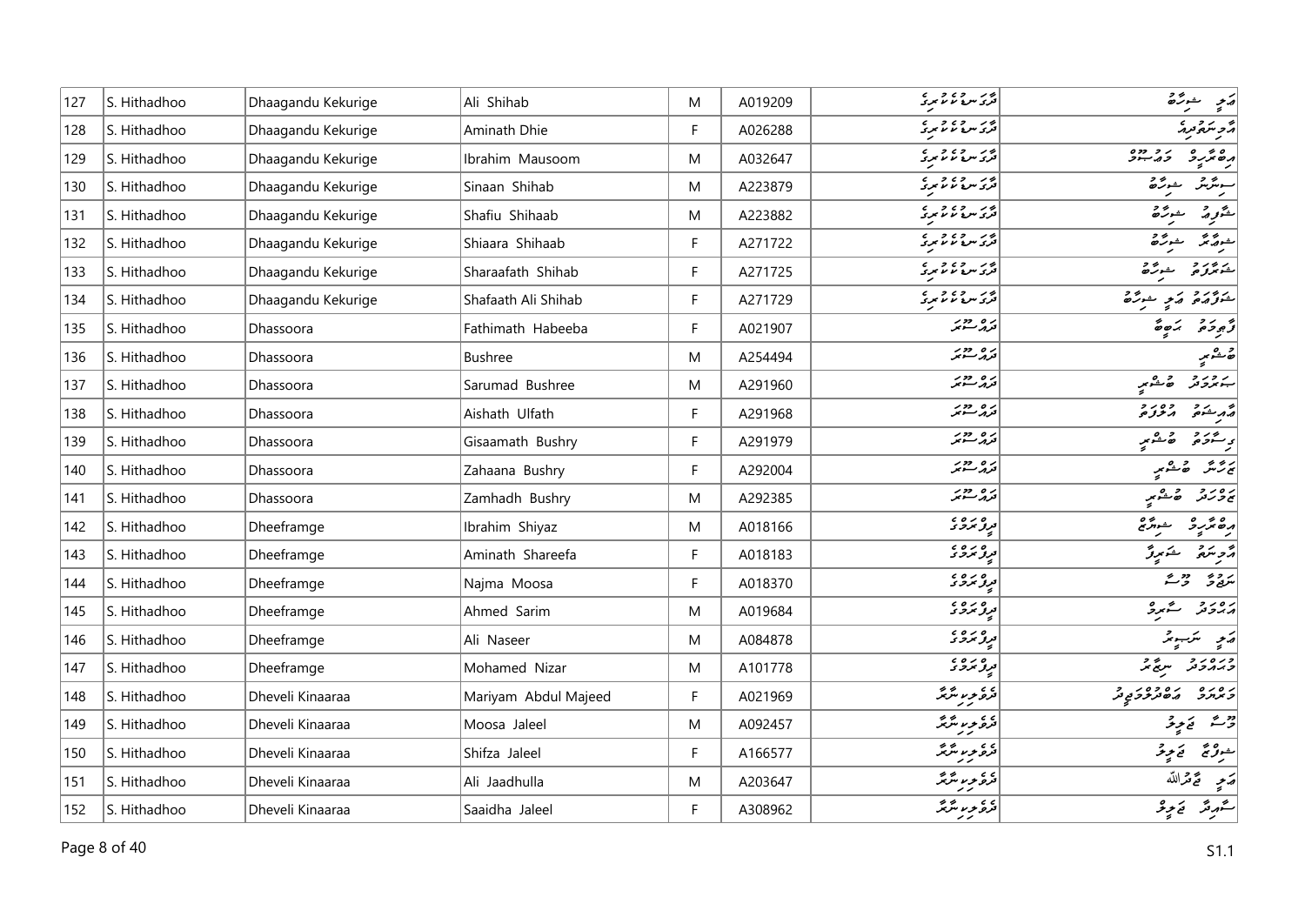| 153 | S. Hithadhoo | Dheveli Kinaaraa | Shaahira Jaleel          | F           | A308970 | ۇ <sub>م</sub> ۇمەر م <sup>ى</sup> رىگە | أحثريثر الأموقر                                  |
|-----|--------------|------------------|--------------------------|-------------|---------|-----------------------------------------|--------------------------------------------------|
| 154 | S. Hithadhoo | Dho Pool         | Hawwa Mohamed            | E           | A019424 | ەددە<br>توقرى                           | ر ه بو<br>براد څ<br>و ره ر و<br>تر پروتر         |
| 155 | S. Hithadhoo | Dho Pool         | Mariyam Aala Mohamed     | F           | A276903 | ەددە<br>توقرىق                          | נסנס שם כנסנכ<br>כמתכ הב כההכת                   |
| 156 | S. Hithadhoo | Dho Pool         | Ibthisam Mohamed         | M           | A291607 | ەددە<br>توقرىم                          | 04 012 04<br>1000 07 07 07                       |
| 157 | S. Hithadhoo | Dho Pool         | Aishath Ahlam Mohamed    | F           | A291609 | ەددە<br>تىرترىخە                        | ه در در ده ده دره در د                           |
| 158 | S. Hithadhoo | Dho Pool         | Mohamed Ahmed            | M           | A309190 | ەددە<br>توقرى                           | ورەر دەرد<br><i>دىد</i> ەردى <sub>ر</sub> مەردىر |
| 159 | S. Hithadhoo | Dho Pool         | Siyana Mohamed           | F           | A309196 | ەددە<br>توقرىق                          | سەر درەرد                                        |
| 160 | S. Hithadhoo | Dho Pool         | Ibrahim Ihsaan Ibrahim   | M           | A365162 | ەددە<br>توقرى                           | مەھزىر مەشكىر مەمزىر                             |
| 161 | S. Hithadhoo | Dhooni           | Aminath Nuzuhath         | F           | A018891 | ود<br> قرسر                             | و شرح من المرد و المراجع                         |
| 162 | S. Hithadhoo | <b>Dhooni</b>    | Fathimath Eemaan Maumoon | F           | A331436 | ود<br>قرسر                              | CHONG CHONG                                      |
| 163 | S. Hithadhoo | Diamond Vaadhee  | Ahmed Futhaa             | M           | A026235 | ،<br>، دېره موځ تو                      | ر ه ر د د و<br>پر ژ تروپی                        |
| 164 | S. Hithadhoo | Diamond Vaadhee  | Mohamed Rahish Ahmed     | M           | A303705 | ،<br>، دېر شره ځور                      | ورەرو پر دېم درەرو                               |
| 165 | S. Hithadhoo | Diamond Vaadhee  | Naushad Ahmed            | M           | A307337 | ،<br>، د دَ مره ه وَ مر                 | ر و به و به در و<br>سمد شوتر مدر د تر            |
| 166 | S. Hithadhoo | East Light       | Mashitha Ahmed           | $\mathsf F$ | A018640 | وسقوع فروغ                              | وٌ شورة كار دور و                                |
| 167 | S. Hithadhoo | East Light       | Ahmed Shaaniu            | M           | A270330 | ويستفخره                                | برەرو شەر                                        |
| 168 | S. Hithadhoo | East Light       | Hassan Shaaz             | M           | A293316 | وسقوع تروغ                              | يُرَسَمْرُ الشَّمْ                               |
| 169 | S. Hithadhoo | East Light       | Nabeeh Hussain           | M           | A388069 | وسقوع فروغ                              | تتوير برستهريش                                   |
| 170 | S. Hithadhoo | Ek Pool          | Jaawid Naseem            | M           | A018350 | ړ، ه دوه<br>د تر نو                     | قَمَ وقر مَرْسِوڤر                               |
| 171 | S. Hithadhoo | Ek Pool          | Aminath Ahmed            | F           | A022099 | ړه دده<br>د ۱ بر نو                     | ر 2 در د<br>مربر <del>د</del> تر<br>ړګر سرچ      |
| 172 | S. Hithadhoo | Enjoy            | Ibrahim Abdul Majeed     | M           | A099210 | اپرېتوه په                              | ر ٥ ٥ ٥ ٥ ر<br>در ځ تر څر تو تر                  |
| 173 | S. Hithadhoo | Enjoy            | Khadeeja Ali             | $\mathsf F$ | A259315 | ومرجي                                   |                                                  |
| 174 | S. Hithadhoo | Enjoy            | Mohamed Suhail Ibrahim   | M           | A326101 | ە مەھ<br>مەسىمە                         |                                                  |
| 175 | S. Hithadhoo | Eveseenu         | Safa Ibrahim Habeeb      | F           | A276926 | ى ئەسەپىر<br>مەسىر                      | $\frac{1}{2}$                                    |
| 176 | S. Hithadhoo | Eveseenu         | Aishath Wafaa Ibrahim    | F           | A291980 | ې يە يە<br>مەھرىسى تە                   |                                                  |
| 177 | S. Hithadhoo | Eye Sight        | Najaath Ibrahim          | F           | A365462 | پروسنه ه<br>                            |                                                  |
| 178 | S. Hithadhoo | Fairy            | Ibrahim Shijau           | M           | A293489 | أقرمتي                                  | وە ئەر ئىسىم                                     |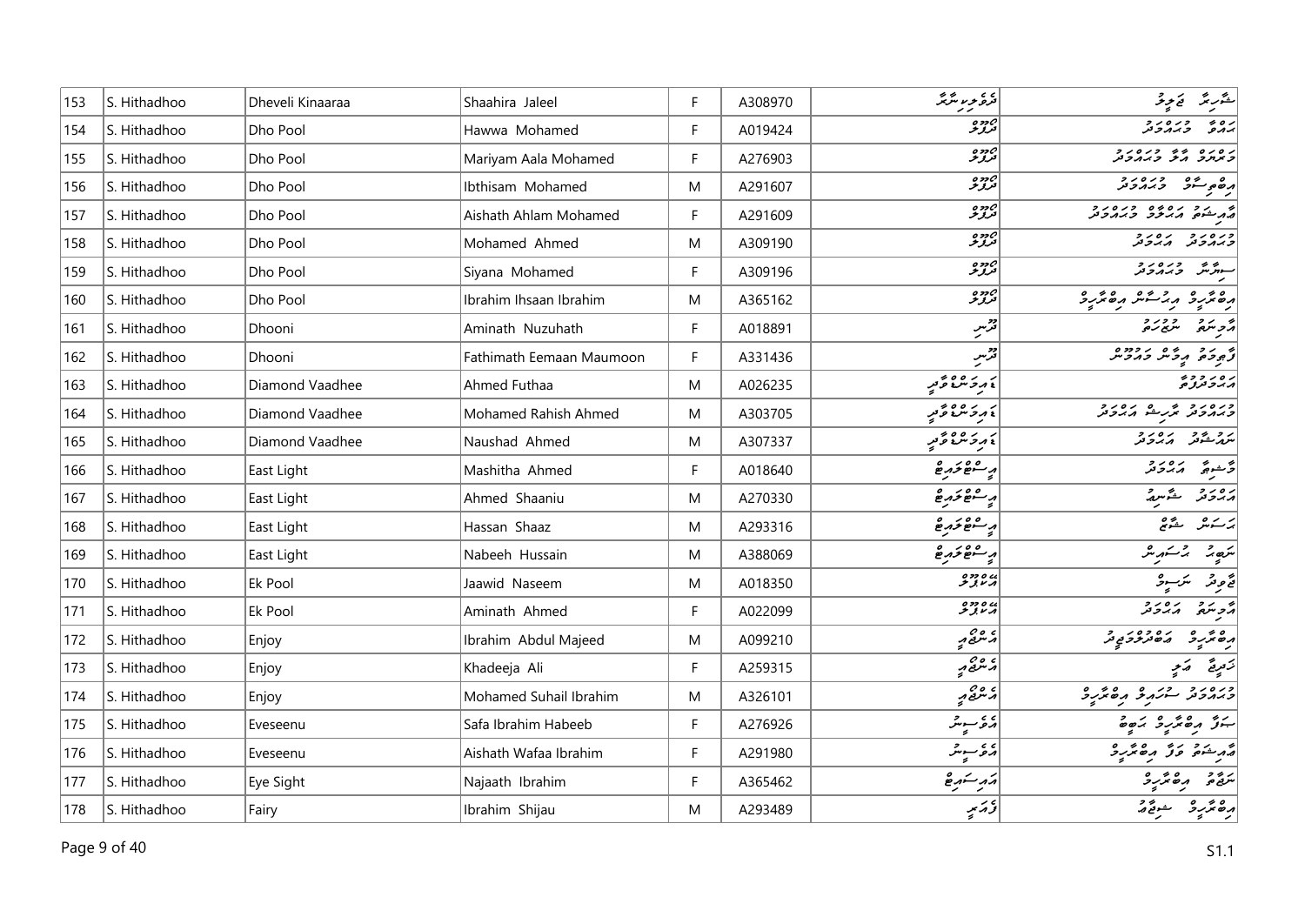| 179 | S. Hithadhoo | Fairy        | Ahmed Zubair           | M           | A313131 | ې تر <sub>سمب</sub>                  | גפנק קבור                           |
|-----|--------------|--------------|------------------------|-------------|---------|--------------------------------------|-------------------------------------|
| 180 | S. Hithadhoo | Farivaa      | Aslam Mohamed          | M           | A044008 | ۇ ئىرەگە                             | أرصوص وره رو                        |
| 181 | S. Hithadhoo | Farivaa      | Mohamed Didi           | M           | A103702 | وَسِرةً                              | وره ر و<br>د په دوندېږې             |
| 182 | S. Hithadhoo | Farivaa      | Fathmath Mohamed Didi  | F           | A152708 | وَمَرِةً                             | و د د درورو .<br>ترجوحو تربر د درور |
| 183 | S. Hithadhoo | Fasfiya      | Ahmed Mirzag           | M           | A020233 | ۇ شوپە                               | גם גב בייבי                         |
| 184 | S. Hithadhoo | Fasfiya      | Mariyam Ahmed          | F           | A020680 | ۇ سىموپىر                            | נסנס נסנד<br>כינונק הגבת            |
| 185 | S. Hithadhoo | Fasmaa       | Fathimath Safoora      | $\mathsf F$ | A018443 | ر ه پح                               | و ده سکور                           |
| 186 | S. Hithadhoo | Fasmaa       | Aminath Samha Mohamed  | F           | A302972 | ر ه پح                               | و ده ده وره در د                    |
| 187 | S. Hithadhoo | Fasmaa       | Mohamed Abdulla        | M           | A308793 | ۇ سەۋ                                | وره رو ده دالله                     |
| 188 | S. Hithadhoo | Fathagumaage | Aishath Manike         | F           | A018188 | ر ر د د ،<br><b>ز</b> بر د ر         | ا په مه شوې شورځ<br>م               |
| 189 | S. Hithadhoo | Fathagumaage | Ali Saamiu             | M           | A271694 | ر ر د » ،<br><b>ز</b> ه د ژ د        | أوسمج المتعرفة                      |
| 190 | S. Hithadhoo | Feng Shui    | Ziyad Hussain          | M           | A097556 | ء مره مينه<br>افرېتينې               | برور بر شور شر<br>بر استقرار        |
| 191 | S. Hithadhoo | Feymaa       | Fathimath Abdulla      | $\mathsf F$ | A021191 | ويح                                  | قرموخر مكافيرالله                   |
| 192 | S. Hithadhoo | Feymaa       | Ali Hussain            | M           | A023256 | ويح                                  | ە ئەسەر                             |
| 193 | S. Hithadhoo | Feymaa       | Aishath Samha Ali      | F           | A278995 | ە بەر<br>مۇرىخ                       | $\frac{2}{3}$                       |
| 194 | S. Hithadhoo | Feymaa       | Ahmed Ali              | M           | A293857 | ړه بو<br>مخر څ                       | رەرد كەي                            |
| 195 | S. Hithadhoo | Fine         | Mariyam Habeeba        | $\mathsf F$ | A021930 | ۇ بەيتىر                             |                                     |
| 196 | S. Hithadhoo | Fine         | Hassan Fahumee         | M           | A049395 | ۇ بەيتىر                             | برسته ورمي                          |
| 197 | S. Hithadhoo | Fine         | Mohamed Aalif Fahumy   | M           | A291974 | ۇ بەيتىر                             | ورەرو مەر ئەر ئەر                   |
| 198 | S. Hithadhoo | Fine         | Fathmath Aifaa Fahumee | $\mathsf F$ | A351036 | ۇ برىگە                              | والمجارحة وأمروش وكرحي              |
| 199 | S. Hithadhoo | Fine         | Ahmed Alim Fahumy      | M           | A351928 | تەرىپىر                              | 223 222 2225                        |
| 200 | S. Hithadhoo | Fine Beach   | Shareefa Fahmee        | F           | A019351 | ز <sub>مر سرچو</sub><br>د            | الشهرة أذكرني                       |
| 201 | S. Hithadhoo | Fine Beach   | Abdullah Fazleen       | M           | A290982 | ز <sub>مر سرچو</sub> يج              | رە داللە ئۇغرىش                     |
| 202 | S. Hithadhoo | Fine Beach   | Hussain Fasah          | M           | A290987 | تروشهع                               | يز سكر مثل الاستثر                  |
| 203 | S. Hithadhoo | Fine Beach   | Fathimath Fasaahath    | $\mathsf F$ | A290990 | ز <sub>مر م</sub> ر <sub>حو</sub> ير | $\frac{1}{2}$                       |
| 204 | S. Hithadhoo | Fine Beach   | Aminath Saba           | F           | A290991 | ترمر مثر چرمح                        | أروبترة بذقة                        |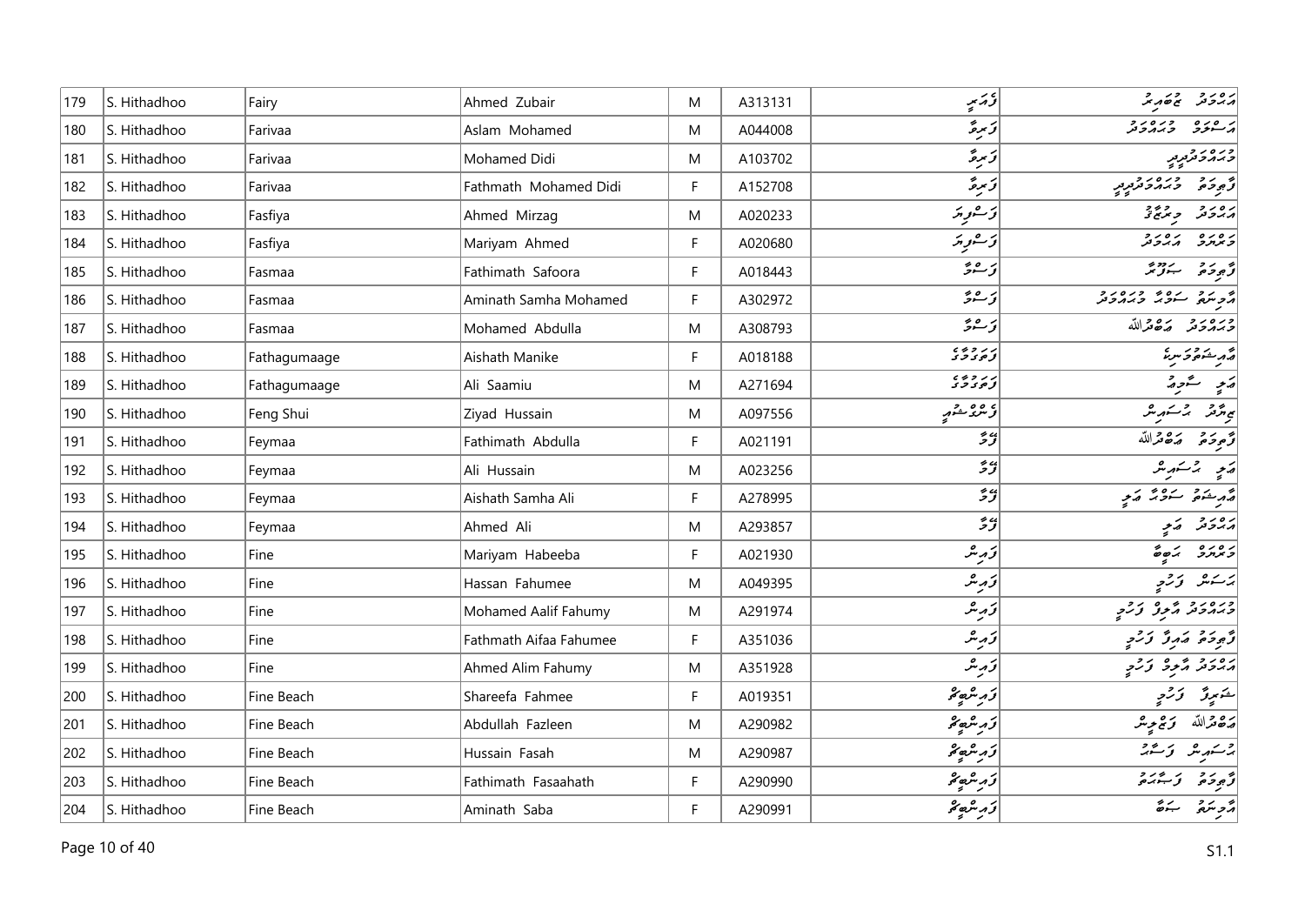| 205 | S. Hithadhoo | Finihiyaa          | Hawwa Didi             | F           | A024435 | او مدر پڑ<br><u>گریز پ</u> ر              | پره گ <sup>و</sup> مرمر<br>  پره گ <sup>و</sup> مرمر                                                   |
|-----|--------------|--------------------|------------------------|-------------|---------|-------------------------------------------|--------------------------------------------------------------------------------------------------------|
| 206 | S. Hithadhoo | Finihiyaa          | Mohamed Hussain        | M           | A271170 | او سربر پژ<br><u>سب</u>                   | ورەرو ورىدىگ                                                                                           |
| 207 | S. Hithadhoo | Finiroalhi         | Mohamed Shameem        | M           | A039500 | وسرچمو                                    | ورەرو شەرو                                                                                             |
| 208 | S. Hithadhoo | Finland            | Aishath Mohamed        | F           | A018266 | و مربو موه<br>پر مربو مربع                | و ره ر د<br><i>د ټ</i> رونر<br>وشمر مشهقه                                                              |
| 209 | S. Hithadhoo | Finland            | Ahmed Zubair           | M           | A018270 | ويترعرمه                                  | גפנק קבות                                                                                              |
| 210 | S. Hithadhoo | Finland            | Niushad Zubair         | M           | A018481 | ويبوعده                                   | سر شور در د                                                                                            |
| 211 | S. Hithadhoo | Finland            | Niumath Zubair         | $\mathsf F$ | A100444 | و موعه ه ه<br>بر مرغر مل                  | and create                                                                                             |
| 212 | S. Hithadhoo | Finland            | Nihaanu Zubair         | F           | A276747 | ويبوعده                                   |                                                                                                        |
| 213 | S. Hithadhoo | Finland            | Nishaath Zubair        | M           | A279045 | وبتر ويده                                 |                                                                                                        |
| 214 | S. Hithadhoo | Fiyamaa Villa      | Mohamed Ali            | M           | A041195 | وبرڈءِڈ                                   | ورەرو كەير                                                                                             |
| 215 | S. Hithadhoo | Fiyamaa Villa      | Hussain Shaary Mohamed | M           | A276775 | وبرڈوڈ                                    | ج سکه شرح الله استراد و در د                                                                           |
| 216 | S. Hithadhoo | Fiyamaa Villa      | Aminath Mohamed        | F           | A322376 | ويزوَّونَر                                | و ره ر و<br>تر پر ژور<br>أرمر وسره                                                                     |
| 217 | S. Hithadhoo | <b>Flower Meed</b> | Ali Didi               | M           | A018449 | <br>  ئۇغۇمرچ                             | ړ و در در<br>په پ                                                                                      |
| 218 | S. Hithadhoo | Flower Meed        | Latheefa Abdulla Didi  | F           | A268533 | ۇ ئۇ ئەسرىي                               |                                                                                                        |
| 219 | S. Hithadhoo | <b>Flower Meed</b> | Mohamed Minsar         | M           | A303198 | ژځو تر په ؟                               | ورەرو جاربىر                                                                                           |
| 220 | S. Hithadhoo | Flower Meed        | Hussain Mushaafiu      | M           | A303216 | ژځو <sub>تر چ</sub>                       | چە سەر ھەر ئەشكەر                                                                                      |
| 221 | S. Hithadhoo | Fotheesia          | Ali Jamal              | M           | A019179 | ېز <sub>مو</sub> سىز<br>ئ                 | $352 - 26$                                                                                             |
| 222 | S. Hithadhoo | Fotheesia          | Saariya Najeeb         | $\mathsf F$ | A043324 | بی <sub>سم</sub> ور پیشر<br>مربو          |                                                                                                        |
| 223 | S. Hithadhoo | Fotheesia          | Aminath Shamma Jamal   | F           | A277145 | بېر <sub>مو</sub> سروگړ<br>تر             | أأدمره المره والمحافظ                                                                                  |
| 224 | S. Hithadhoo | Fotheesia          | Mariyam Yazka Jamaal   | $\mathsf F$ | A306962 | بر<br>نوموسوړ                             | ג סגם גם זי גודם                                                                                       |
| 225 | S. Hithadhoo | Fragrance          | Widhadh Mohamed        | $\mathsf F$ | A018733 | ه ، ه ، ه ره<br>نو بر <sub>د</sub> بر مرت | و ترتر و دره د و<br>حسن المراسم المراسم المراسم المراسم المراسم المراسم المراسم المراسم الله الله الله |
| 226 | S. Hithadhoo | Fragrance          | Ahmed Nazeer           | M           | A026221 | ه ، ه ، ه ره<br>نو بر <sub>د</sub> بر س   | رەر ئىزىر                                                                                              |
| 227 | S. Hithadhoo | Fragrance          | Najwa Ahmed Nazeer     | $\mathsf F$ | A394965 | ه ، ه ، ه ره<br>نو بر د برمبر ک           | ر و د رور و سر پر                                                                                      |
| 228 | S. Hithadhoo | Free Park          | Mariyam Dhie           | F           | A018341 | ە بېرتى <sup>ر</sup>                      | ئە ئەرگە ئەرگە                                                                                         |
| 229 | S. Hithadhoo | Free Park          | Ibrahim Ahmed          | M           | A019311 | ە بېرى <i>ۋە</i>                          | دە ئەرە دەرد                                                                                           |
| 230 | S. Hithadhoo | Free Park          | Fathmath Nishatha      | E           | A290402 | ە بېرۇر<br>ئ <sub>ۇ</sub> بېرۇر           | ومجادح المستشر                                                                                         |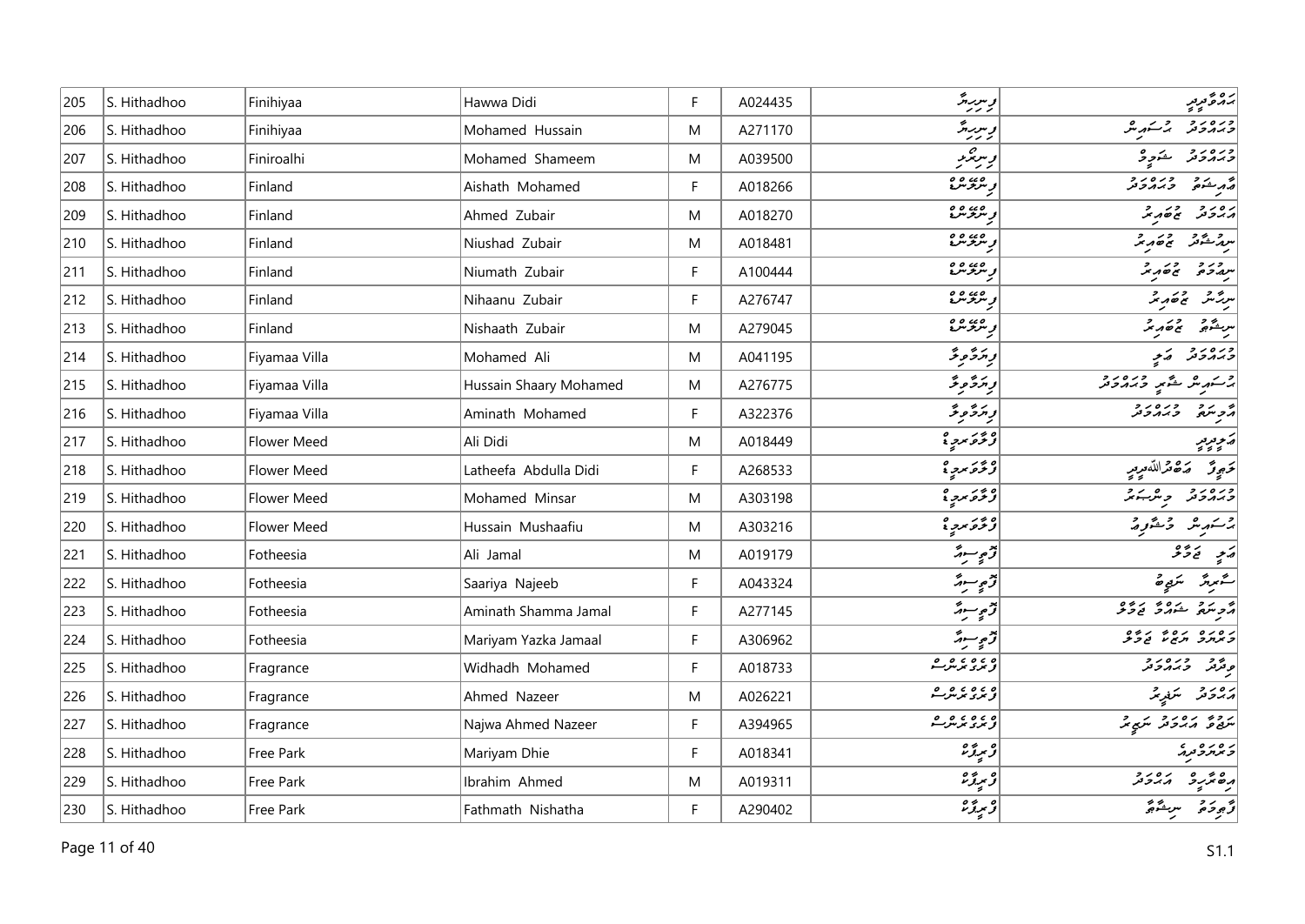| 231 | S. Hithadhoo | Free Park          | Aminath Nishfa           | F           | A290403 | ۇ <sub>مو</sub> رژ ،                                                                    | أأترجم أترامي                                                                 |
|-----|--------------|--------------------|--------------------------|-------------|---------|-----------------------------------------------------------------------------------------|-------------------------------------------------------------------------------|
| 232 | S. Hithadhoo | Free Park          | Ahmed Naaish Ibrahim     | M           | A309301 | ە بېرۇر<br>ئ                                                                            | גיגבל ייתוב תפיקים                                                            |
| 233 | S. Hithadhoo | Free Park          | Aishath Nabahath Ibrahim | F           | A309305 | ۇ <sub>مو</sub> رژ ،                                                                    | د دشتو مهارد و و در د                                                         |
| 234 | S. Hithadhoo | Funoas             | Ibrahim Zahid            | M           | A010396 | ۇنئرىئە                                                                                 | وە ئۇرۇ ئۇرىۋ                                                                 |
| 235 | S. Hithadhoo | Galaxy             | Aminath Azra             | $\mathsf F$ | A158846 | ائی ڈیم ہے                                                                              | ومحر المتعرف والمحرم                                                          |
| 236 | S. Hithadhoo | Galaxy             | Mohamed Asif Saeed       | M           | A290722 | ائی ڈیم ہے                                                                              | ورەرو ئەسوۋە سەئەت                                                            |
| 237 | S. Hithadhoo | Galaxy             | Aishath Afra             | F           | A290729 | ائی ڈیم ہے                                                                              | أشهر مشتمر أمرو مر                                                            |
| 238 | S. Hithadhoo | Golf               | Fathimath Ahmed          | F           | A021853 | برە ە                                                                                   | و ده ده ده د                                                                  |
| 239 | S. Hithadhoo | Golf               | Mohamed Moomin           | M           | A294182 | پر ہ ہ<br>ک مرکز                                                                        | כנים נכנית בר                                                                 |
| 240 | S. Hithadhoo | Gomashige          | Adil Jameel              | M           | A018218 | پر سر سر<br>  پر سر سر سر                                                               | درو تے پی                                                                     |
| 241 | S. Hithadhoo | Gomashige          | Nadira Jameel            | F           | A036788 | پوتر ري<br>  ئەخرىرى                                                                    | شَهرِ بَنَهُ = يَحرِ وُ                                                       |
| 242 | S. Hithadhoo | Gomashige          | Lausha Adil              | F           | A271700 | پر سر سر<br>  پر سر سر سر                                                               | كرويدة المجامري                                                               |
| 243 | S. Hithadhoo | Gomashige          | Inan Adil Jameel         | M           | A389247 | پور م<br>  ئ قرىرى                                                                      | ويترس كمورق فأولو                                                             |
| 244 | S. Hithadhoo | Gray Light         | Zubaidha Hussain         | F           | A018323 | ه پر در ه<br>د مرمره                                                                    | تمقهرش برسكه شر                                                               |
| 245 | S. Hithadhoo | Gray Light         | Rifsheena Mohamed Didi   | F           | A018440 | ه پر در ه<br>د مرمره                                                                    | ىرۇش <sub>و</sub> ش <i>دىمەدەرى</i> ر<br>ئىرۇش <sub>ۇ</sub> س <i>دىمەدەرى</i> |
| 246 | S. Hithadhoo | Gray Light         | Ismail Didi              | M           | A114607 | ە يەر<br>ئەترىخىرى                                                                      | ىر شىر <i>گە بۇ تورىر</i>                                                     |
| 247 | S. Hithadhoo | Gray Light         | Mohamed Shaameen         | M           | A299789 | ە <i>يىز خەر</i> ھ                                                                      | ورەرو شەر                                                                     |
| 248 | S. Hithadhoo | Gray Light         | Fathmath Shifa           | F           | A299790 | ە يەر<br>ئەتىرىخىرى                                                                     | توجوختم سوتر                                                                  |
| 249 | S. Hithadhoo | Gray Light         | Aishath Shimee           | F           | A299870 | ويحرقهم                                                                                 |                                                                               |
| 250 | S. Hithadhoo | Gray Light         | Mohamed Shamheez Saeed   | M           | A321797 | ە يەر<br>ئەترىخىرى                                                                      | ورەرو درەرە سەر                                                               |
| 251 | S. Hithadhoo | <b>Green Grass</b> | Aminath Mahir            | $\mathsf F$ | A054366 | اء سره و عرضه<br>الموسيد                                                                | وحريتهم الحرابر                                                               |
| 252 | S. Hithadhoo | <b>Green Grass</b> | Mohamed Hanoon Hassan    | ${\sf M}$   | A395149 | اه په موضوعه در مختلفه<br>کوه موسوعه مرکب                                               | ورەر دېر دەرە بەسەس                                                           |
| 253 | S. Hithadhoo | Green Stone        | Aminath Nasra            | F           | A019022 | اه په پوره چې پو                                                                        | أأترجع أترابي                                                                 |
| 254 | S. Hithadhoo | Green Stone        | Mohamed Latheef          | M           | A149263 | ە ب <sub>ىر</sub> بىر بىر ھ                                                             | دره د د تر تروژ                                                               |
| 255 | S. Hithadhoo | Green Stone        | Aishath Razan Mohamed    | F           | A293778 | و بر شر <u>عه</u> عر                                                                    | و دره و دره و دره د د                                                         |
| 256 | S. Hithadhoo | Green Stone        | Fathmath Rawah Mohamed   | F.          | A293780 | $\begin{bmatrix} 2 & 2 & 3 & 3 \\ 2 & 3 & 3 & 3 & 3 \\ 3 & 3 & 3 & 3 & 3 \end{bmatrix}$ | و د د د د د د ده د د                                                          |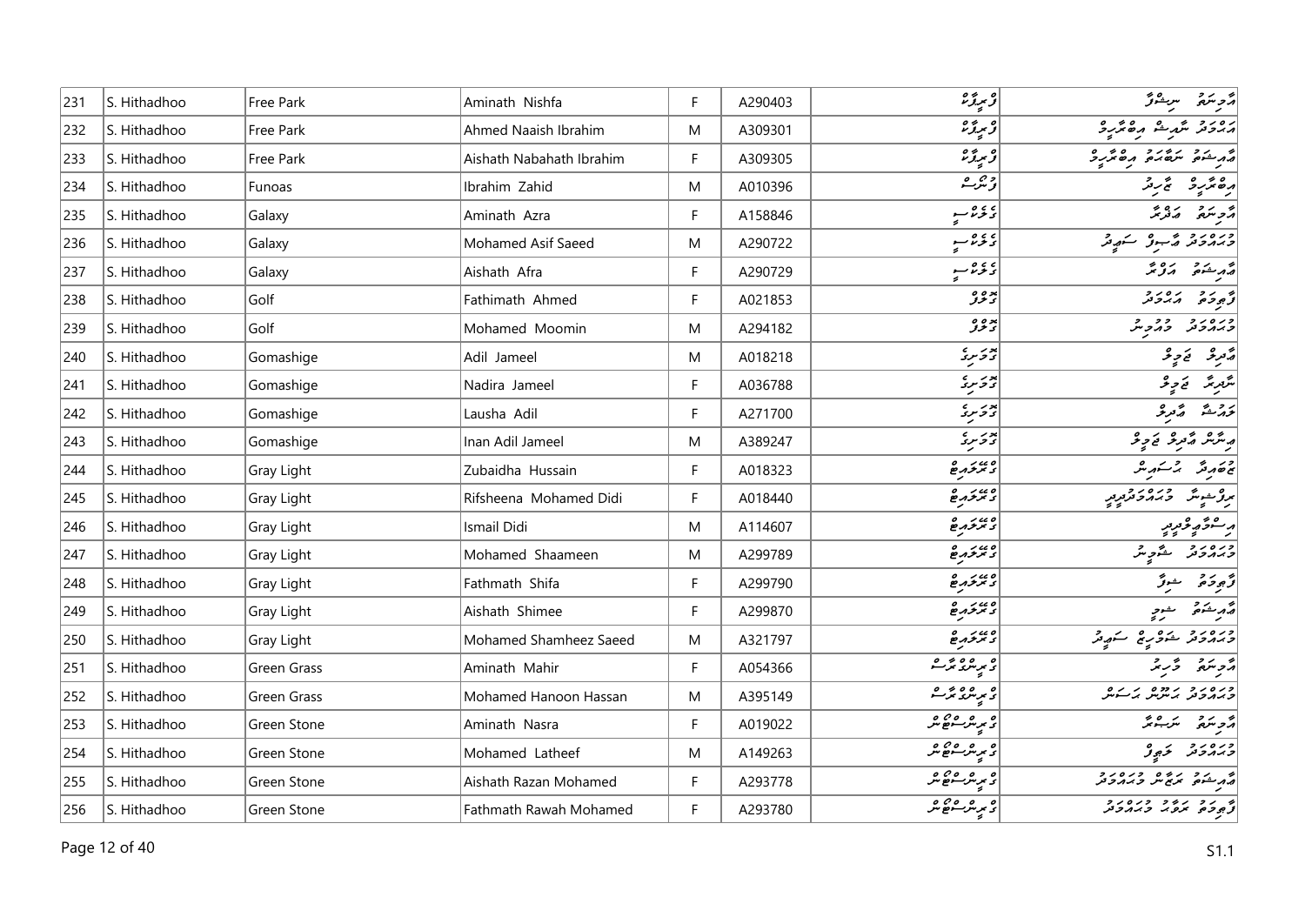| 257 | S. Hithadhoo | Green Stone    | Maryam Rafaah Mohamed        | F  | A393771 | می مرضوع مر<br>  می مرضوع مر                            | נסנס נשפ כנסנב<br>כמתכ מצג בגמבת            |
|-----|--------------|----------------|------------------------------|----|---------|---------------------------------------------------------|---------------------------------------------|
| 258 | S. Hithadhoo | Gulchabeyleege | Mariyam Saada                | F. | A018241 | د ه پرې <sub>د</sub> ،                                  | ر ه ر ه<br><del>ر</del> بربر د<br>سە پە تىر |
| 259 | S. Hithadhoo | Gulchabeyleege | Aishath Ibrahim              | F. | A019623 | د ه پرې <sub>د</sub> ،<br>  د نرنځو هم پ <sub>ر</sub> ، | ەھ تررى<br>وكرم شكرته                       |
| 260 | S. Hithadhoo | Gulchabeyleege | Khalisa Ibrahim              | F. | A020540 | و ه ربر<br>  د نژنمون مور                               | دە ئەرد<br>رٌ وبہٌ                          |
| 261 | S. Hithadhoo | Gulchabeyleege | Ali Shajeeu Nizar            | M  | A272803 | و ه ربر<br>  د نژنمون م <sub>و</sub> ر                  | أرو سكورة الريحية                           |
| 262 | S. Hithadhoo | Gulchabeyleege | Fathmath Hamna               | F  | A365673 | د وړ پ <sub>ه و</sub> ،<br>د <del>و</del> کوه و د       | تورد رەپر                                   |
| 263 | S. Hithadhoo | Guleyseem      | Mariyam Mohamed Didi         | F  | A021920 | دي.<br>د نو سوژ                                         | גפגם כגםגבעער<br>האחר האמכנענע              |
| 264 | S. Hithadhoo | Guleyseem      | <b>Fathimath Safin Abbas</b> | F  | A287760 | دي.<br>د توسيوژ                                         | توجدة سوره مده من                           |
| 265 | S. Hithadhoo | Halab          | Fathimath Didi               | F  | A018158 | برىرە                                                   | <br>  توجو حو تو تو تو                      |
| 266 | S. Hithadhoo | Halab          | Aminath Mohamed              | F  | A303667 | برىخە                                                   |                                             |
| 267 | S. Hithadhoo | Hamdhu         | Aishath Seena Ahmed          | F. | A292693 | ر ە د<br>بروتر                                          | و د شو سوسر د د د د                         |
| 268 | S. Hithadhoo | Hanoo Manzil   | Ahmed Ali                    | M  | A101999 | ریژ دَ عربو دُ                                          | أرور و المحمو                               |
| 269 | S. Hithadhoo | Hanoo Manzil   | Mohamed Inaan Ahmed          | M  | A159821 | رُنْزُ دَنْرْ و                                         | כנסנכ השם נסנכ                              |
| 270 | S. Hithadhoo | Happy Life     | Aishath Ibrahim              | F  | A021916 | ر بو <del>ز</del> ىر ۋ                                  | ومرشوم مصريره                               |
| 271 | S. Hithadhoo | Happy Life     | Hussain Faisal               | M  | A024314 | ر<br>ئەرىخەر بى                                         | يزخير يؤيد بذكر                             |
| 272 | S. Hithadhoo | Happy Life     | Aleef Faisal                 | M  | A292305 | <sup>ي</sup> پ <sub>و</sub> ځه د ژ                      | أتزيوق أقرم يتوفر                           |
| 273 | S. Hithadhoo | Happy Life     | Ibthisam Faisal              | F. | A307041 | <sup>ي</sup> پ <sub>و</sub> ځه په د                     | وهوشحر بمرده                                |
| 274 | S. Hithadhoo | Happy Night    | Aminath Abdul Majeed         | F. | A021973 | <sup>ج</sup> ب <sub>و</sub> سَرم <sup>9</sup>           | و برد بره دوربر د<br>مرد شهر مان مرد د با   |
| 275 | S. Hithadhoo | Happy Night    | Shinaz Naseem                | M  | A293315 | ر و په پېره                                             | شبەئدى ترسېۋ                                |
| 276 | S. Hithadhoo | Heaven         | Nasreena Mohamed             | F  | A018448 | ى بر ھ<br>برى مىر                                       | تر می دره در<br>ترکمبرس ورورو               |
| 277 | S. Hithadhoo | Heaven         | Hussain Zuhair               | M  | A061600 | <sup>ى رە</sup>                                         | برسكر مع بركر بر                            |
| 278 | S. Hithadhoo | Hitha          | Moomina Ali                  | F  | A018837 | رېځ                                                     | دو په پېښتنې                                |
| 279 | S. Hithadhoo | Hitha          | Mariyam Niyaaf Shafeeg       | F  | A277084 | رىر                                                     | במתכ ייתר ביצב                              |
| 280 | S. Hithadhoo | Hudhumaa       | Aminath Ameena               | F. | A293928 | و و په<br>رندون                                         | أزويتم أرويتر                               |
| 281 | S. Hithadhoo | Hudhumaa       | Mohamed Zihaan Zahir         | M  | A293941 | و و په<br>رندو                                          | ورورو برشد لجريز                            |
| 282 | S. Hithadhoo | Hujuraath      | Fathimath Saeedha            | F  | A301685 | و و د و<br>بر و بره                                     | وَجوحَم سَمهِ مَدْ                          |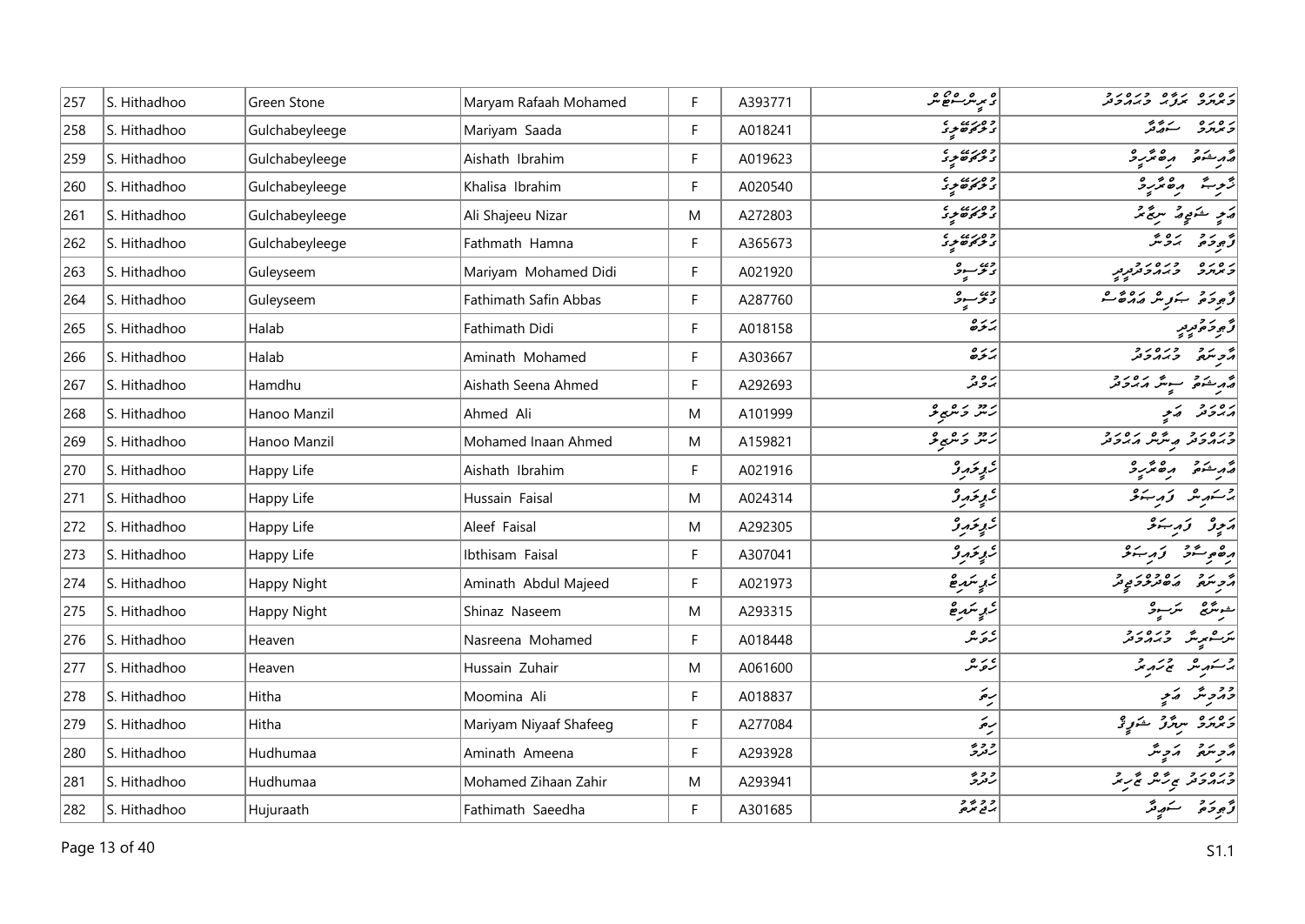| 283 | S. Hithadhoo | Hujuraath             | Siba Saeed           | $\mathsf F$ | A301690 | و و د و<br>بر و بر و                                       | ب ده کرد کرد<br>م                                         |
|-----|--------------|-----------------------|----------------------|-------------|---------|------------------------------------------------------------|-----------------------------------------------------------|
| 284 | S. Hithadhoo | <b>Hundred Flower</b> | Aminath Hassan       | F           | A021879 | ر ه ه ه ، ه ه ه د ر<br>رس ند و و څرو بر                    | ۇ ئەسىر<br>برسەيىتىر                                      |
| 285 | S. Hithadhoo | <b>Hundred Flower</b> | Aishath Waheeda      | F           | A021899 | ر ۵۰۰۰۰۰ د در<br>رسده مره و څرخ مر                         | مەرخىق ق.يىر                                              |
| 286 | S. Hithadhoo | <b>Hundred Flower</b> | Ismail Waheed        | M           | A049075 | ر ۵۰۰۰۰۰ و بور<br>رس نه بر د توڅو پر                       | وڪوڻو وَرِثر                                              |
| 287 | S. Hithadhoo | <b>Hundred Flower</b> | Mohamed Azwar        | M           | A144504 | ر ۵۰۰۰۰۰ در<br>رس نه نوع توخره نیز                         | כנסנכ נסנכ<br>כגתכת השפת                                  |
| 288 | S. Hithadhoo | <b>Hundred Flower</b> | Ali Waheedh          | M           | A151808 | ر ۵ ۵ ۵ ۵ ۵ <i>و د ر</i><br>رس نه مر نه تو څر <i>ه ب</i> ر | ړَی دَرِیْر                                               |
| 289 | S. Hithadhoo | <b>Hundred Flower</b> | Mariyam Waheed       | F           | A302937 | ر ۵۰۰۰۰ و در<br>رسره سره توڅرخ سر                          | دەرە كەبىر                                                |
| 290 | S. Hithadhoo | Image                 | Mariyam Abdulla Didi | F           | A308697 | رين ه<br>مرحر فع                                           | ر ۾ قراللّه مرمر<br>پرھ مراللّه موس<br>ر ه ر ه<br>د بربرگ |
| 291 | S. Hithadhoo | Iram                  | Zulaikha Abdulla     | F           | A019187 | وبمرو                                                      | ەھىراللە<br>چ ئۇ <sub>م</sub> رتز                         |
| 292 | S. Hithadhoo | Iram                  | Hassan Labeeb        | M           | A037544 | مرتزقه                                                     | بركسكس كرصرة                                              |
| 293 | S. Hithadhoo | Iram                  | Fathimath Muna       | F           | A100449 | لبربره                                                     | تر شر<br>وٌجوحهُ                                          |
| 294 | S. Hithadhoo | Iram                  | Mariyam Safa         | F           | A294253 | مرتزقه                                                     | ويوبره<br>ىبەُ تۇ                                         |
| 295 | S. Hithadhoo | Iramaage              | Rafeea Moosa         | F           | A018172 | پر تر د ی<br>  پر تر <del>ز</del> د                        | ىئروم<br>درمیه                                            |
| 296 | S. Hithadhoo | Iramaage              | Aminath Dhie         | $\mathsf F$ | A018456 | وبردء                                                      | ړګو سره تر د                                              |
| 297 | S. Hithadhoo | Iramaage              | Mohamed Abdulla      | M           | A019208 | ويخرجري                                                    | وره رو دەقراللە                                           |
| 298 | S. Hithadhoo | Iramaage              | Ali Abdulla          | M           | A022069 | د بوره د<br>م بورگ                                         | أصَعِيد صَنْ صَفَّدَاللَّهُ                               |
| 299 | S. Hithadhoo | Iramaage              | Asad Mohamed         | M           | A272562 | ر بر بر بر<br>در برگر ی                                    | و رە ر د<br>تر پروتر<br>ر ۱۵ پر د                         |
| 300 | S. Hithadhoo | Iramaage              | Moosa Futhaa         | M           | A335686 | بریزی                                                      | دد پر دی                                                  |
| 301 | S. Hithadhoo | Kaduolhi              | Fathimath Didi       | F           | A021769 | ر وبيو<br>مروجور                                           | وڳج وگھ تر پر                                             |
| 302 | S. Hithadhoo | Kaduolhi              | Thaaif Ibrahim       | M           | A278938 | ر ويو<br>ما ٤ آرمر                                         | پروژ<br>جوړژ<br>ە ھەترىرى<br>برھەترىرى                    |
| 303 | S. Hithadhoo | Kaduolhi              | Thoozan Iburahim     | F           | A309311 | لرحيحه                                                     | وە ئۆرۈ<br>ددر ه<br>مونبي مګر                             |
| 304 | S. Hithadhoo | Kaduolhi              | Mohamed Azwar        | M           | A309315 | ر ويو<br>ما ٤ ارمو                                         | כנסנכ גבנב<br>בגבבית השפית                                |
| 305 | S. Hithadhoo | Kaduolhi              | Aishath Uzuna        | F           | A309317 | ر دید<br>بر دیمو                                           | أقرم شوه المراج متر                                       |
| 306 | S. Hithadhoo | Kaduolhi              | Ahmed Azweel         | M           | A309318 | لأقلح مجرمر                                                | גם גם גבת ב                                               |
| 307 | S. Hithadhoo | Kaduolhi              | Hussain Ajnaadh      | M           | A309320 | أتلقيم                                                     | برسكير شركة المرقر                                        |
| 308 | S. Hithadhoo | Kaly                  | Fathimath Nadheema   | F           | A099558 | ئىي                                                        | أزَّمِ دَمَ أَسَبِرِدً                                    |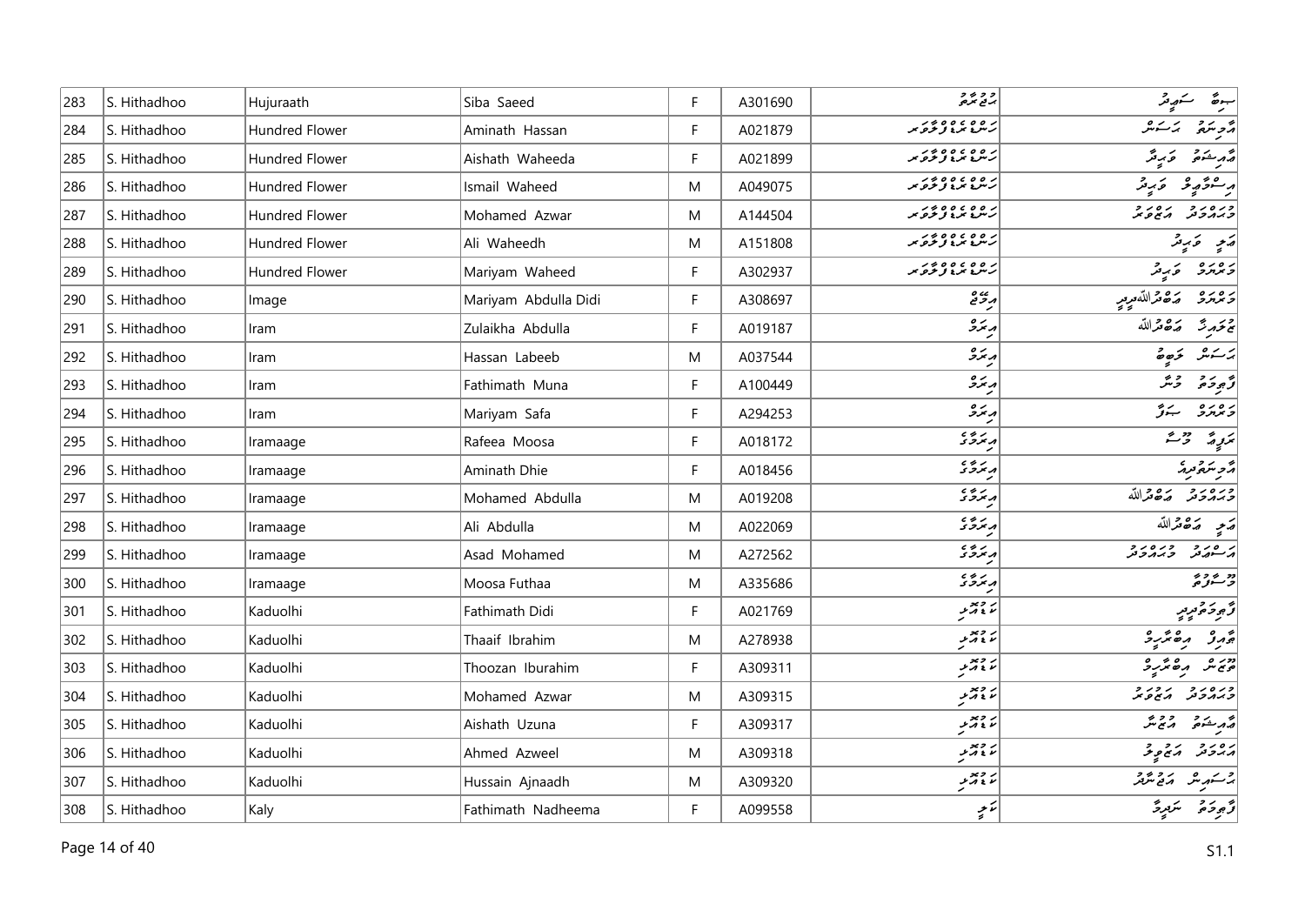| 309 | S. Hithadhoo | Kaly              | Aishath Didi               | F         | A160437 | ئىي                                        | و گهر شکوه ترتر<br>در شکوه ترتی                                                                                |
|-----|--------------|-------------------|----------------------------|-----------|---------|--------------------------------------------|----------------------------------------------------------------------------------------------------------------|
| 310 | S. Hithadhoo | Kaly              | Azuwath Ahmed              | F         | A258834 | ئىي                                        | ر ور و بره رو<br>هنگوهی میگرفتر                                                                                |
| 311 | S. Hithadhoo | Kashifashuvige    | Aishath Wafiyya            | F         | A019081 | ئەس <i>رىق ترە</i> پچ                      | ورشكا ورواد                                                                                                    |
| 312 | S. Hithadhoo | Kashifashuvige    | Fathimath Latheefa         | F         | A019084 | ئەس <i>رى ترە</i> پچ                       | وٌوِدَةٌ دَوِرٌ                                                                                                |
| 313 | S. Hithadhoo | Kashifashuvige    | Ahmed Siwath               | ${\sf M}$ | A019101 | ئەس <i>رى ترە</i> پچ                       | بر 2 د ج<br>مربر <del>5</del> فر<br>$\overline{39}$                                                            |
| 314 | S. Hithadhoo | Kashifashuvige    | Hawwa Shameema             | F         | A056812 | ئەس <i>رىق ترە</i> بچ                      | برە ئەرگە                                                                                                      |
| 315 | S. Hithadhoo | Kashifashuvige    | Aminath Safa               | F         | A099538 | ئەس <i>رىگە ترە</i> پچ                     | ۇرىسى بۇ                                                                                                       |
| 316 | S. Hithadhoo | Kashifashuvige    | Aminath Yumna              | F         | A154951 | ئەس <i>رىڭ ش</i> رىر ئى                    | أروبته وه و                                                                                                    |
| 317 | S. Hithadhoo | Kashifashuvige    | Aishath Sabahath Shiyam    | F         | A294156 | مَاسِوِرْ سْرَهِ بِرَ                      | د در د در در در ده داده<br>در شومی جوه پرمی شورگر                                                              |
| 318 | S. Hithadhoo | Kashifashuvige    | Mariyam Yashfa             | F         | A294158 | ئەبىرۇ ترەپج                               | رەرە پەشۇ                                                                                                      |
| 319 | S. Hithadhoo | Kashifashuvige    | Mohamed Sharih Hassan      | M         | A294162 | ئەبىرۇ ترەپج                               | ورەرو ئەرە ئەسەر                                                                                               |
| 320 | S. Hithadhoo | Kashifashuvige    | Mohamed Yameen Hassan Didi | M         | A407354 | ئەبرۇ ترەپج                                | ورەرو كەچ سى كەسكىرىد                                                                                          |
| 321 | S. Hithadhoo | Kashmeeruge       | Fareedha Mohamed           | F         | A026074 | ئەشھەرىرى                                  | تو المحدود المحمد المحمد المحمد المحمد المحمد المحمد المحمد المحمد المحمد المحمد المحمد المحمد المحمد المحمد ا |
| 322 | S. Hithadhoo | Kashmeeruge       | Thuga Sodhiq               | F         | A363319 | ئەشھەپچە ئە                                | ور سگھرين<br>حوتي سگھريني                                                                                      |
| 323 | S. Hithadhoo | Keel Kenel        | Ali Zahir                  | ${\sf M}$ | A019511 | ر و ، ، ، و<br>پ <sub>ر</sub> محرنه متربحه | وَمَدٍ لِمَحْرِ مِنْ                                                                                           |
| 324 | S. Hithadhoo | <b>Keel Kenel</b> | Aishath Mohamed Didi       | F         | A019548 | پەنزىقلىقىد                                | ه دشته وره دورور<br>در شهره ورد ودیویر<br>وره ه سره د                                                          |
| 325 | S. Hithadhoo | Keel Kenel        | Maahthaab Nizar            | F         | A019549 | پەنزىقلىر                                  | $\overline{\mathcal{Z}_{\alpha}^{\mathbf{z}}$                                                                  |
| 326 | S. Hithadhoo | <b>Keel Kenel</b> | Rihaz Ali                  | M         | A019550 | پەنزىر ئىرچە                               | ىدىقى<br>ئىر<br>ەكىيە                                                                                          |
| 327 | S. Hithadhoo | Keel Kenel        | Raahiz Ali                 | M         | A161351 | لبوقرة عرفه                                | بتربع<br>ەنىيە                                                                                                 |
| 328 | S. Hithadhoo | Keel Kenel        | Shifaz Ali                 | ${\sf M}$ | A291797 | اروء عدو                                   | خورٌ جُ<br>ەكىپىيە                                                                                             |
| 329 | S. Hithadhoo | <b>Keel Kenel</b> | Shazin Ali                 | ${\sf M}$ | A291798 | بېرىم ئىرو                                 | شموش مكو                                                                                                       |
| 330 | S. Hithadhoo | Keel Kenel        | Raif Ali                   | ${\sf M}$ | A365819 | ە ئەرە<br>ئەخرىكىنىش                       | بروق المنع                                                                                                     |
| 331 | S. Hithadhoo | Koahee Nooru      | Hassan Ali                 | ${\sf M}$ | A018217 | ە پەيىر<br>مەسىر                           | أيز سكاهي أركاحي                                                                                               |
| 332 | S. Hithadhoo | Koahee Nooru      | Khadeeja Ali               | F         | A021859 | ە پەتىرىر<br>ئەسپەتىرىر                    | ر<br>ترورچٌ<br>ەتىر                                                                                            |
| 333 | S. Hithadhoo | Koahee Nooru      | Zulaykha Ali               | F         | A021860 | ہ پہ دو د<br>تاریخ                         | ە ئەرگە<br>ئ                                                                                                   |
| 334 | S. Hithadhoo | Koahee Nooru      | Hussain Ali                | ${\sf M}$ | A021861 | ە پەتىرىر<br>ئاپەتىرىر                     | يز ڪمريش ڪچي                                                                                                   |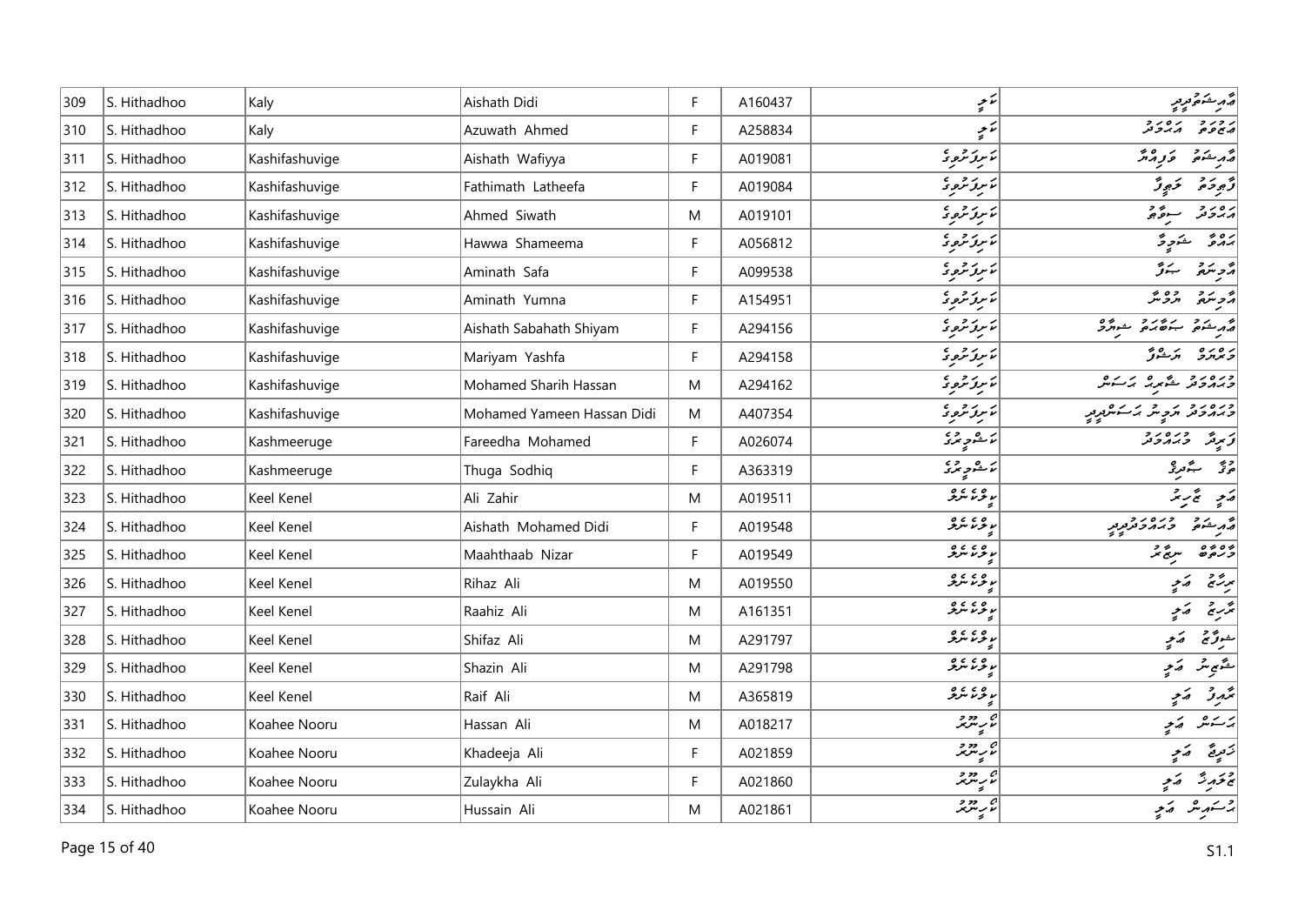| 335 | S. Hithadhoo | Koahee Nooru | Abdulla Ali                  | M  | A038960 | م پەيىرىر<br>ئىس سىرىمە                    | برءو الله<br>ەكىيە                           |
|-----|--------------|--------------|------------------------------|----|---------|--------------------------------------------|----------------------------------------------|
| 336 | S. Hithadhoo | Koahee Nooru | Ibrahim Ali                  | M  | A123079 | م پەيىر<br>ئەبەيىرىر                       | ەر ھەترىر <i>ۋ</i>                           |
| 337 | S. Hithadhoo | Koahee Nooru | Ali Hussain                  | M  | A273824 | م<br>ماريىزىر                              | أەسمج سىسكىرىند                              |
| 338 | S. Hithadhoo | Koka         | Saeeda Hussain               | F  | A018334 | $z\overline{z}$                            | برسەمەر<br>ے<br>استعصر میں<br>مستعمر         |
| 339 | S. Hithadhoo | Koka         | Ibrahim Ali Didi             | Μ  | A018988 | $\overset{\ast}{\nu}\overset{\times}{\nu}$ | $rac{2}{3}$<br>رکوتونو<br>نونونو             |
| 340 | S. Hithadhoo | Koka         | Afsar Ibrahim Didi           | F  | A282408 | $z\overline{z}$                            | ره رو ده نورورد                              |
| 341 | S. Hithadhoo | Koka         | Kausar Ibrahim Didi          | F  | A290576 | $\overset{\ast}{\nu}\overset{\times}{\nu}$ | ו כן כן פיצי פעט                             |
| 342 | S. Hithadhoo | Koka         | Mariyam Jannath Ibrahim Didi | F  | A290580 | $z\overline{z}$                            |                                              |
| 343 | S. Hithadhoo | Kulhlhavagge | Fathimath Ibrahim            | F. | A018135 | وه ر ر ه ،<br>ما پر نوار د                 | توجدة مقتررة                                 |
| 344 | S. Hithadhoo | Kulhlhavagge | Mariyam Latheefa             | F. | A018167 | و ہ ر ر ہ ،<br>ماہر نواز ت                 | پر مرد ه<br>  پر بر پر<br>تزجي تو            |
| 345 | S. Hithadhoo | Kulhlhavagge | Ahmed Mohamed                | M  | A018186 | و ہ ر ر ہ ،<br>ماہر نواز ت                 | و ر ه ر د<br>تر پروتر<br>ر ەر د<br>مەرىخىر   |
| 346 | S. Hithadhoo | Kulhlhavagge | Musab Shareef                | M  | A018187 | و ه ر ر ه ،<br>ما پر نوبر د                | و 200 شهرتو                                  |
| 347 | S. Hithadhoo | Kulhlhavagge | Hussain Latheef              | M  | A045228 | د ه ر ر ه ،<br>ماړ نوار د                  | يزحكم متوافق وتحجج فر                        |
| 348 | S. Hithadhoo | Kulhlhavagge | Asjadh Shareef               | Μ  | A272168 | و ه ر ر ه ،<br>ما پر نوبر د                | بر قائر تر میگرو                             |
| 349 | S. Hithadhoo | Kulhlhavagge | Mohamed Latheef              | M  | A272169 | د ه ر ر ه ،<br>ماړ نوار د                  | ورەرد كەر                                    |
| 350 | S. Hithadhoo | Lhakuri      | Aminath Naseera              | F  | A018497 | ائدتمعميه                                  | أزويترة سترجون                               |
| 351 | S. Hithadhoo | Lhakuri      | <b>Mohamed Unais Yoonus</b>  | M  | A310213 | تزرقمبر                                    | כנסגב בגתם מתו                               |
| 352 | S. Hithadhoo | Lhakuri      | Aishath Unaisa               | F  | A310220 | ائروبر                                     | ە ئەستىق مەسىرىت                             |
| 353 | S. Hithadhoo | Lhakuri      | Fathmath Uwaisa Yoonus       | F. | A371980 | اقتقعبه                                    | و معروف دورگ دوره                            |
| 354 | S. Hithadhoo | Lhakuri      | Ahmed Anas Yoonus            | Μ  | A389131 | ائدتمعمر                                   | י פי כ"ז היה בי כ"ם.<br>הגב ב" ה'ייצ' הייציע |
| 355 | S. Hithadhoo | Long Beach   | Mohamed Ahmed                | M  | A027017 | ترمره وپځ                                  | כנסנכ נסנכ<br>כגמכת הגכת                     |
| 356 | S. Hithadhoo | Long Beach   | Aishath Ibrahim Didi         | F  | A302974 | ترىرى ھەتر                                 | و د شوه ده و د و د د د                       |
| 357 | S. Hithadhoo | Loobiyaa     | Ahmed Faiz                   | M  | A019229 | لترجد                                      | برور و و و                                   |
| 358 | S. Hithadhoo | Loobiyaa     | Hawwa Latheefa               | F. | A021886 | دو<br>موھور                                | پروڅ څېړنځ                                   |
| 359 | S. Hithadhoo | Loobiyaa     | Ibrahim Ahnaf Faiz           | Μ  | A278748 | ود<br>محرض مر                              | معترد مدسر ومر                               |
| 360 | S. Hithadhoo | Loobiyaa     | Fathmath Fasahath Faiz       | F  | A308926 | تژه پژ                                     | و د د په د د د د                             |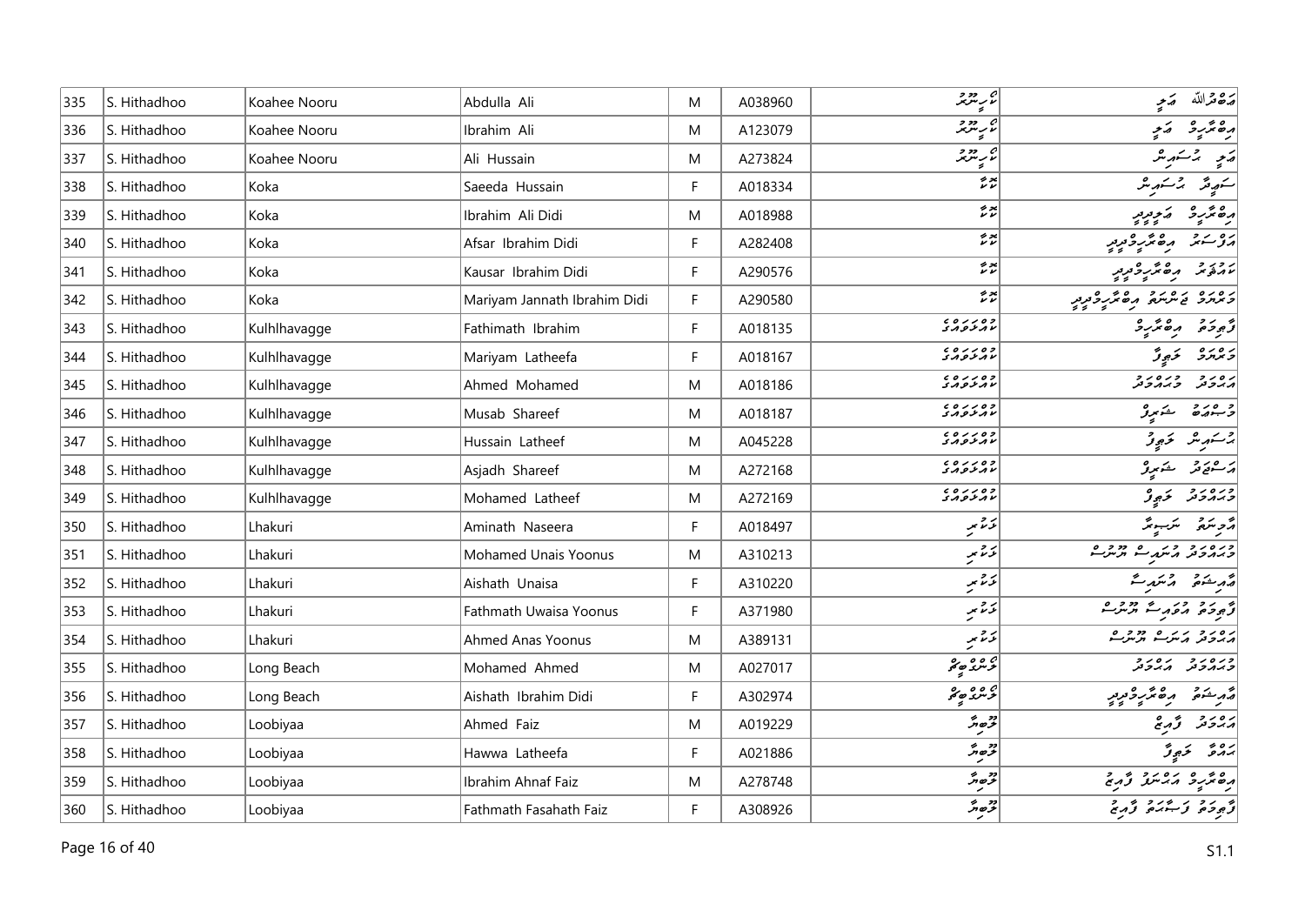| 361 | S. Hithadhoo | Loobiyaa       | Mohamed Saudhoon Faaiz | M           | A308936 | ود<br>محرض مر                  | وره د و پرودوه و د ه                                |
|-----|--------------|----------------|------------------------|-------------|---------|--------------------------------|-----------------------------------------------------|
| 362 | S. Hithadhoo | Loobiyaa       | Ali Karam Faiz         | M           | A365276 | لترجد                          | أزمي لأترق وزمرج                                    |
| 363 | S. Hithadhoo | Looping        | Hassan Jamal           | M           | A019091 | فخزيره                         | بر کے مخت                                           |
| 364 | S. Hithadhoo | Looping        | Moomina Mohamed        | F.          | A021220 | لخزبر مره                      | وور ورەرو                                           |
| 365 | S. Hithadhoo | Maashee Manzil | Junainath Saeed        | F           | A018243 | ئۇھ <sub>ي</sub> رى ئىزىمى<br> | في سكر سكو سكور مكر و حكمر الم                      |
| 366 | S. Hithadhoo | Maashee Manzil | Ibrahim Shareef        | M           | A084073 | ۇھودىرىمۇ                      | رەپزىرە شىرو                                        |
| 367 | S. Hithadhoo | Maashee Manzil | Aishath Maain Shareef  | F           | A322032 | ۇ <sub>ھېي</sub> ۇ تىرىم ۋ     | و<br>درخو ژوند خوبر                                 |
| 368 | S. Hithadhoo | Maidhan        | Mariyam Mohamed        | F           | A018178 | خەرقرىتر                       | נסנס כנסנכ<br>כ <i>אתכ כג</i> וכנ                   |
| 369 | S. Hithadhoo | Maidhan        | Ahmed Hassan           | M           | A022060 | ځېږمتر شر                      | رەرد برخش                                           |
| 370 | S. Hithadhoo | Maidhan        | Ahmed Nazween          | M           | A273833 | ځېږمتر شر                      | رەرد سەم ئىر                                        |
| 371 | S. Hithadhoo | Maidhan        | Ibrahim Mohamed        | M           | A273837 | ئەر بۇ بۇ                      | ת היי כלחבת                                         |
| 372 | S. Hithadhoo | Maidhan        | Fathmath Nazyha Ahmed  | $\mathsf F$ | A365460 | ئەر بۇ بۇ                      | توجدة تتبيء كالمدد                                  |
| 373 | S. Hithadhoo | Malaagaa       | Mariyam Zaahira        | F           | A272087 | ۇ ئەت                          | و ده ده و پخ د پگر                                  |
| 374 | S. Hithadhoo | Malaagaa       | Thalaal Mohamed        | M           | A276750 | ریز                            | ر ور در در                                          |
| 375 | S. Hithadhoo | Malaagaa       | Ahmed Thaaha           | M           | A303223 | وثور                           | رەر دە                                              |
| 376 | S. Hithadhoo | Malaagaa       | Abdulla Thaif          | M           | A303225 | تربیجی                         | پره ترالله گجرمرمر                                  |
| 377 | S. Hithadhoo | Malaagaa       | Thalhath Mohamed       | $\mathsf F$ | A303230 | ریز                            | נסנד בנסנד<br>הזמנים במחבת                          |
| 378 | S. Hithadhoo | Malaagaa       | Mohamed Hussain        | M           | A303232 | وثور                           | ورەرو ورىدىر                                        |
| 379 | S. Hithadhoo | Malaagaa       | Ibrahim Thohir         | M           | A364565 | وثرد                           | 7.7.2.2.2.1                                         |
| 380 | S. Hithadhoo | Malja          | Shafeenaz              | $\mathsf F$ | A021956 | ر ہ<br>تر بوق                  | خور پارچ<br>مشتر پارچ                               |
| 381 | S. Hithadhoo | Malja          | Mohamed Nasheed        | M           | A119741 | تزنونج                         | ورەرو شرشونر<br><i>وبە</i> رونر شرش <sub>و</sub> نر |
| 382 | S. Hithadhoo | Malja          | Mohamed Nabith Nasheed | M           | A347142 | ترەپچ                          | ورەرو شەم سەمد                                      |
| 383 | S. Hithadhoo | Manaahil       | Mohamed Moosa          | Μ           | A027543 | ۇ ئىرىر بۇ                     | ورەر دورم                                           |
| 384 | S. Hithadhoo | Manaahil       | Fathimath Salfa        | F           | A072669 | ۇيۇرۇ                          | توجدة سنور                                          |
| 385 | S. Hithadhoo | Manaahil       | Aminath Didi           | F           | A150298 | ۇيۇرۇ                          | ا<br>اگرچر سرچ توپو                                 |
| 386 | S. Hithadhoo | Manaahil       | Ahmed Shiruhan         | M           | A164830 | ۇ ئېزىر بۇ                     | رەرە ھەر <i>وش</i> ۇر                               |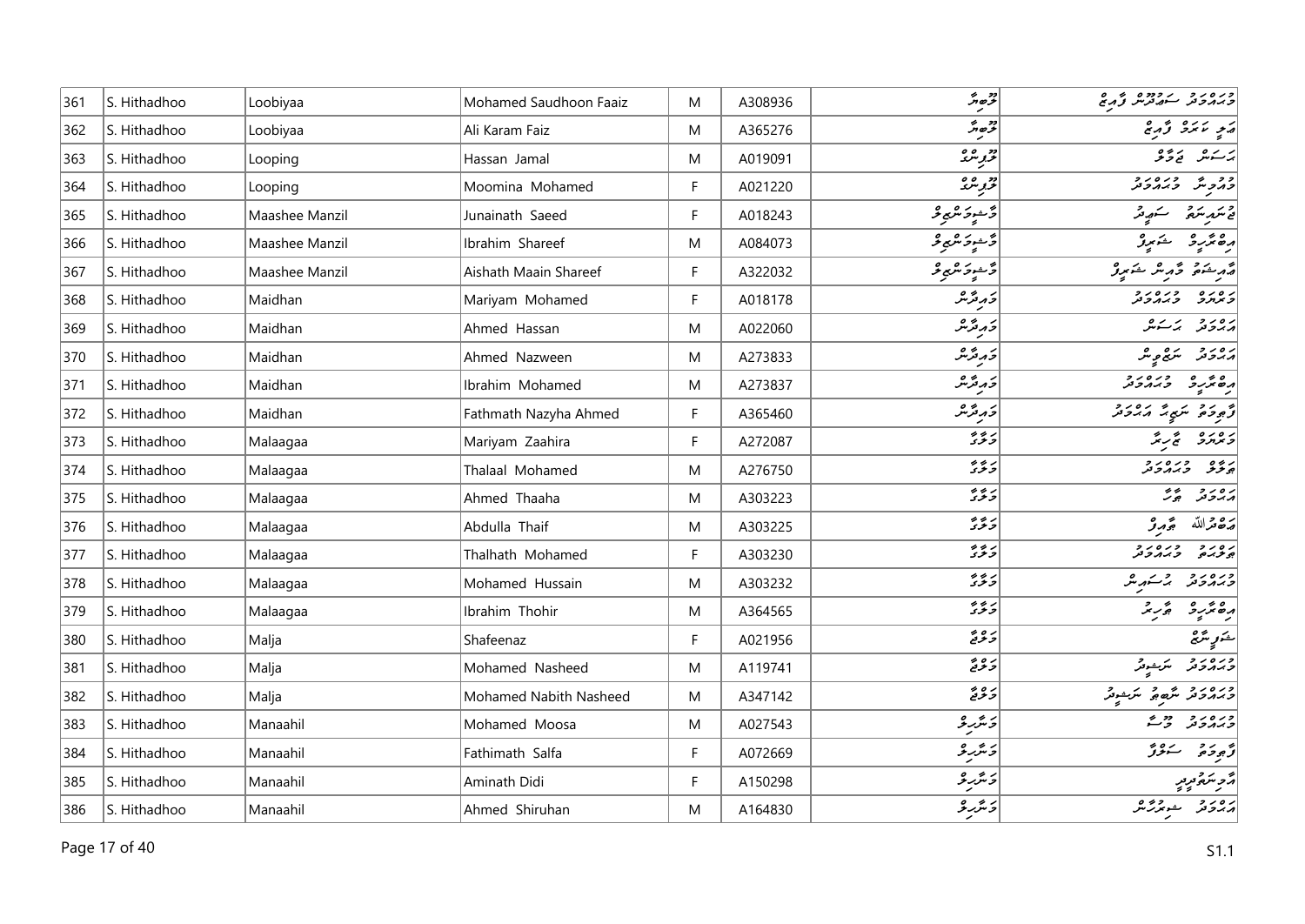| 387 | S. Hithadhoo | Manaahil       | Mariyam Naura Nafiz       | $\mathsf F$ | A278994 | ئەنئەر بۇ                   | دورو تردیم ترزیح                                                            |
|-----|--------------|----------------|---------------------------|-------------|---------|-----------------------------|-----------------------------------------------------------------------------|
| 388 | S. Hithadhoo | Manaahil       | Abdulla Shihaan           | M           | A292495 | ۇ ئېزىر ۋ                   | حەمىراللە ھەر مىر                                                           |
| 389 | S. Hithadhoo | Marvel         | Hawwa Didi                | F           | A021184 | پر ہ<br>تر تر تر            | رە بە<br>بەھەتە بەير                                                        |
| 390 | S. Hithadhoo | Marvel         | Aminath Shaheema          | F           | A021185 | پر ہ<br>تر بر تر            | $\begin{array}{ccc}\n & 2 & 3 \\ 5 & 2 & 3 \\ \hline\n& 2 & 3\n\end{array}$ |
| 391 | S. Hithadhoo | Marvel         | Yoosuf Saleem             | M           | A130900 | پر ہ<br>تر بر تر            |                                                                             |
| 392 | S. Hithadhoo | Marvel         | Fathimath Shamraa Abdulla | F           | A278762 | پر ہ<br>تر بر تر            | وتجمع والمحمد الملاحي والله                                                 |
| 393 | S. Hithadhoo | Marvel         | Sifaana Saleem            | $\mathsf F$ | A308288 | پر ہ<br>تر بو تو            | سوژنئر   سنوچ                                                               |
| 394 | S. Hithadhoo | Marvel         | Siyana Saleem             | F           | A308296 | پر ہ<br>تر بو تو            |                                                                             |
| 395 | S. Hithadhoo | Marvelous      | Nash-ath Hassan Didi      | F           | A293816 | ۇ برە ئۇر                   |                                                                             |
| 396 | S. Hithadhoo | Masalas        | Ali Moosa                 | M           | A018287 | ى سەئى <sup>م</sup> شە      | $\begin{array}{c} 2 \overline{3} \\ -2 \overline{3} \\ 3 \end{array}$       |
| 397 | S. Hithadhoo | Masalas        | Aishath Shafia            | F           | A018643 | ئەسەئەت بە                  | و د شود شوده.<br>م                                                          |
| 398 | S. Hithadhoo | Masalas        | Mushaf Ali                | M           | A124167 | ى ئەنزىشە                   | $\frac{1}{2}$                                                               |
| 399 | S. Hithadhoo | Masalas        | Munaahath Ali Moosa       | F           | A161333 | ى ئەنزىشە                   |                                                                             |
| 400 | S. Hithadhoo | <b>Masalas</b> | Mohamed Munsif Ali        | M           | A293251 | ى سەئەت بە                  | ورورو وعربيو كمو                                                            |
| 401 | S. Hithadhoo | Masalas        | Abdulla Muslih Ali        | M           | A293252 | ى سەئەت بە                  | رَهُ مِنْ اللَّهُ حَرْ فَوَقِهِ مَعْ مِنْ                                   |
| 402 | S. Hithadhoo | Maugadige      | Ibrahim Khaleel           | M           | A042512 | ر در<br>درد و د             | رەپرىر ئېرو                                                                 |
| 403 | S. Hithadhoo | Meadows        | Mohamed Manik             | M           | A043336 | 222                         | وره رور پره<br>د پرووترو سره                                                |
| 404 | S. Hithadhoo | <b>Meadows</b> | Aishath Uzuma Mohamed     | F           | A409061 | 282                         | و مشو ووه وره دو                                                            |
| 405 | S. Hithadhoo | Meegaath       | Aminath Nizama            | F.          | A021322 | ح تخ <sup>9</sup><br>تح     | أأزويتمو بترفوق                                                             |
| 406 | S. Hithadhoo | Meegaath       | Mariyam Markha Mufeed     | $\mathsf F$ | A359463 | <br>حي <sup>ائ</sup> و حو   | גםגם גבה כ <sub>ב</sub> ב                                                   |
| 407 | S. Hithadhoo | Meridaa        | Mohamed Ahmed             | M           | A142986 | خبرةً                       | כנסנכ נסנכ<br>כגמכנג הגבנג                                                  |
| 408 | S. Hithadhoo | Meridaa        | Ahmed Shizan              | M           | A292054 | خبرءً                       | رەرد جوڭلار                                                                 |
| 409 | S. Hithadhoo | Meridaa        | Shinaz Mohamed            | M           | A292058 | خبرة                        | خوشرج وبروبرد                                                               |
| 410 | S. Hithadhoo | Merry Side     | Khadeeja Abdulla          | F           | A018635 | ۇ بېرىسىد <sup>ە</sup><br>ئ | تَ <b>سِيَّةً 1200</b> \$                                                   |
| 411 | S. Hithadhoo | Merry Side     | Matheen Hassan            | M           | A018672 | ء <i>کی پرسک</i> ور ؟<br>م  | ۇمچىر بەسكىر                                                                |
| 412 | S. Hithadhoo | Merry Side     | Aishath Hashma Matheen    | F           | A276980 | ې <sub>مو</sub> ر سره و     | أمر منعو بمشرق وكموش                                                        |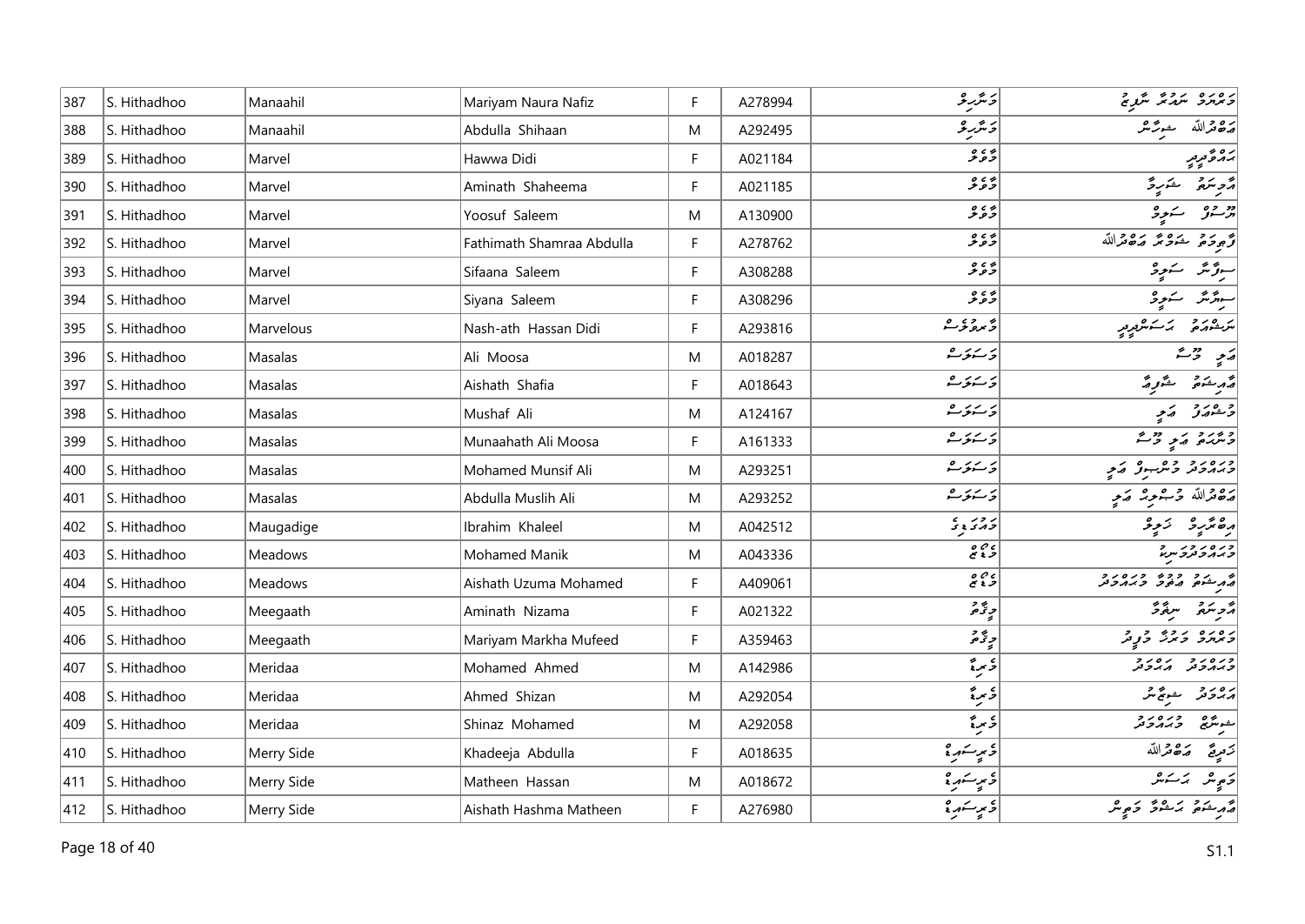| 413 | S. Hithadhoo | Merry Side      | Maashy Matheen            | M         | A292211 | ئەسپەسىمبە ق                                           | دخم شخص میں دیکر<br>  دخمی سی           |
|-----|--------------|-----------------|---------------------------|-----------|---------|--------------------------------------------------------|-----------------------------------------|
| 414 | S. Hithadhoo | Merry Side      | Maazin Matheen            | M         | A301478 | ء <i>کی سن</i> ہر ہ                                    | تحي شركت تحريمه                         |
| 415 | S. Hithadhoo | Messeena        | Ahmed Didi                | ${\sf M}$ | A033357 | ا دو سوېتر<br>د کم                                     | <br>  پر ژ د تر تر تر<br>  ژ            |
| 416 | S. Hithadhoo | Messeena        | Mohamed Aaish             | M         | A366315 | ە ھەسەپىر<br>ج                                         | כממכנה האילי                            |
| 417 | S. Hithadhoo | Minaa Palace    | Aminath Hassan            | F         | A018941 | احرشذ بخرجه                                            | ۇ ئىستى ئەسكىش                          |
| 418 | S. Hithadhoo | Minaa Palace    | Mohamed Mihujahu          | M         | A293000 | <sub>ج</sub> ېترو ځر شه                                | כנסנכ כנב                               |
| 419 | S. Hithadhoo | Minaa Palace    | Mariyam Mina Hassan       | F         | A301670 | <sub>ج</sub> ېترو ځر شه                                | ويرود وتكر بمكسك                        |
| 420 | S. Hithadhoo | Minivan Hiyaa   | <b>Ahmed Didi</b>         | M         | A032680 | <sub>جەسرى</sub> ئىرىدۇ.                               | پر ہ بر د<br>پر بر <del>ت</del> ر تر تر |
| 421 | S. Hithadhoo | Minivan Hiyaa   | Mohamed Awwal             | ${\sf M}$ | A290319 | ا <sub>ح</sub> سرهٔ شریدگر<br>پ                        | כנסנכ נסנכ<br>כגמכ <mark>ט ממפי</mark>  |
| 422 | S. Hithadhoo | Minivan Hiyaa   | Shafnaz Ahmed             | F         | A290320 | جەس <sub>ى</sub> مە ئىرىدىگە                           | شۇر شىم بەردىر                          |
| 423 | S. Hithadhoo | Minivan Hiyaa   | Saddam Ahmed              | M         | A290327 | ا د سرهٔ شریر<br>مسر                                   | رەپ رەرد                                |
| 424 | S. Hithadhoo | Moorish         | Maleeka Hafeez            | F         | A019310 | وحمريثه                                                | كالمحافظ المتمام وهي                    |
| 425 | S. Hithadhoo | Moorish         | Ali Muruthala             | ${\sf M}$ | A060414 | وحمريثه                                                | ړې د درې                                |
| 426 | S. Hithadhoo | Moorish         | Aminath Zumrath Ali       | F         | A309266 | وحمريثه                                                | הקיים בכמם הי                           |
| 427 | S. Hithadhoo | Moorish         | Mohamed Ziyazan Ali       | M         | A309270 | وحمرت                                                  | ورورو برتر مريم مريح                    |
| 428 | S. Hithadhoo | Moorish         | Ahmed Ziyan Ali           | ${\sf M}$ | A309271 | وحمرڪ                                                  | بره برد به پژنگر مَهْ په                |
| 429 | S. Hithadhoo | Moorish         | Fathimath Zaina Ali       | F         | A309272 | وحمر يثمر                                              | قهوخو تمرش وتمي                         |
| 430 | S. Hithadhoo | Moosum          | Mohamed Musthafa          | M         | A048218 | دد وه                                                  | وره ده و ه دره<br>ورمادتر و سوو         |
| 431 | S. Hithadhoo | Moosum          | Fathimath Mamsha Musthafa | F         | A291679 | ورميوه                                                 | توجده ده شکوره دو                       |
| 432 | S. Hithadhoo | Moosum          | Ahmed Maisam Musthafa     | ${\sf M}$ | A291688 | وديره                                                  |                                         |
| 433 | S. Hithadhoo | Moosum          | Ibrahim Maain Musthafa    | M         | A340709 | وديره                                                  |                                         |
| 434 | S. Hithadhoo | Moshimaskee     | Maryam Muneeza            | F         | A292668 | بي <sub>سم</sub> ر چې کلمبر<br>مور <u>ک</u>            | د وره و سر                              |
| 435 | S. Hithadhoo | Moshimaskee     | Hussain Manikufaanu       | ${\sf M}$ | A309237 | لخ برځه شمېر                                           | جەسەم بىرى ئىرى <i>نى</i> ئىس           |
| 436 | S. Hithadhoo | Moshimaskee     | Muslima Hussain           | F         | A309256 | پرېږ <i>و ش</i> مړ                                     | وصوفح الاستهرهر                         |
| 437 | S. Hithadhoo | Mubaraku Manzil | Saeeda Ibrahim            | F         | A021847 | د در دره و و                                           | سكويتر وهتربرد                          |
| 438 | S. Hithadhoo | Mubaraku Manzil | Shazneena Ahmed           | F         | A141927 | د د بر د بر ه<br>د <i>ه بر ب</i> ر د سر <sub>ي</sub> د | أشكاه سريش وكالمروار                    |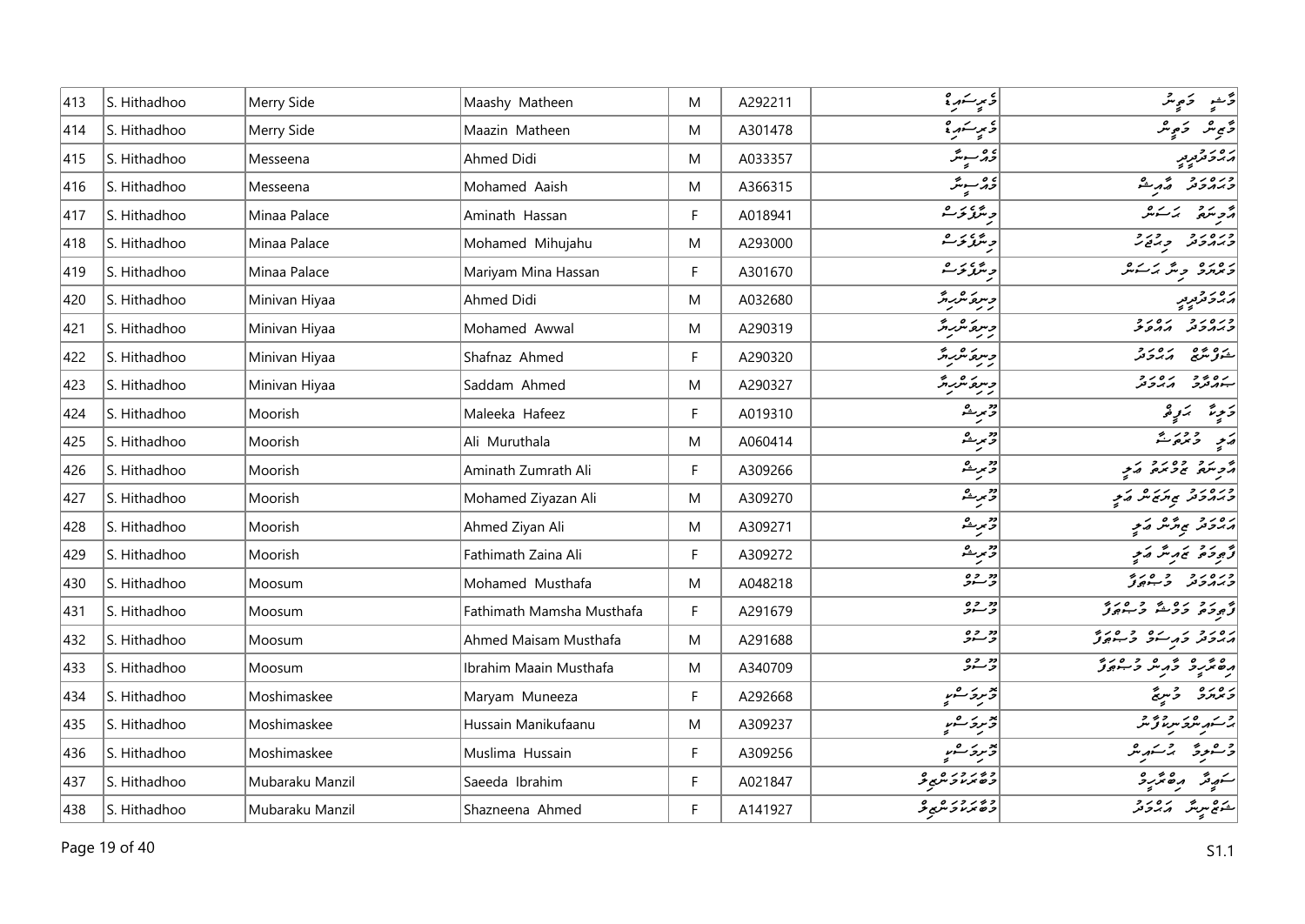| 439 | S. Hithadhoo | Nayaa Nooru         | Moosa Fathhee          | M  | A019011 | بر پر دو و<br>سربر سربر                  | 25/27                                                        |
|-----|--------------|---------------------|------------------------|----|---------|------------------------------------------|--------------------------------------------------------------|
| 440 | S. Hithadhoo | Nayaa Nooru         | Aminath Najula Fathuhy | F. | A293815 | ر پر دو و<br>سربر سربر                   | و ده ده و ده.                                                |
| 441 | S. Hithadhoo | Nayaa Nooru         | Ali Nawwaf Fathuhy     | M  | A293819 | ر پر دو و<br>سربر سربر                   | ر موسم دي.<br>موسم موسمون دي.                                |
| 442 | S. Hithadhoo | Nayaabu             | Hassan Ali             | M  | A018469 | سروره                                    | أيز ستاها أمامي                                              |
| 443 | S. Hithadhoo | Nayaabu             | Asiyath Ali            | F  | A019295 | سرور                                     | و سوره و کړ                                                  |
| 444 | S. Hithadhoo | Nayaabu             | Mariyam Nabeeha        | F  | A293548 | سرور                                     | سرّەر<br>ر ه ر ه<br><del>ر</del> بربرگ                       |
| 445 | S. Hithadhoo | Nayaabu             | Mohamed Nabeeh         | M  | A302956 | سروح                                     | ورەرو شھر                                                    |
| 446 | S. Hithadhoo | Neeko Villa         | Latheefa Abdulla       | F  | A021179 | ىيرىئا <sub>ھە</sub> ئە                  | كجعيوقر ضكاه تدالله                                          |
| 447 | S. Hithadhoo | Neem                | Soodha Ibrahim         | F  | A021936 | سرچ                                      | $rac{2}{3}$                                                  |
| 448 | S. Hithadhoo | <b>Neem</b>         | Shayan Ali             | F  | A292105 | سرچ                                      | أختمرش كمتعي                                                 |
| 449 | S. Hithadhoo | Neem                | Aishath Shaman Ali     | F. | A364705 | سرچ                                      | مەر شىم ئىسكى مەر                                            |
| 450 | S. Hithadhoo | Nemooan             | Aishath Nazima         | F  | A019940 | سردگر                                    | ۇرىشى ئىبرۇ                                                  |
| 451 | S. Hithadhoo | Nensee              | Hussain Ali            | M  | A018180 | یگریگریے                                 | برستهر شر                                                    |
| 452 | S. Hithadhoo | Nensee              | Aminath Naseera        | F  | A018216 | یگریگر<br>پخ                             | ۇ جەمئە ئەسىر ئىسىر                                          |
| 453 | S. Hithadhoo | New City            | Mohamed Agleem         | M  | A022585 | سرژے جا                                  | ورەرو رەپو                                                   |
| 454 | S. Hithadhoo | Niadhurugasdhoshuge | Mariyam Moosa          | F. | A018633 | ر و و ر ۔ ه پر و ،<br>سمدتریمری سسوترین  | د ه ده دورم                                                  |
| 455 | S. Hithadhoo | Niadhurugasdhoshuge | Ibrahim Falaah         | M  | A149994 | ر و و ر ۔ ه یو و ،<br>سروکریمری سسوتوسری | دە ئەر ئۇن                                                   |
| 456 | S. Hithadhoo | Niadhurugasdhoshuge | Hussain Salah          | M  | A271746 | ر و و ر ۔ ه پر و ،<br>سمدندیری سونرس     | برسكهر شركوه                                                 |
| 457 | S. Hithadhoo | Niadhurugasdhoshuge | Shizna Mohamed         | F. | A271749 | ر و و ر ۔ ه پر و ،<br>سمدندیری سنترس     | ے چین ورہ رو<br>ے چین ویرمرونر                               |
| 458 | S. Hithadhoo | Nidhaa              | Ahmed Nasooh Mohamed   | M  | A381373 | سريگر                                    | ג סג כן ג כב כג סג כן<br>ג'ג כנג ייצי <del>י ג'ג</del> כג בי |
| 459 | S. Hithadhoo | Noomaraage          | Fathimath Didi         | F  | A018267 | وور بر بر<br>سرچ بور                     | تر مجر حركت تحريب                                            |
| 460 | S. Hithadhoo | Noomaraage          | Naza Ibrahim Didi      | F  | A291264 | وور بر بر<br>سرچ بوی                     | ىدى مەھەر ئەھمەدىرىد                                         |
| 461 | S. Hithadhoo | Noomaraage          | Nazaalu Ibrahim Didi   | M  | A317920 | وور بر پر<br>سرچ مر <sub>ک</sub>         | برود مقتر ومرمر                                              |
| 462 | S. Hithadhoo | Noovilu             | Ahmed Habeeb           | M  | A071220 | يتروخه                                   | رەر بەر                                                      |
| 463 | S. Hithadhoo | Noovilu             | Zareena Gasim          | F. | A290592 | يتروخه                                   | ىم بىر بىگە ئۇسىر 3                                          |
| 464 | S. Hithadhoo | Noovilu             | Mohamed Rishwan        | M  | A293612 | يتروخه                                   | ورەرو برھەم<br><i>ويەم</i> وتر برىشو <i>ۋ</i> ىر             |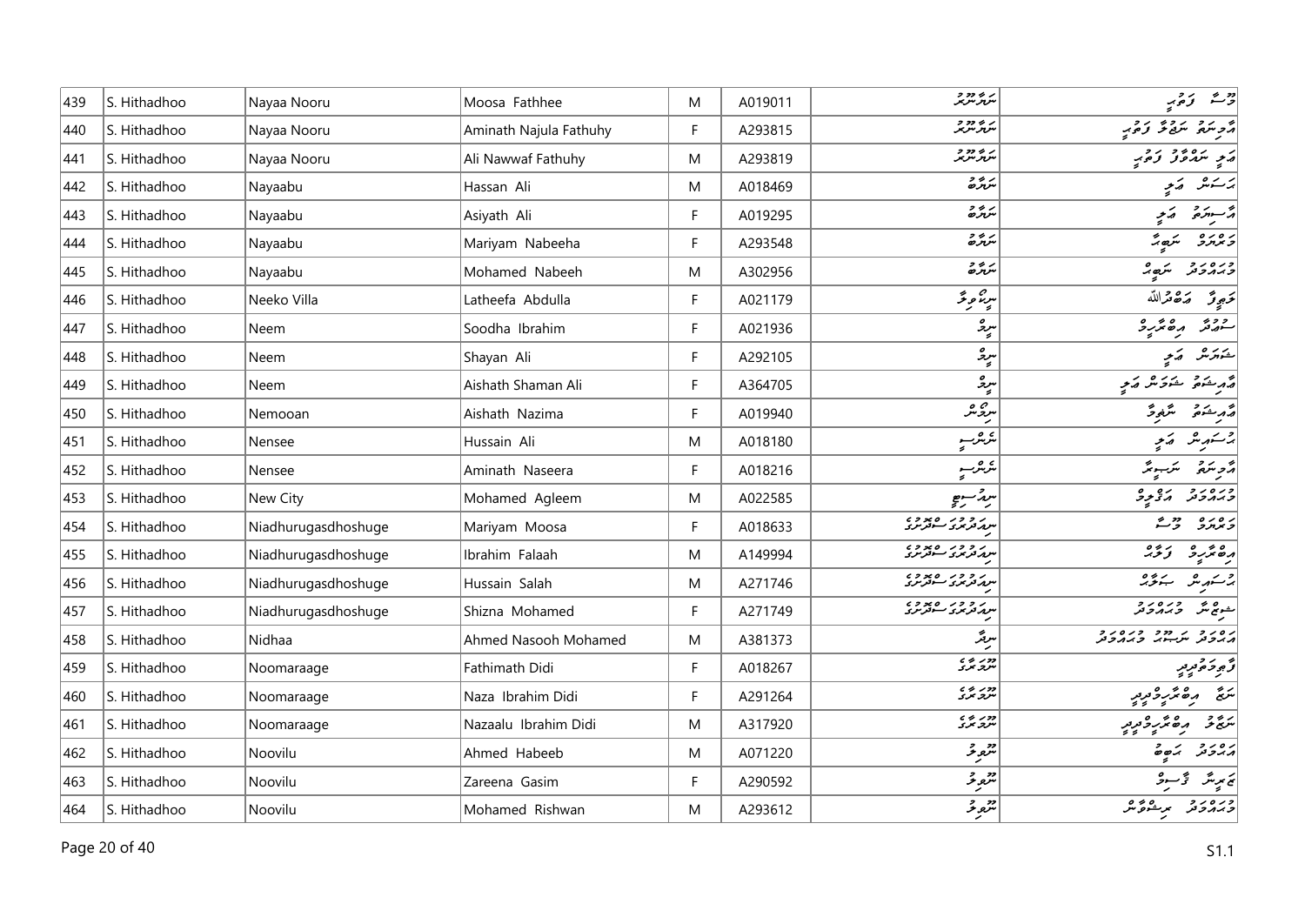| 465 | S. Hithadhoo | Noovilu    | Fathimath Azneena    | F         | A309324 | يتروخه              | توجوجو متحسبة                             |
|-----|--------------|------------|----------------------|-----------|---------|---------------------|-------------------------------------------|
| 466 | S. Hithadhoo | Oroni      | Ali Mohamed          | M         | A292368 | لرئبر مبر           | پر دره دو                                 |
| 467 | S. Hithadhoo | Oscar      | Mohamed Ibrahim      | M         | A052784 | دره پژ              |                                           |
| 468 | S. Hithadhoo | Oscar      | Aminath Ahmed Didi   | F         | A144137 | دره پر              | أوسم أكرار والمعروب                       |
| 469 | S. Hithadhoo | Oscar      | Aishath Aafy         | F         | A291843 | مره پو              |                                           |
| 470 | S. Hithadhoo | Ozone      | Ahmed Shaaz          | M         | A277798 | پر چ پر             | رەرد شەر                                  |
| 471 | S. Hithadhoo | Ozone      | Mariyam Shazleena    | F         | A303470 | 20 ص<br>م           | ويوره<br>ے کے م <sub>جے</sub> مگر         |
| 472 | S. Hithadhoo | Pelikan    | Maaisha Shafeeg      | F         | A290496 | ومحر تدعر           | أَوَّرِ مَّةً مَسَوِّرَةً                 |
| 473 | S. Hithadhoo | Raadhaa    | Mohamed Sadiq        | ${\sf M}$ | A021068 | پر<br>برگر          | ورەرو بەرە                                |
| 474 | S. Hithadhoo | Raadhaa    | Aminath Zubair       | F         | A022100 | بۇقر                | Egypt Brand                               |
| 475 | S. Hithadhoo | Raadhaa    | Aishath Raidha Sodig | F         | A303030 | بڑوگر               | و<br>ورشو تروتر شور                       |
| 476 | S. Hithadhoo | Raadhaa    | Ahmed Shifan Sodhig  | ${\sf M}$ | A303680 | بڑڈ                 | رەر ئ <sub>ەرگ</sub> ىر بەرت <sub>ۇ</sub> |
| 477 | S. Hithadhoo | Raadhaa    | Mariyam Raya Sodig   | F         | A345507 | بۇقر                | رەرە بۇ ئەر                               |
| 478 | S. Hithadhoo | Raalhuveli | Fathimath Hassan     | F         | A021141 | بردء                | قرم قالم تراكيم المستور                   |
| 479 | S. Hithadhoo | Raalhuveli | Fasaahath Hussain    | F         | A308495 | بردء                | كر عرد و حرمه                             |
| 480 | S. Hithadhoo | Raalhuveli | Faseeh Hussain       | M         | A308497 | پر ژه مو            | أؤسية المرشر مر                           |
| 481 | S. Hithadhoo | Raalhuveli | Shahamath Hussain    | F         | A308502 | بۇ دې<br>ئىرگە ئو   | شرورو وكرهر                               |
| 482 | S. Hithadhoo | Raalhuveli | Amaanath Hussain     | F         | A308504 | یژ ژه بر<br>برگرو م | رورو ومتهر                                |
| 483 | S. Hithadhoo | Rabaathu   | Jameela Hassan       | F         | A018927 | ر د د<br>برخ ج      | ائەچە ئەسكەنگە                            |
| 484 | S. Hithadhoo | Rabaathu   | Shameem Fathy        | M         | A050649 | ر د د<br>برخ ج      | المشورة وكمحدر                            |
| 485 | S. Hithadhoo | Rabaathu   | Aishath Fazly        | F         | A292099 | ر د د<br>برخ م      | و ديده دي.<br>د مشهور و دي پو             |
| 486 | S. Hithadhoo | Rabaathu   | Azuharu Shameem      | ${\sf M}$ | A293730 | ر د د<br>برخ م      |                                           |
| 487 | S. Hithadhoo | Rabaathu   | Zumar Shameem        | F         | A329455 | ر د د<br>برخ م      | ة در حرود                                 |
| 488 | S. Hithadhoo | Rabaathu   | Sahar Shameem        | F         | A330198 | ر د د<br>برخ ج      | ستهتر<br>شَدَرٍ وُ                        |
| 489 | S. Hithadhoo | Rafaahiyaa | Moosa Didi           | M         | A000325 | بحرقر سرتر          | <br> تر گ <sub>ورور</sub><br>* * *        |
| 490 | S. Hithadhoo | Rafaahiyaa | Hawwa Abdulla Didi   | F         | A019246 | بخرقر سرتر          | ره و حق اللّه مرمر                        |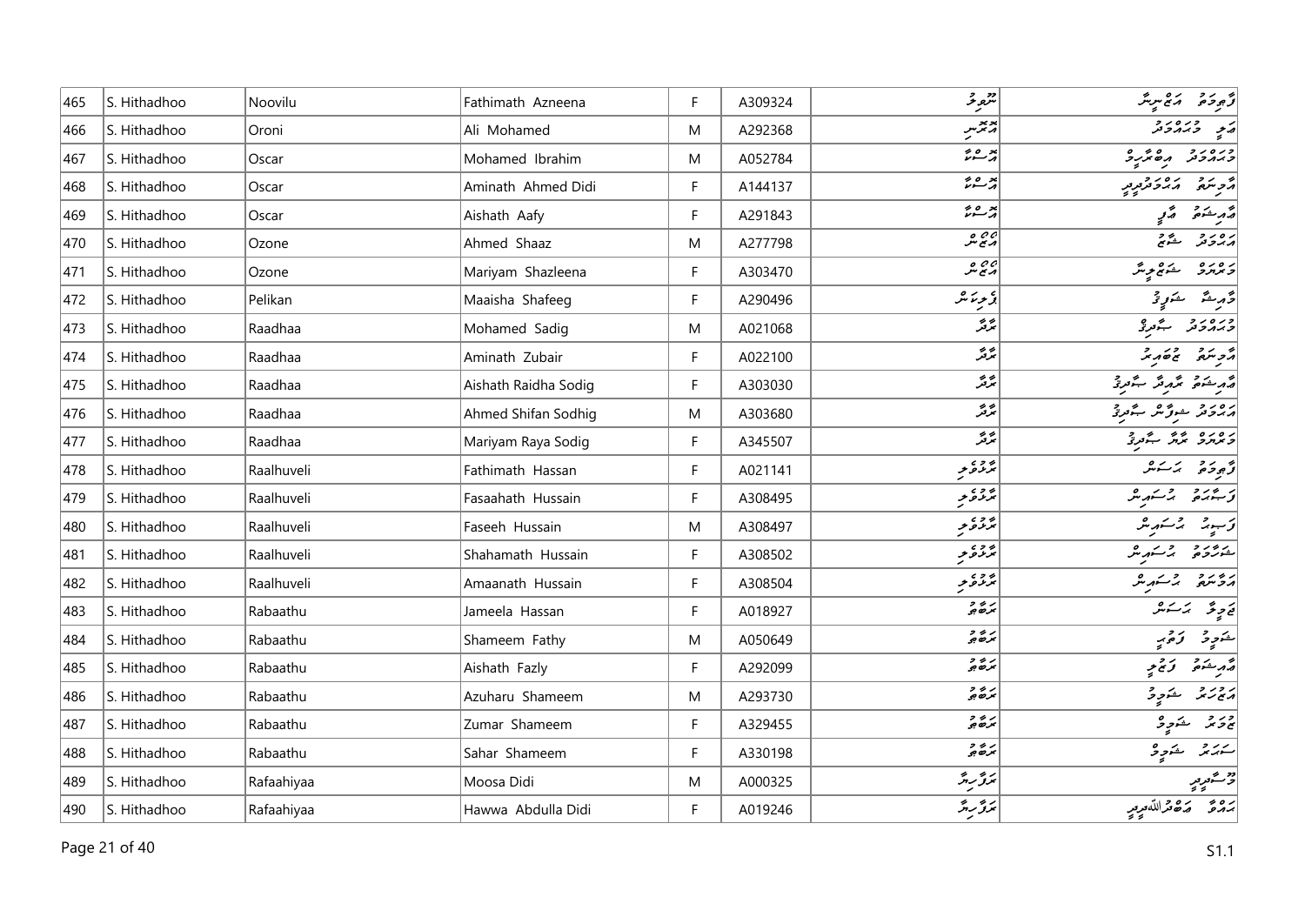| 491 | S. Hithadhoo | Rafaahiyaa        | Fathmath Nishana             | F  | A092452 | ىر ۋىر ب <sup>ە</sup> ر               | ۇي <sub>م</sub> وتى سىشىگە<br>مەسىمى                      |
|-----|--------------|-------------------|------------------------------|----|---------|---------------------------------------|-----------------------------------------------------------|
| 492 | S. Hithadhoo | Rafaahiyaa        | Muflih Moosa Didi            | M  | A293481 | برؤرثر                                |                                                           |
| 493 | S. Hithadhoo | Rafaahiyaa        | Mimdhah Moosa Didi           | M  | A293483 | ئىر ئ <sup>ە</sup> ر ب <sup>ە</sup> ر | و دره در محرور<br>در در در محرور                          |
| 494 | S. Hithadhoo | Rafeef            | Aishath Sharmeela Ali Didi   | F. | A159727 | ىرَدٍ ژ                               | ر<br>په شکو شکرو د کارون                                  |
| 495 | S. Hithadhoo | Raiyfusge         | Abdulla Gasim Ibrahim        | M  | A000396 | بره و ه ه ،<br>برجونو سور             | رەداللە تۇسود مەھرىپود                                    |
| 496 | S. Hithadhoo | Raiyfusge         | Hassan Nazim Ibrahim         | M  | A024552 | ر ه د ه ه<br>بروز سوړ                 | ر<br>پرسش شرفی مقامری                                     |
| 497 | S. Hithadhoo | Raiyfusge         | Mariyam Saadha               | F  | A079681 | ره و ه ه ،<br>بروز سور                | ر ہ ر ہ<br>تر بربر تر<br>سە پەرتىر                        |
| 498 | S. Hithadhoo | Raiyvilaa Dhoadhi | Maryam Sheereen              | F. | A018325 | برة و دمحور                           | ر ه ر ه<br><del>ر</del> بربرگ<br>ے مربگر<br><u>سے ت</u> ح |
| 499 | S. Hithadhoo | Raiyvilaa Dhoadhi | Ali Naseer                   | M  | A018329 | برهم ومحمر                            | أەسم مىز مىز                                              |
| 500 | S. Hithadhoo | Raiyvilaa Dhoadhi | Ramla Mohamed                | F. | A018384 | برة ويؤثرور                           | رە د<br>برونۇ<br>ور ه ر و<br>تر پروتر                     |
| 501 | S. Hithadhoo | Raiyvilaa Dhoadhi | Abdul Baasith Abdulla Zubair | M  | A272848 | بره و ڈنڈمر                           | ره وه در ده ورانه ور در و                                 |
| 502 | S. Hithadhoo | Raiyvilaa Dhoadhi | Aminath Rai'aa Zubair        | F. | A278920 | بره و ڈنڈمر                           | הכתב תגה בסתיב                                            |
| 503 | S. Hithadhoo | Raiyvilaa Dhoadhi | Shaufa Ibrahim               | F. | A300999 | رە مەمۇرى<br>ئىرمۇمۇقىرىس             | $5 - 20 - 37 - 20$                                        |
| 504 | S. Hithadhoo | Raiyvilaa Dhoadhi | Abdul Baais Abdulla Zubair   | M  | A309248 | بره و د ژمرمر                         | رەدە ئەر ئەھەراللە بى ئەرب                                |
| 505 | S. Hithadhoo | Raiyvilaa Dhoadhi | Aminath Nadhu-ha Nazeer      | F  | A309250 | بره و ڈنڈمر                           | أأدوسكم استكرك استوله                                     |
| 506 | S. Hithadhoo | Raiyvilaa Dhoadhi | Shaana Ibrahim               | F. | A324042 | بره و ترمر                            | شَرَّ رەئىر                                               |
| 507 | S. Hithadhoo | Ranhaaruge        | Hussain Rasheed              | M  | A028127 | ر ه ۶ و ،<br>بر مررتمبری              | چرىكىرىكى ئېرىشوقر                                        |
| 508 | S. Hithadhoo | Ranhaaruge        | Ali Rasheed                  | M  | A032268 | ر ه ۶ و ،<br>بر مررتمبری              | ر<br>مرکز مرشوفر                                          |
| 509 | S. Hithadhoo | Ranhaaruge        | Mohamed Hassan               | M  | A045748 | ر ہ بر د ،<br>برس پر بری              | ورەرو پەسكىر                                              |
| 510 | S. Hithadhoo | Ranhaaruge        | Abdulla Hassan               | M  | A054488 | ر ۵ ۵ و ۷<br>برس پر بری               | رەقراللە ئەكتەر                                           |
| 511 | S. Hithadhoo | Ranhaaruge        | Ibrahim Hassan               | M  | A059628 | ر ه ۶ و ،<br>بر مررتمبری              | رەنزىر ئەسەر                                              |
| 512 | S. Hithadhoo | Ranhaaruge        | Hassan Maniku                | M  | A140683 | ر ہ بر د ،<br>برس پر بری              | بر کے مرکز سربر                                           |
| 513 | S. Hithadhoo | Ranhaaruge        | Mohamed Aslam                | M  | A272825 | ر ه ۶ و ،<br>بر مررتمبری              | ورەرو برەرە                                               |
| 514 | S. Hithadhoo | Ranhaaruge        | Ahmed Rayyan Ibrahim         | M  | A276503 | ر ه ۶ و ،<br>بر مررتمبری              | גם גב גם הם הם הביק כ                                     |
| 515 | S. Hithadhoo | Ranvina           | Ibrahim Manikufaanu          | M  | A126763 | ترىثرە بىر                            | ەھ ئەس <i>ر 25 سرى</i> توگىر                              |
| 516 | S. Hithadhoo | Ranvina           | Ali Manikfaanu               | M  | A301505 | برمره يئر                             | ارىپە ئەس <i>رىدى</i><br>سەسىرىدىن ئەس                    |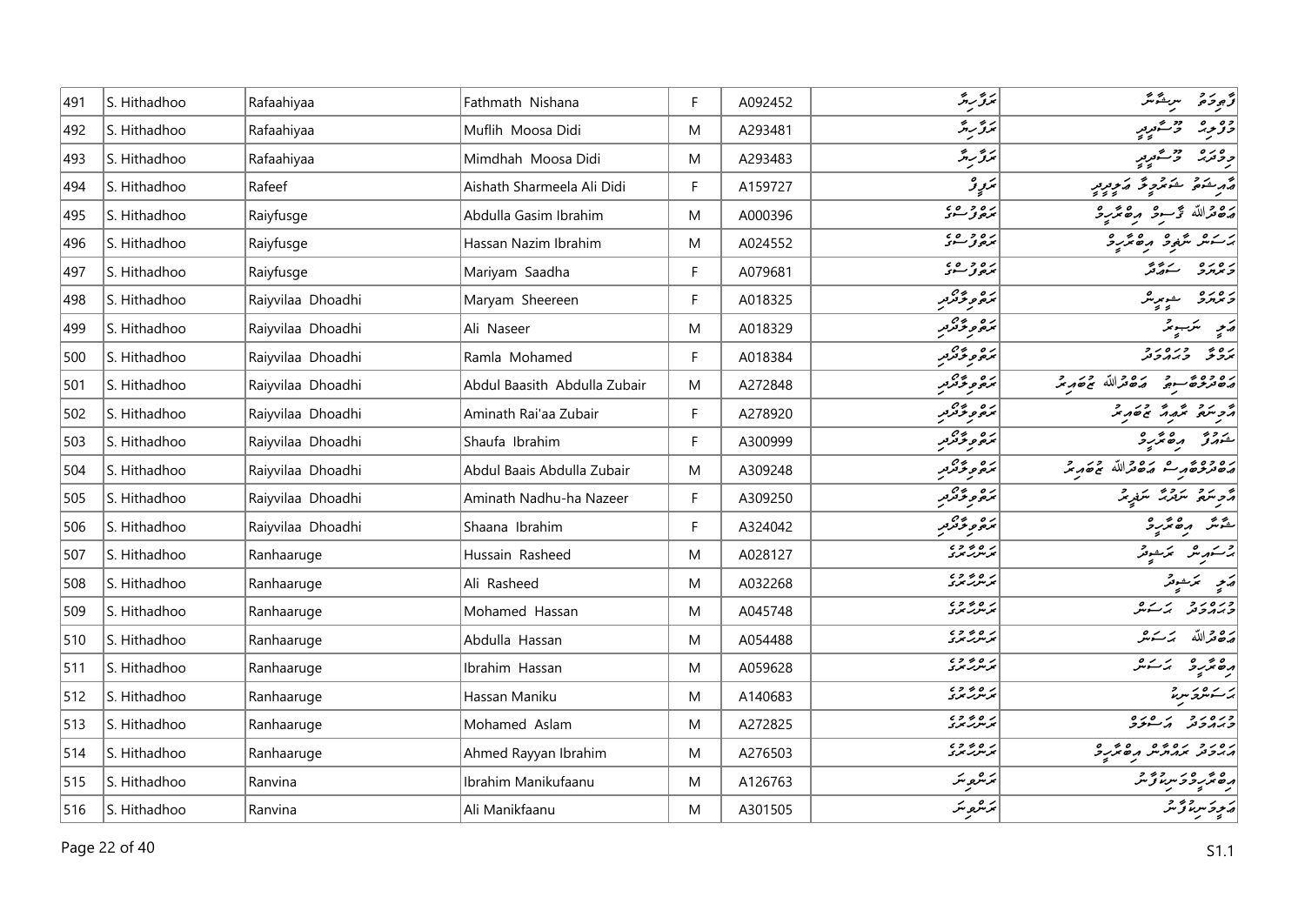| 517 | S. Hithadhoo | Rasthari      | Mariyam Ali Didi                   | F. | A019164 | بئر شفونبر                | ره ره که دیربر<br>د بربرد که دوربر                                                                                                                                                                                              |
|-----|--------------|---------------|------------------------------------|----|---------|---------------------------|---------------------------------------------------------------------------------------------------------------------------------------------------------------------------------------------------------------------------------|
| 518 | S. Hithadhoo | Rasthari      | Ali Luthufy                        | M  | A019646 | ئەر ھەكىمىيە              |                                                                                                                                                                                                                                 |
| 519 | S. Hithadhoo | Rasthari      | Ahmed Faris                        | M  | A291902 | ابتر شفوسر                | ړنو ووړنې<br>درورو ژبرت                                                                                                                                                                                                         |
| 520 | S. Hithadhoo | Rasthari      | Fathimath Farishath                | F  | A291903 | بئر شفوس                  | والمجاورة والمتماسكرة                                                                                                                                                                                                           |
| 521 | S. Hithadhoo | Rasthari      | Hawwa Fiza                         | F  | A296556 | بئر ڪھ پير                | أبرونج ويح                                                                                                                                                                                                                      |
| 522 | S. Hithadhoo | Rawla         | Hussain Saeed                      | M  | A004614 | ىرە بەيجە                 | ج سەر شەر سەر بىر                                                                                                                                                                                                               |
| 523 | S. Hithadhoo | Rawla         | Fathimath Hassan                   | F. | A021753 | ىرە بە                    | ۋە ئەسەھ                                                                                                                                                                                                                        |
| 524 | S. Hithadhoo | Rawla         | Sinah Saeed                        | M  | A274569 | ىرە بە                    | 120 - 120 - 120 - 120 - 120 - 120 - 120 - 120 - 120 - 120 - 120 - 120 - 120 - 120 - 120 - 120 - 120 - 120 - 12<br>- 120 - 120 - 120 - 120 - 120 - 120 - 120 - 120 - 120 - 120 - 120 - 120 - 120 - 120 - 120 - 120 - 120 - 120 - |
| 525 | S. Hithadhoo | Rawla         | Samah Saeed                        | M  | A283427 | ىرە شە                    |                                                                                                                                                                                                                                 |
| 526 | S. Hithadhoo | Rawla         | Mohamed Suhaanu                    | M  | A293063 | ىرە بەيجە                 | ورەرو دەر                                                                                                                                                                                                                       |
| 527 | S. Hithadhoo | Rawla         | Sinan Saeedh                       | Μ  | A293066 | ىرە بە                    | سىرتىر كىرىدىگر<br>مە                                                                                                                                                                                                           |
| 528 | S. Hithadhoo | Rawla         | Suha Saeedh                        | F  | A332624 | ىرە بە<br>ئىرە سە         |                                                                                                                                                                                                                                 |
| 529 | S. Hithadhoo | Reethiveli    | Hawwa Ali                          | F  | A018468 | ېره ده کو                 | 54.301                                                                                                                                                                                                                          |
| 530 | S. Hithadhoo | Reethiveli    | Aminath Numa Ahmed                 | F. | A276742 | ېږه ه کو                  | י גב בי גם גב<br>גביעה יעד גמבת                                                                                                                                                                                                 |
| 531 | S. Hithadhoo | Reethiveli    | Fathmath Eeman Shathir             | F. | A292094 | برە ۋىر<br>ئ              | و و دو مرو مه مشهور                                                                                                                                                                                                             |
| 532 | S. Hithadhoo | Reynis        | Fathmath Ali                       | F  | A018447 | عئ <i>رسر</i><br> -<br>مر |                                                                                                                                                                                                                                 |
| 533 | S. Hithadhoo | Reynis        | Maurifa Saudh                      | F. | A270981 | عمر سر<br> <br>مر         | سە ھەقىر                                                                                                                                                                                                                        |
| 534 | S. Hithadhoo | Reynis        | Abdulla                            | M  | A310226 | ع<br>مرس                  | برە دالله                                                                                                                                                                                                                       |
| 535 | S. Hithadhoo | Ridham        | Hussain Shareef                    | M  | A048761 | ىرىزد                     | چە سەر ھەر ئەيدۇ                                                                                                                                                                                                                |
| 536 | S. Hithadhoo | Ridham        | Mohamed Iyas                       | M  | A292474 | ىرىزد                     | כנסגב גולם                                                                                                                                                                                                                      |
| 537 | S. Hithadhoo | Ridham        | Fathimath Eenas Hussain<br>Shareef | F. | A292477 | ىرىزد                     | ژوده پرس پرسرس خبرد                                                                                                                                                                                                             |
| 538 | S. Hithadhoo | Ridham        | Aishath Zahira                     | F. | A323609 | برترو                     | وأوجده وأرتمر                                                                                                                                                                                                                   |
| 539 | S. Hithadhoo | Rihidhoadhige | Gulfaam Mohamed                    | F. | A019688 | ىرىرى<br>مرىر قرىرى       | وه ده وره رو<br>تحرفر وبرمرونر                                                                                                                                                                                                  |
| 540 | S. Hithadhoo | Rihidhoadhige | Sharmeela Mohamed                  | F. | A064120 | ىرىر تۈرى<br>برىر تۈرى    | شكرو ورەرو                                                                                                                                                                                                                      |
| 541 | S. Hithadhoo | Rihidhoadhige | Mausoom                            | M  | A102576 | بررىژور؟                  | ر د دده<br>وړ <i>۱۰</i> ۰۰                                                                                                                                                                                                      |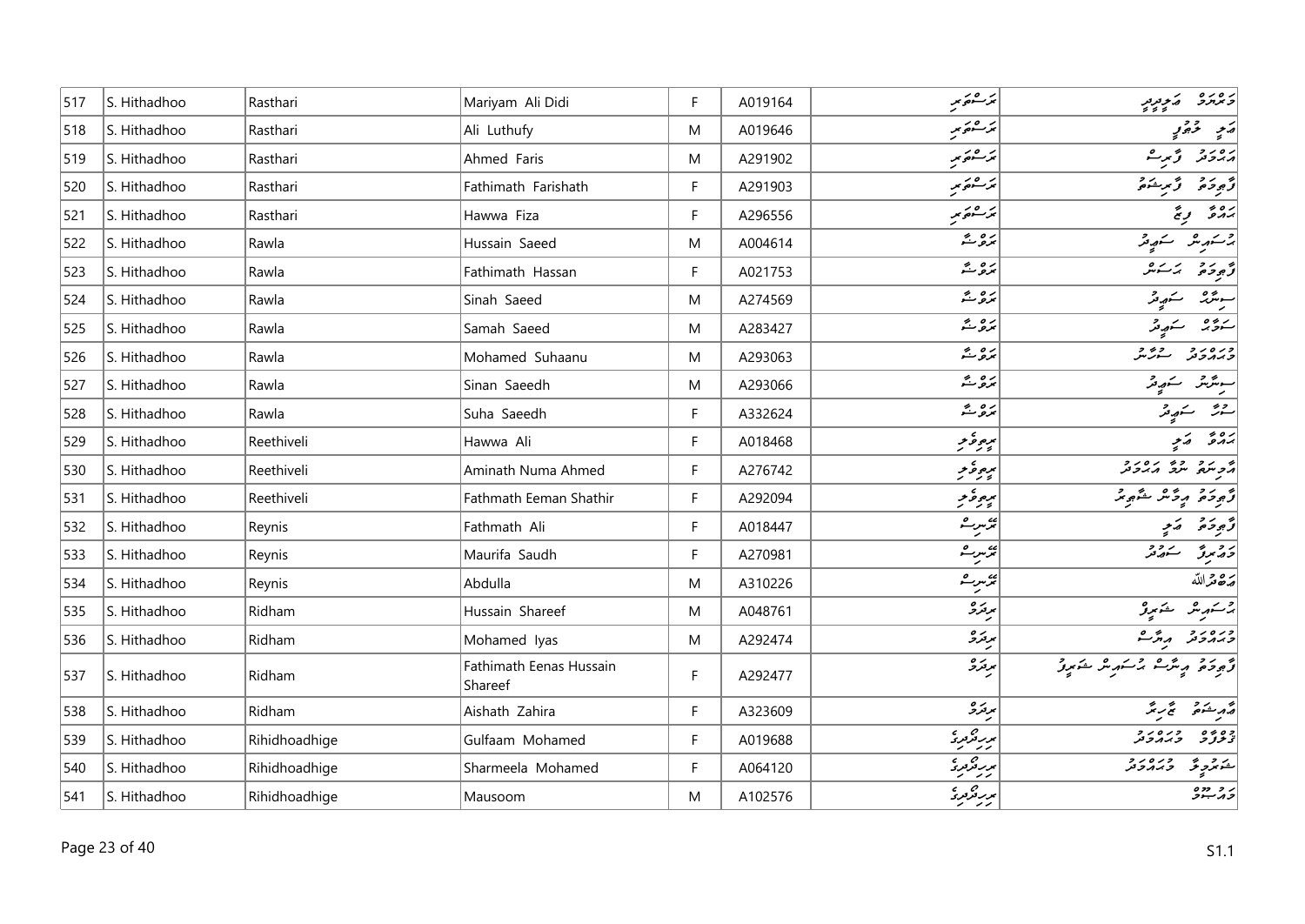| 542 | S. Hithadhoo | Rihidhoadhige              | Mohamed Hassan                | M  | A115759 | ىرىر تۈرى<br>مەم                                     | ورەرو پەسەر                                                                                                                                                                                                                     |
|-----|--------------|----------------------------|-------------------------------|----|---------|------------------------------------------------------|---------------------------------------------------------------------------------------------------------------------------------------------------------------------------------------------------------------------------------|
| 543 | S. Hithadhoo | Rihidhoadhige Irumatheebai | Ali Shakeeb                   | M  | A061082 |                                                      | $\begin{array}{cc} \circ & \circ & \circ \\ \circ & \circ & \circ \end{array}$                                                                                                                                                  |
| 544 | S. Hithadhoo | Rihidhoadhige Irumatheebai | Mikyal Rasheed                | F. | A067032 | برر و<br>برر وروز در برد و ځ د<br>シーション              | وعارو المرشور                                                                                                                                                                                                                   |
| 545 | S. Hithadhoo | Rihidhoadhige Irumatheebai | Aishath Minwal Rasheed        | F. | A067033 | برىر دىگرى دىكى دە ئەنھەر<br>برىر دىگرىم بىر دىم ئەن | د<br>مگر شوی و سرگانی ایر شوند                                                                                                                                                                                                  |
| 546 | S. Hithadhoo | Rihidhoadhige Irumatheebai | Shazada Ali                   | F. | A067141 | بررترتر <sub>که مرکز</sub> م که                      | ے پچ پڑ کی پی                                                                                                                                                                                                                   |
| 547 | S. Hithadhoo | Rihidhoadhige Irumatheebai | Shan Ali                      | M  | A083106 | برىر قرىرى بەر<br>برىر قرىرى بىر قرىم ھەر            | شەھرىمىيە                                                                                                                                                                                                                       |
| 548 | S. Hithadhoo | Rihidhoadhige Irumatheebai | <b>Aminath Mirsal Rasheed</b> | F  | A325371 | بربر قر <sub>ور و مرکز و چ</sub> ه د                 | ە ئەرەپ ئەرەپ ئەس ئەرەپ كەرەپ ئەرەپ ئەرەپ ئەرەپ كەرەپ كەرەپ كەرەپ كەرەپ كەرەپ كەرەپ كەرەپ كەرەپ كەرەپ كەرەپ كە<br>ئاراسىيەت كەرەپ كەرەپ كەرەپ كەرەپ كەرەپ كەرەپ كەرەپ كەرەپ كەرەپ كەرەپ كەرەپ كەرەپ كەرەپ كەرەپ كەرەپ كەرەپ كەر |
| 549 | S. Hithadhoo | Rilish                     | Khadheeja                     | F. | A020347 | بروشه<br>- -                                         | ئرىرىچ<br>ئ                                                                                                                                                                                                                     |
| 550 | S. Hithadhoo | Rilish                     | Mohamed Rasheed               | M  | A021619 | بروشه                                                | ورەرو كەشپەتر<br><i>دىرە</i> دىر كەشپەتر                                                                                                                                                                                        |
| 551 | S. Hithadhoo | Rilish                     | Ibrahim Zaidhan Rasheedh      | M  | A277666 | ابروٹ<br><u>ے</u> ر                                  | رەتمرۇ تەرىرىگە ترىدىر                                                                                                                                                                                                          |
| 552 | S. Hithadhoo | Rilish                     | Zihan Rasheed                 | M  | A303343 | بروشه                                                | ىپرىش ئىرىشونى                                                                                                                                                                                                                  |
| 553 | S. Hithadhoo | Riyaasaa Villa             | Mohamed Ali                   | M  | A024036 | ىرە ئەشەر ئە                                         | ورەرو كەير                                                                                                                                                                                                                      |
| 554 | S. Hithadhoo | Riyaasaa Villa             | Mariyam Moosa                 | F  | A309287 | برېژگوژ                                              | ر ه ر ه<br><del>د</del> بربرگ<br>دين شهر                                                                                                                                                                                        |
| 555 | S. Hithadhoo | Riyaasaa Villa             | Aminath Mohamed               | F  | A309289 | ىر ئۇ سەھ بۇ                                         | و رە ر د<br>تر پر تر تر<br>أرمز ترة                                                                                                                                                                                             |
| 556 | S. Hithadhoo | Riyaasaa Villa             | Mohamed Najmy                 | M  | A309291 | ىرەڭرىشى بۇ                                          | ورەر د دو.<br><i>دې</i> رمرد سرچ <i>چ</i>                                                                                                                                                                                       |
| 557 | S. Hithadhoo | Riyaasaa Villa             | Aishath Riyasa Mohamed        | F. | A309293 | ىرىژ ئىسى ئۇ                                         | הת לים תתאים כמתכת                                                                                                                                                                                                              |
| 558 | S. Hithadhoo | Riyaasaa Villa             | Hawwa Riyaza Mohamed          | F  | A309295 | ىر بۇ سەھ بۇ                                         | رەپ برگت دىرەرد                                                                                                                                                                                                                 |
| 559 | S. Hithadhoo | Rizna Heaven               | Mohamed Nasheed               | M  | A043890 | ە ئەم ئەرە<br>بىرى مىزر ئويىتىر                      | وره دو سرشوند                                                                                                                                                                                                                   |
| 560 | S. Hithadhoo | Rizna Heaven               | Fathimath Nahida              | F. | A278989 | ىر بى ئىزرى ئىر                                      | أو و ده مورد                                                                                                                                                                                                                    |
| 561 | S. Hithadhoo | Rizna Heaven               | Ahmed Auf Shah                | M  | A278990 | ە ئەم ئەرە<br>بىرى مىزر ئويىتىر                      | رەر در در در                                                                                                                                                                                                                    |
| 562 | S. Hithadhoo | Rizna Heaven               | Afraz Hassan                  | M  | A290794 | ىر چ ئىزىر ئەر                                       | رەپى پرىكە                                                                                                                                                                                                                      |
| 563 | S. Hithadhoo | Rizna Heaven               | Rizna Hassan                  | F  | A305395 | ە ئەي ئەرەپە<br>ئىرىج ئىرگە ئىر                      | ىرقى ئىر ئەسكەنلەر                                                                                                                                                                                                              |
| 564 | S. Hithadhoo | Rizna Heaven               | Aminath Waheeda               | F. | A318093 | ىرىج ئىزرى ئىر                                       | أترجر ستعرض وأبرقته                                                                                                                                                                                                             |
| 565 | S. Hithadhoo | Rizna Heaven               | Hussain Nahudh Nasheed        | M  | A392706 | ە ئەسىم ئەرەپەر<br>ئىرى ئىرگە ئەرە                   | ج کے مرکز مگر مگر شرور کر دیا ہے کہ اسکور کر اس کے مگر اسکور کر ا                                                                                                                                                               |
| 566 | S. Hithadhoo | Roadhi                     | Mariyam Ibrahim               | F. | A018697 | جرمر                                                 | במתכ תפתיק                                                                                                                                                                                                                      |
| 567 | S. Hithadhoo | Roadhi                     | Aishath Hussain               | F  | A099296 | لقيبر                                                | مەرىخى بىر ئىر                                                                                                                                                                                                                  |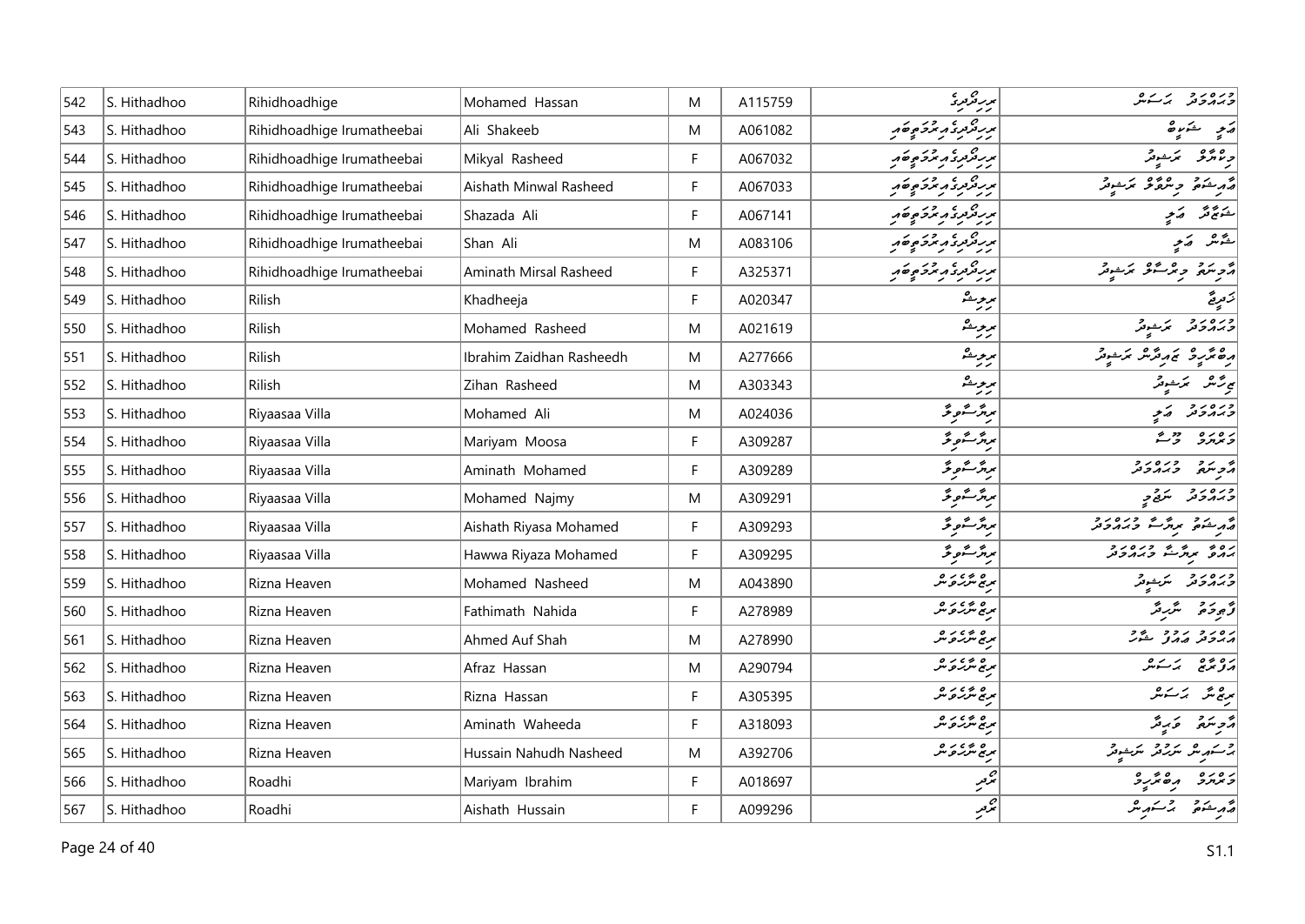| 568 | S. Hithadhoo | Roadhi           | Naareen Hussain            | F         | A276933 | جرمر                                               | شبچینش برجستیرینش                                                                                                                   |
|-----|--------------|------------------|----------------------------|-----------|---------|----------------------------------------------------|-------------------------------------------------------------------------------------------------------------------------------------|
| 569 | S. Hithadhoo | Roadhi           | Ahmed Hussain              | M         | A292057 | اچوبر<br>منگل                                      | أمهوس برحمه                                                                                                                         |
| 570 | S. Hithadhoo | Roadhi           | Hussain Jamaal             | M         | A293615 | جرمر                                               | جرستهر شریح تحریحر                                                                                                                  |
| 571 | S. Hithadhoo | Roadhi           | Fathimath Nausheen Hussain | F         | A341117 | حيمبر                                              | توجوجو التمشيش بمسكر                                                                                                                |
| 572 | S. Hithadhoo | Roma             | Mariyam Sudhuna            | F         | A021387 | جرمح                                               | سىقىرىتىر<br>ر ه ر ه<br><del>ر</del> بربر د                                                                                         |
| 573 | S. Hithadhoo | Roma             | Zihuna                     | F         | A021389 | $\overset{\circ}{\mathscr{F}}$                     | فریر شر                                                                                                                             |
| 574 | S. Hithadhoo | Roma             | Ibrahim Amjad              | M         | A021390 | جرجح                                               | קפיציב הכניב                                                                                                                        |
| 575 | S. Hithadhoo | Roma             | Ali Naseer                 | ${\sf M}$ | A021504 | جربح                                               | ەكمىي سىكىلىنى<br>مەكمىي سىكىلىنى<br>مەكمى كىم كىم كىلىنى كىلىنى كىلىنى كىلىنى كىلىنى كىلىنى كىلىنى كىلىنى كىلىنى كىلىنى كىلىنى كىل |
| 576 | S. Hithadhoo | Roma             | Aishath Nasra              | F         | A073700 | جرجح                                               |                                                                                                                                     |
| 577 | S. Hithadhoo | Roma             | Aminath Sheereen           | F         | A308721 | $\overset{\circ}{\mathscr{F}}$                     | أأرد سكرة الشويرين                                                                                                                  |
| 578 | S. Hithadhoo | Roma             | Ahmed Mazeen Nizam         | M         | A373571 | حرقر                                               | والمتحفظ والمحمد الملحم                                                                                                             |
| 579 | S. Hithadhoo | Roze             | Fathimath Saeeda           | F         | A106383 | جرج                                                | و دو شهردًا<br>د کاهره منگر                                                                                                         |
| 580 | S. Hithadhoo | Roze             | Aishath Inan Azeez         | F         | A372980 | جرج                                                |                                                                                                                                     |
| 581 | S. Hithadhoo | Roze Ball        | Fathimath Hassan           | F         | A018964 | ە ەم ە<br>ئىرىم ھىجە                               | ۇ يەدە بەسكىل                                                                                                                       |
| 582 | S. Hithadhoo | Roze Ball        | Ahmed Haneef               | M         | A072976 | <br>  پرې ځو                                       | دەرو ئەرە                                                                                                                           |
| 583 | S. Hithadhoo | Roze Ball        | Aishath Leena Haneef       | F         | A293009 | <br>  پرې ځو                                       | ومرجوح محبر برسي                                                                                                                    |
| 584 | S. Hithadhoo | Roze Ball        | Mohamed Lammaah Haneef     | M         | A365760 | <br>  پرې ځو                                       | ورەرو رەپو پەر                                                                                                                      |
| 585 | S. Hithadhoo | Roze Land        | Latheefa Ibrahim           | F         | A018389 | ە ەر، ە ە<br>ئىرىنى ئىرىشى                         | خوق مەممىر                                                                                                                          |
| 586 | S. Hithadhoo | Roze Land        | Aseel Ahmed                | M         | A276580 | ە ەر، ە ە<br>ئىرىن ئوسى                            | بر و بر و<br>م <i>ر</i> بر <del>و</del> تر<br>لەسبوقر                                                                               |
| 587 | S. Hithadhoo | Roze Land        | Eenas Tholal               | F         | A301026 | ە ە يە ە ە<br>ئىرىنى ئوسىيە                        | ر پر په پروو                                                                                                                        |
| 588 | S. Hithadhoo | Rufaidhaa Manzil | Abdulla Faroog Ibrahim     | M         | A021544 | ىر <i>ۋە بەر ئەڭ ئىب</i> ر ئى                      | رە داللە ۋېزى مەھىر د                                                                                                               |
| 589 | S. Hithadhoo | Rufaidhaa Manzil | Saifudheen Faroog          | M         | A045558 | ىز ئەر ئ <sup>ۆ</sup> ر ئىرى<br>ئىر ئەر ئىر ئىرىنى | ڪه وچي شرح ڪريزي<br>ڪهرو هي شرح ڪ                                                                                                   |
| 590 | S. Hithadhoo | Rufaidhaa Manzil | Imaadhudheen Faroog        | M         | A045560 | ىر <i>ۋە بەرگە ئى</i> ر ئىسى ئى                    | ر دوه مره و دود<br>مرد مره و مردد                                                                                                   |
| 591 | S. Hithadhoo | Rufaidhaa Manzil | Salaahudheen Faroog        | M         | A045561 | ىر <i>ۋە م</i> ۇر ئىرى<br>ئىر ئىرى ئىرى            | بەدە يەھەتتى ئەھەم                                                                                                                  |
| 592 | S. Hithadhoo | Rufaidhaa Manzil | Asiyath Hussain            | F         | A046829 | ىرۇ برىگرى شىر ۋ                                   | مجر سوری در محمد میں<br>مرد معامل                                                                                                   |
| 593 | S. Hithadhoo | Rufaidhaa Manzil | Zainudheen Faroog          | ${\sf M}$ | A278803 | ىر زىر مۇر ئىرىي بى                                | ىم شرە بولس ئۇنىز                                                                                                                   |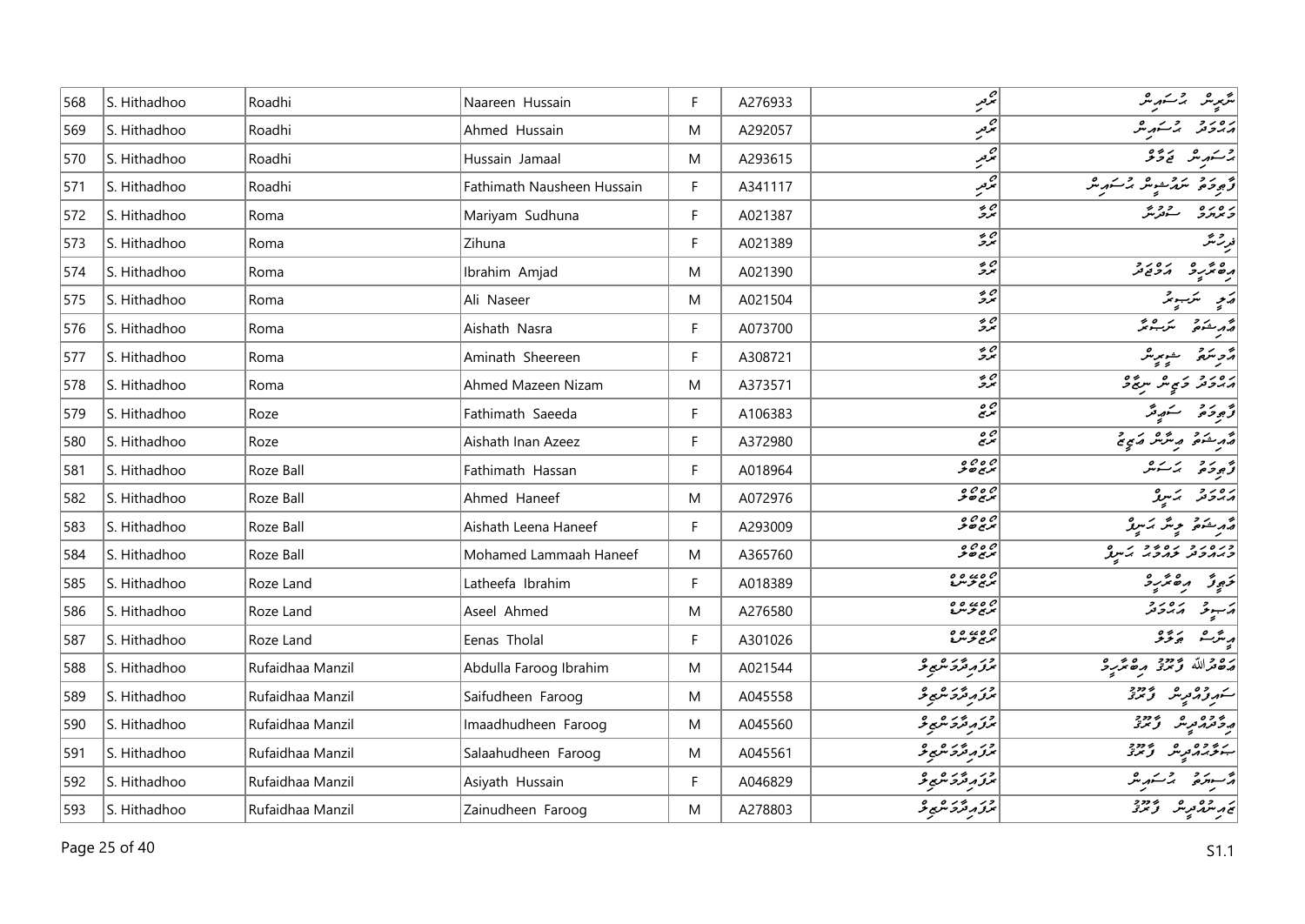| 594 | S. Hithadhoo | Rufaidhaa Manzil | Rufaidha Farooq         | F  | A309035 | برز <sub>م</sub> رتز د شر <sub>ی</sub> د | پروگر مگر و محمدهی                                                                                                                                                                                                                                                                                                        |
|-----|--------------|------------------|-------------------------|----|---------|------------------------------------------|---------------------------------------------------------------------------------------------------------------------------------------------------------------------------------------------------------------------------------------------------------------------------------------------------------------------------|
| 595 | S. Hithadhoo | Ruthba           | Raadhif Mohamed Ahmed   | M  | A276768 | و و پر<br>مرمون                          | نج د و دره د د د د د و<br>مرتوز و په د تد مدوند                                                                                                                                                                                                                                                                           |
| 596 | S. Hithadhoo | Ruthba           | Rasikh Mohamed          | M  | A304057 | د د ه<br>مرمون                           | كرسوز وبرورد                                                                                                                                                                                                                                                                                                              |
| 597 | S. Hithadhoo | Saanee Villa     | Aishath Saeeda          | F  | A019093 | سەمبرە ئ <sup>ۇ</sup>                    | وكرمشكم التكرموند                                                                                                                                                                                                                                                                                                         |
| 598 | S. Hithadhoo | Saanee Villa     | Hassan Salih            | M  | A074479 | ر<br>سەسرە ئە                            | يزخلا المجور                                                                                                                                                                                                                                                                                                              |
| 599 | S. Hithadhoo | Saanee Villa     | Ahmed Sanih Salih       | M  | A111954 | سە<br>سەرىرى                             | رورو گرسرو گرور                                                                                                                                                                                                                                                                                                           |
| 600 | S. Hithadhoo | Saanee Villa     | Aminath Saliha          | F  | A294183 | سەمبەر<br>ئىقىر                          | ومحر يتمور                                                                                                                                                                                                                                                                                                                |
| 601 | S. Hithadhoo | Saanee Villa     | Mariyam Samiha          | F  | A294184 | شەرە ئ <sup>ۇ</sup>                      | دەرە شەربە                                                                                                                                                                                                                                                                                                                |
| 602 | S. Hithadhoo | Saanee Villa     | Mohamed Samih           | M  | A294185 | سە يىرى<br>ئەسرىيە                       | ورەرو گەدۇ                                                                                                                                                                                                                                                                                                                |
| 603 | S. Hithadhoo | Saantha          | Mohamed Ibrahim         | M  | A020074 | شەھر                                     | כמחכת חפיציב                                                                                                                                                                                                                                                                                                              |
| 604 | S. Hithadhoo | Sadhaabahaaru    | Naseem Fathuhy          | M  | A019027 | ر په ره و<br>سنتر <i>ه ر</i> مر          | يترسوه ترة به                                                                                                                                                                                                                                                                                                             |
| 605 | S. Hithadhoo | Sadhaabahaaru    | Haseena Abdulla         | F. | A019576 | ر په ره و<br>سه تر <i>ه ر</i> مر         | ترسيع ترة قرالله                                                                                                                                                                                                                                                                                                          |
| 606 | S. Hithadhoo | Sadhaabahaaru    | Safdhar Naseem          | M  | A278963 | ر په ره و<br>سروه ر بر                   | رەر دېر سرگە دې                                                                                                                                                                                                                                                                                                           |
| 607 | S. Hithadhoo | Sadhaabahaaru    | Akhthar Naseem          | M  | A294772 | ر پر پر بر و<br>سنجو <i>ره ر</i> مر      | أرور والمرسور                                                                                                                                                                                                                                                                                                             |
| 608 | S. Hithadhoo | Sadhaabahaaru    | Sadhaf Naseem           | F  | A309313 | ر په ره و<br>سنتر <i>ه ر</i> مر          | ښونوژ سرسوژ                                                                                                                                                                                                                                                                                                               |
| 609 | S. Hithadhoo | Sadhaabahaaru    | Samar Naseem            | F  | A309316 | ر په ره و<br>سنتر <i>ه ر</i> مر          | لأراد المترسور                                                                                                                                                                                                                                                                                                            |
| 610 | S. Hithadhoo | Saljam           | Aishath Mohamed         | F. | A018959 | شەبۇ بەر 2                               | وكروشنوه وبروبر                                                                                                                                                                                                                                                                                                           |
| 611 | S. Hithadhoo | Saljam           | Shahma Ibrahim Didi     | F  | A294267 | ر و د ه                                  | أشروع المصر والمرمو                                                                                                                                                                                                                                                                                                       |
| 612 | S. Hithadhoo | Saljam           | Ahmed Sharif            | M  | A307215 | ر و د ه                                  | ى بەر ئەھمىرى                                                                                                                                                                                                                                                                                                             |
| 613 | S. Hithadhoo | Saljam           | Fathmath Shahla Ibrahim | F  | A309330 | ر و د ه                                  | $\begin{array}{cccc} 0 & 4 & 0 & 0 & 0 & 0 & 0 & 0 & 0 \\ 0 & 0 & 0 & 0 & 0 & 0 & 0 & 0 \\ 0 & 0 & 0 & 0 & 0 & 0 & 0 & 0 \\ 0 & 0 & 0 & 0 & 0 & 0 & 0 & 0 \\ 0 & 0 & 0 & 0 & 0 & 0 & 0 & 0 \\ 0 & 0 & 0 & 0 & 0 & 0 & 0 & 0 \\ 0 & 0 & 0 & 0 & 0 & 0 & 0 & 0 \\ 0 & 0 & 0 & 0 & 0 & 0 & 0 & 0 \\ 0 & 0 & 0 & 0 & 0 & 0 &$ |
| 614 | S. Hithadhoo | Saljam           | Abdulla Shuraif Ibrahim | M  | A365186 | ر و د ه                                  | برە داللە ھەمكىرۇ برەمگرىز                                                                                                                                                                                                                                                                                                |
| 615 | S. Hithadhoo | Samra            | Abdulla Azaan           | M  | A276821 | ىرە پۇ                                   | رەقراللە كەمچىر                                                                                                                                                                                                                                                                                                           |
| 616 | S. Hithadhoo | Samra            | Fathimath Amal          | F  | A276822 | سەدىر                                    | وٌجوحَ و دَوَ وَ                                                                                                                                                                                                                                                                                                          |
| 617 | S. Hithadhoo | Samra            | Mohamed Habeeb          | M  | A291939 | سەدىر                                    | 2012 2017                                                                                                                                                                                                                                                                                                                 |
| 618 | S. Hithadhoo | Sanam            | Hawwa Zahira            | F. | A019038 | سەبىرە                                   | يروڅ پخ په پېړ                                                                                                                                                                                                                                                                                                            |
| 619 | S. Hithadhoo | Sanam            | Isaam Ali               | M  | A272561 | سەبىرو                                   | وسٹاؤ    دکچھ                                                                                                                                                                                                                                                                                                             |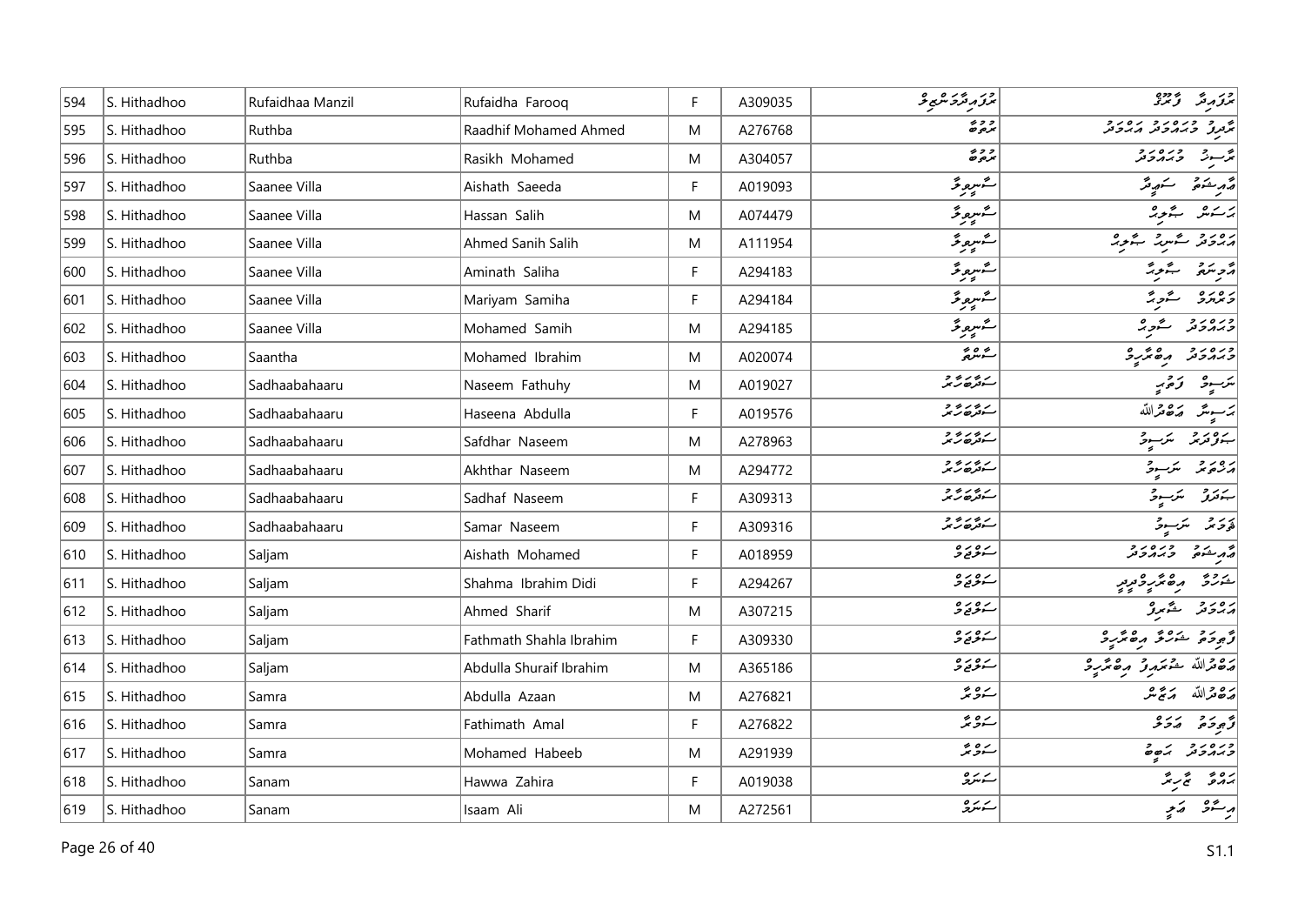| 620 | S. Hithadhoo | Sanam         | Shifa Ali                  | F  | A293797 | سەمىرو                        | خبور <del>گر</del><br>مستقر<br>ەكىپىيە                    |
|-----|--------------|---------------|----------------------------|----|---------|-------------------------------|-----------------------------------------------------------|
| 621 | S. Hithadhoo | Sanam         | Shahula Ali                | F  | A293799 | سەمىرە                        | ے ژنو                                                     |
| 622 | S. Hithadhoo | Sarandheebuge | Shamsath Ibrahim           | F  | A040858 | ے پر شر <sub>یر</sub> ہ ی     | ئەۋىسى <i>رە</i><br>برە ئۆرۈ                              |
| 623 | S. Hithadhoo | Sarandheebuge | Mohamed Latheef            | M  | A052801 | ر کے درج دی<br>استعمالکورٹ    | و ر ه ر و<br>و پر پر و تر                                 |
| 624 | S. Hithadhoo | Sarandheebuge | Mariyam Latheefa           | F  | A072832 | ے پر عربر <i>چ</i> ری         | ر ه ر ه<br><del>د</del> بربرگر                            |
| 625 | S. Hithadhoo | Sarandheebuge | Aishath Ibrahim            | F  | A086755 | ے پر عربر <i>چ</i> ری         | ەھترىرى<br>پ <sup>و</sup> پر ځوه<br>پر ک                  |
| 626 | S. Hithadhoo | Sarandheebuge | Eenath Ibrahim             | F  | A100274 | ے پر مر <sub>مر</sub> م ی     | برسمو مقترره                                              |
| 627 | S. Hithadhoo | Sarandheebuge | Fathimath Saeedha          | F  | A114574 | ر د کر سروره د <sup>و</sup> ک | رُّمِودَهُ سَهِيدٌ                                        |
| 628 | S. Hithadhoo | Sarandheebuge | Ahmed Athif                | M  | A125138 | ے پر عربر <i>چ</i> ری         | برەر د ئەبور                                              |
| 629 | S. Hithadhoo | Sarandheebuge | mohamed Mishal Thasneem    | M  | A293348 | ے پر مر <sub>مر</sub> م دی    | وره رو و عاده د عامرد                                     |
| 630 | S. Hithadhoo | Sea Wave      | Ahmed Ahsan Rasheed        | M  | A277162 | سەھ<br>ئەھ                    | رەرد رەبە كەر كەنجە                                       |
| 631 | S. Hithadhoo | Sea Wave      | Fathmath Saeeda            | F  | A293927 | ے جو حر<br>پر                 | رُّمُوحَمُّ سَمَدٍ مُّرَ                                  |
| 632 | S. Hithadhoo | Sea Wave      | Aminath Ihsana Rasheed     | F. | A293937 | سەتى ھ<br>ئە                  | د<br>مرح سهو آربر مشتر برخور                              |
| 633 | S. Hithadhoo | Sea Wave      | Mohamed Ihusan Rashyd      | M  | A293939 | ے پی ہ<br>پیغ حر              | ورەر دېر مارچى كەندەتر<br><i>دى</i> رمەدىر بەرگەش كەندەتر |
| 634 | S. Hithadhoo | Seenukara     | Shamsiyya Ibrahim          | F  | A018374 | - پېښ <i>ونه</i><br>په        | شوه مهرش مره مزرد                                         |
| 635 | S. Hithadhoo | Seenukara     | Ahmed Alim Ali             | M  | A276570 | – مترر ئە                     |                                                           |
| 636 | S. Hithadhoo | Seenukara     | Mohamed Shamin Ali         | M  | A300458 | اسەملەرىدىكە<br>پە            | ورەرو ئەرگىر                                              |
| 637 | S. Hithadhoo | Seesange      | Ali Khaleel                | M  | A018192 | ا پەيدىنى<br>ئ                | ړې زېږد                                                   |
| 638 | S. Hithadhoo | Seesange      | Rasheeda Khaleel           | F  | A018211 | اب مەنتەتلەر<br>پە            | بَرُجُونَرُ<br>ز و د                                      |
| 639 | S. Hithadhoo | Seesange      | Latheefa Khaleel           | F. | A053150 | اب مەنگەندى<br>پە             | ىمەل ئىچى                                                 |
| 640 | S. Hithadhoo | Seesange      | Fathimath Umaina           | F  | A335797 | اب مەسىر<br>ئە                | ۇ بور د<br>ەخرىرىتى                                       |
| 641 | S. Hithadhoo | Seeshaan      | Abdulla Saeed              | M  | A154834 | اب دیگر<br>په                 | ەھىراللە<br>سكور قر                                       |
| 642 | S. Hithadhoo | Seeshaan      | Mohamed Shaan              | M  | A293812 | _وشٌر شر                      | ورەرو شەھ                                                 |
| 643 | S. Hithadhoo | Seeshaan      | Fathimath Shahaany Abdulla | F  | A293818 | _وشٌر شر<br>$\boldsymbol{z}$  | قرموحا مشرشين وكافترالله                                  |
| 644 | S. Hithadhoo | Sevena        | Mohamed Ali                | M  | A010528 | ئە <sub>ھە</sub> بىگە         | ورەرو كې                                                  |
| 645 | S. Hithadhoo | Sevena        | Mohamed Alsan              | M  | A384697 | ء<br>سنو <sub>ء</sub> ِ مٿر   | ورەرو رەپ                                                 |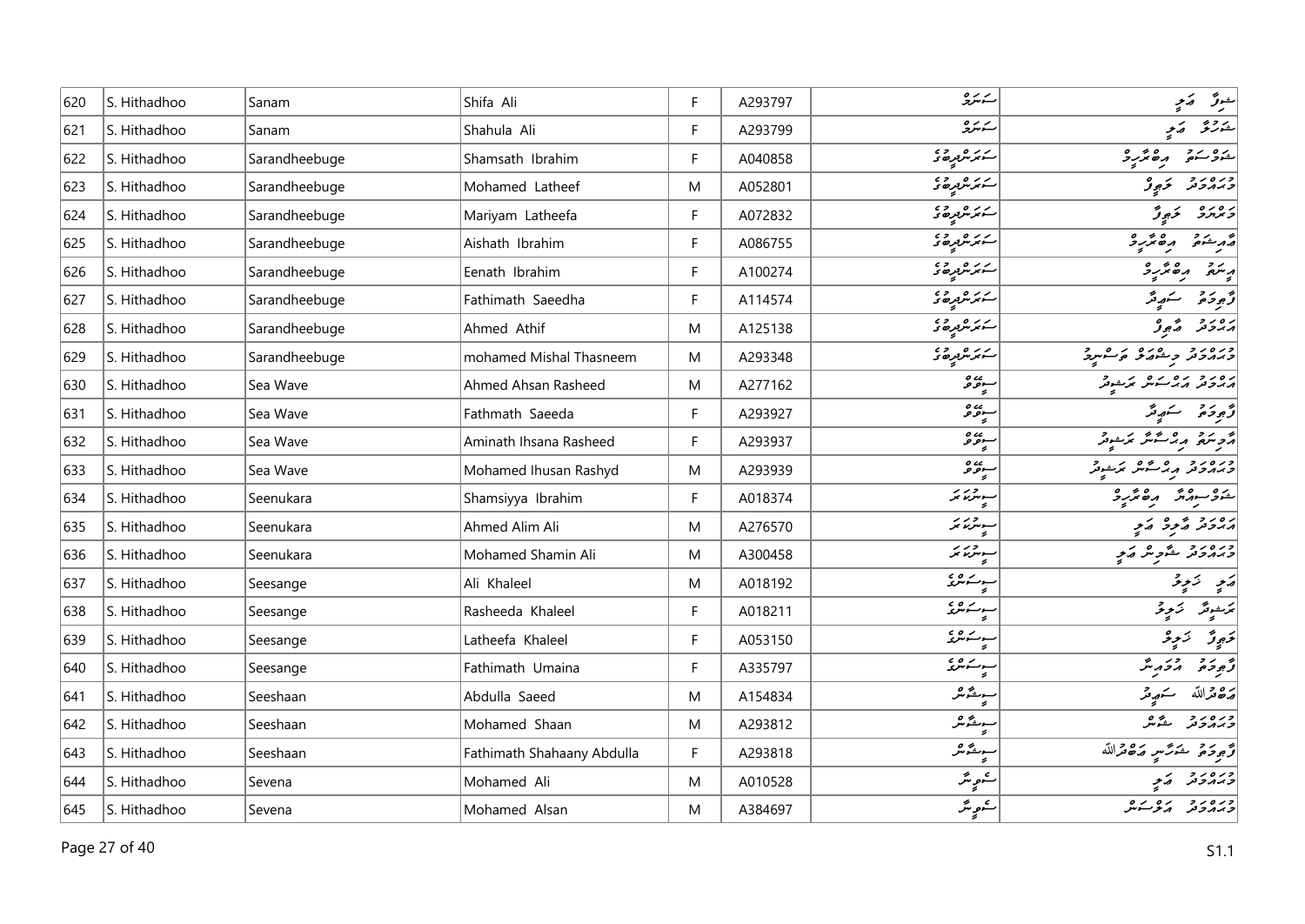| 646 | S. Hithadhoo | Seyling     | Dihusana                 | F  | A018611 | ڪوپر                               | مررح شتر شر                    |
|-----|--------------|-------------|--------------------------|----|---------|------------------------------------|--------------------------------|
| 647 | S. Hithadhoo | Seyling     | Mohamed Maaizu Ahmed     | M  | A276930 | ڪوپر                               |                                |
| 648 | S. Hithadhoo | Seyling     | Azha Ahmed               | F. | A291976 | ڪوپر                               | ر ده در در د                   |
| 649 | S. Hithadhoo | Shaadhumaan | Shathir Saleem           | M  | A018351 | ش <sup>ە بە ب</sup> ەر<br>شەندىر س | شەھ بىر كىر                    |
| 650 | S. Hithadhoo | Shaadhumaan | Fathimath Ibrahim Didi   | F  | A021966 | ے ویچ چ<br>شوہون س                 | ومرد مه المردوم                |
| 651 | S. Hithadhoo | Shaadhumaan | Aishath Ifaagath         | F  | A293328 | ش <sup>ە</sup> تەرەپىر             |                                |
| 652 | S. Hithadhoo | Shaadhumaan | Aiham Shathir Saleem     | M  | A332607 | ے پیمر شر<br>شومر <del>ش</del> ر   | أمار كالمحتفظ والمحمد المستوفى |
| 653 | S. Hithadhoo | Shaahuge    | Ahmed Shah Ali           | M  | A021857 | ر د د د و د<br>مشترکه ی            | ره د د چې کمبر                 |
| 654 | S. Hithadhoo | Shaala      | Abdulla Hussain          | M  | A020599 | شَرْتُر                            | أرەقراللە جرىئىرىنز            |
| 655 | S. Hithadhoo | Shaala      | Mohamed Shiar            | M  | A100457 | شَرْتَر                            | ورەرو شەرو                     |
| 656 | S. Hithadhoo | Shaala      | Ahmed Shahuru            | M  | A293505 | شَرْتُرُ                           | ره رو شره و<br>پرېوتو شوربو    |
| 657 | S. Hithadhoo | Shaala      | Ali Shahdh               | M  | A293507 | شەتى                               | أەسمج ستەرىخە                  |
| 658 | S. Hithadhoo | Shabaab     | Fathmath Abdulla         | F  | A021155 | شەھ ھ                              | وتحريره وتحدث الله             |
| 659 | S. Hithadhoo | Shabaab     | Mazin Rasheedh           | M  | A308799 | شەھ ھ                              | ۇيم ئىسىم                      |
| 660 | S. Hithadhoo | Shabaab     | Shazin Rasheed           | M  | A308802 | شۇھ                                |                                |
| 661 | S. Hithadhoo | Shabaab     | Aishath Shaaznee Rasheed | F  | A308803 | شەھ ھ                              |                                |
| 662 | S. Hithadhoo | Shabnameege | Hassan Waleed            | M  | A021192 | ے ک <i>ے سرچ</i> ک                 | رُسَکر کاموتر                  |
| 663 | S. Hithadhoo | Shabnameege | Fathimath Ali            | F. | A077377 | ے ک <i>ے سرح ک</i> ے               | و و د و د                      |
| 664 | S. Hithadhoo | Sherin      | Ahmed Ali                | M  | A042351 | ڪومريگر                            | ړه رو ځې                       |
| 665 | S. Hithadhoo | Sherin      | Fathmath Sahudha Ahmed   | F  | A276776 | ڪرمرمگر                            | و دو دوه ره دو                 |
| 666 | S. Hithadhoo | Sherin      | Aishath Samha Ahmed      | F  | A365457 | ڪومرنگر                            | د مشترد دره در در در د         |
| 667 | S. Hithadhoo | Shevil      | Nasheeda Rasheed         | F  | A018285 | ڪور                                | لكريفوفك الكريفوفك             |
| 668 | S. Hithadhoo | Shevil      | Fathmath Didi            | F  | A018437 | ڪور                                | ر<br>ژ <sub>ېمو</sub> ر ژوپر   |
| 669 | S. Hithadhoo | Shevil      | Hassan Raif Ahmed        | M  | A278999 | ڪويڙ                               |                                |
| 670 | S. Hithadhoo | Shevil      | Shifaz Ahmed             | M  | A290587 | ڪور                                | شوقرج أيره راد                 |
| 671 | S. Hithadhoo | Shevil      | Shahaany Saeed           | F  | A290588 | ڪور                                | شۇر سىر ئىر                    |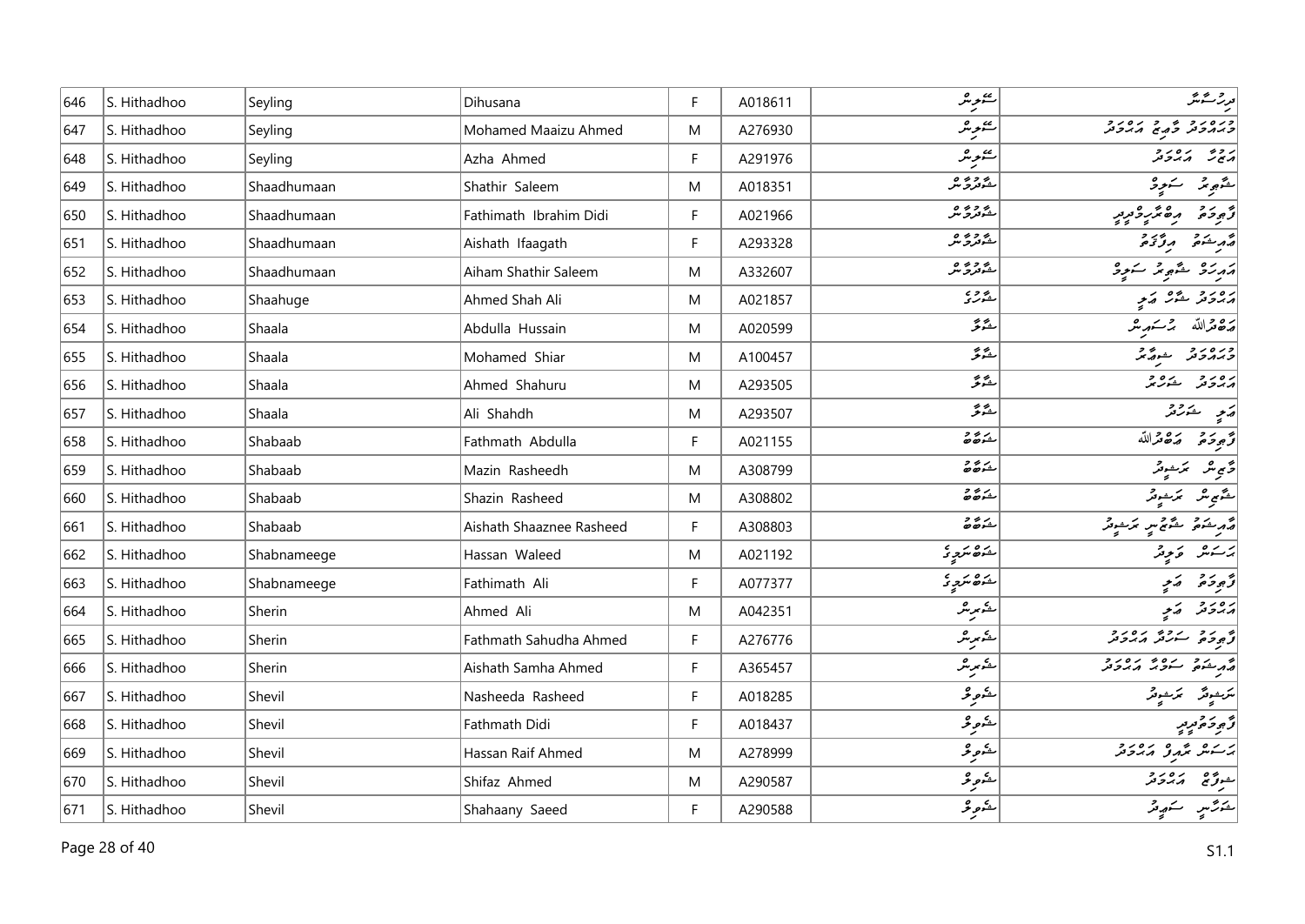| 672 | S. Hithadhoo | Shevil              | Mohamed Riaash Ahmed     | M  | A301528 | ڪويڙ                                               | ورەر دېر شهر دەر د                                                                                  |
|-----|--------------|---------------------|--------------------------|----|---------|----------------------------------------------------|-----------------------------------------------------------------------------------------------------|
| 673 | S. Hithadhoo | Shevil              | Ali Raaish Ahmed         | M  | A301530 | ڪويڙ                                               | أيأمج المرمر مصر المردور                                                                            |
| 674 | S. Hithadhoo | Shevil              | Ahamed Saeed             | M  | A304164 | شورو                                               | ره رو در د<br>مدونر سوړنر                                                                           |
| 675 | S. Hithadhoo | Shiaaru             | Ibrahim Maniku           | M  | A018962 | شودگر تر                                           |                                                                                                     |
| 676 | S. Hithadhoo | Shiaaru             | Hussain Shafee           | M  | A021630 | شودگر تر                                           |                                                                                                     |
| 677 | S. Hithadhoo | Shiaaru             | Ahmed Shamweel           | M  | A047386 | شو <i>رگ</i> تر<br>م                               | رەر د<br>رەر دۇھۇم                                                                                  |
| 678 | S. Hithadhoo | Shiaaru             | Ali Amir                 | M  | A272841 | شورمجر<br>مر                                       | $\frac{2}{3}$ $\frac{2}{3}$ $\frac{2}{3}$                                                           |
| 679 | S. Hithadhoo | Shiaaru             | Mariyam Shiara           | F  | A272845 | شودگر تر                                           | رەرە خەرجىم                                                                                         |
| 680 | S. Hithadhoo | Shiaaru             | Hassan Shius             | M  | A272847 | شودگر تر                                           | بر کے مشور کے دور کے دور کے د                                                                       |
| 681 | S. Hithadhoo | Shimar              | Hawwa Razeena            | F  | A018624 | ڪوتر مر<br>مر                                      | برە ئەستىپ ئىگە                                                                                     |
| 682 | S. Hithadhoo | Shimar              | Shaneen Asim             | F  | A308788 | سنوتز بر                                           | المنوسر مي المحرور                                                                                  |
| 683 | S. Hithadhoo | Shuaazu             | Fathimath Didi           | F  | A018665 | ر و بر د<br>شور م                                  | وگهج ترکمو تورتور<br>محمود شخصی                                                                     |
| 684 | S. Hithadhoo | Shuaazu             | Abdulla Ahmed            | M  | A102770 | شەرىج<br>شەرىخ                                     | حدة قرالله مهرد و                                                                                   |
| 685 | S. Hithadhoo | Shuaazu             | Zahuva Abdulla           | F  | A279010 | ر ج م<br>شور م                                     | يخ حرق صكرة وترالله                                                                                 |
| 686 | S. Hithadhoo | Shuaazu             | Safwaz Abdulla           | M  | A300589 | ر ج م<br>شور م                                     | يەم ئەھەرللە                                                                                        |
| 687 | S. Hithadhoo | Shuaazu             | Jannath Ali              | F  | A326144 | ر و بر د<br>مشور م                                 | فَيَمْرَ سَوْرِ فَيَمْ فِي الْمَرْكَبِينَ وَالْمَرْكَبِينَ وَالْمَرْكَبِينَ وَالْمَرْكَبِينَ وَالْم |
| 688 | S. Hithadhoo | Sivaaru             | Fathimath Fareeda        | F  | A023937 | سوڭە تىر                                           | وَّجِوحَةً وَسِنَّرَ                                                                                |
| 689 | S. Hithadhoo | Sivaaru             | Mariyam Shaifa           | F  | A290553 | سوڭە تىر                                           | وحده خهوتم                                                                                          |
| 690 | S. Hithadhoo | Sooraj Manzil       | Abdul Latheef            | M  | A038789 | دەرەر <i>مەي</i> رى<br>سىنمى <i>ق ج</i> ىشرىپو بىر | ره ده د<br>ماه ده د و                                                                               |
| 691 | S. Hithadhoo | Souvenir            | Mariyam Ahmed Didi       | F  | A019446 | قىق مەركە بىر                                      | קסקס קסקל<br>קמתכ הגבעתט                                                                            |
| 692 | S. Hithadhoo | Summer Happy        | Ibrahim Saeed            | M  | A012945 | سەۋرىپ                                             | رە ئەر ئىسكىر                                                                                       |
| 693 | S. Hithadhoo | <b>Summer Happy</b> | Mariyam Rasheeda         | F  | A019299 | سەۋرې <sub>ر</sub>                                 | رەرە ئەجەنگە                                                                                        |
| 694 | S. Hithadhoo | <b>Summer Happy</b> | Fathmath Samahath Saeedh | F  | A293603 | سەۋرىپ                                             | توجوحو سومرو سورتر                                                                                  |
| 695 | S. Hithadhoo | <b>Summer Happy</b> | Mohamed Samah Saeed      | M  | A293605 | سەۋرې <sub>ر</sub>                                 | ورەرو روم كەر                                                                                       |
| 696 | S. Hithadhoo | <b>Summer Happy</b> | Ahmed Samaam Saeed       | M  | A293606 | سەۋرىپ                                             | رور و روه سهرته                                                                                     |
| 697 | S. Hithadhoo | Sun Flower          | Aaniyath Moosa           | F. | A047148 | ر پە دې دىر<br>سەمبىر بۇ ئۆس                       | أشبهته ويتمسح                                                                                       |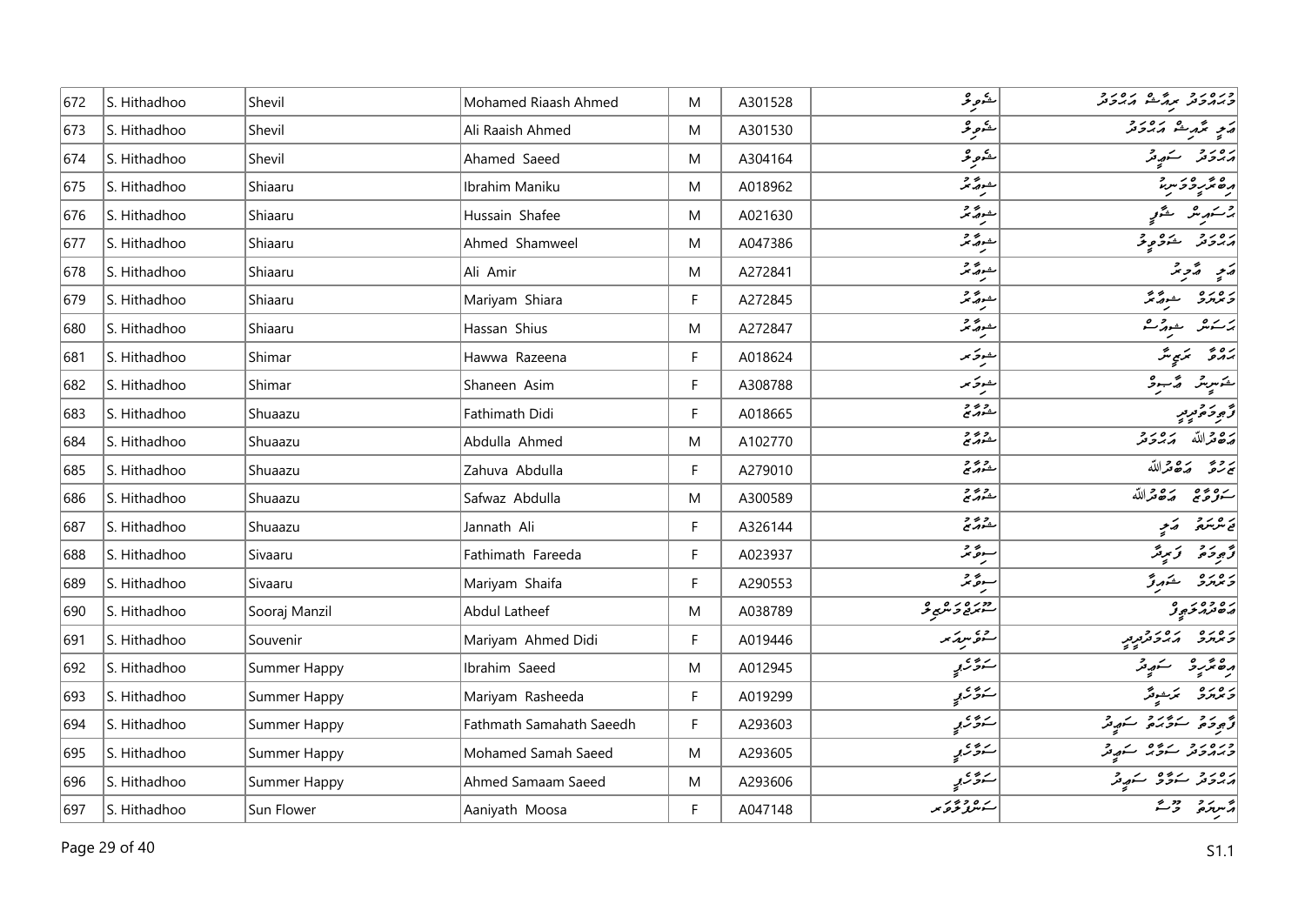| 698 | S. Hithadhoo | Sun Flower   | Ithaaf Mohamed Rafeeq    | M | A161770 | ر پە دې بەر<br>سەئىلەنى ئىچى بىر    | ر وه دره د د برو د                                                                                                                                          |
|-----|--------------|--------------|--------------------------|---|---------|-------------------------------------|-------------------------------------------------------------------------------------------------------------------------------------------------------------|
| 699 | S. Hithadhoo | Sun Flower   | Althaf Mohamed Rafeeq    | M | A336691 | ر پە دې دىر<br>سەمبىر بۇ ئەس        | ره دو وره رو برو و<br>مرحوز وبرمرمز بروتر                                                                                                                   |
| 700 | S. Hithadhoo | Sunlight     | Ahmed Mohamed Shakir     | M | A027596 | سىشرىخىرى                           | رەرد درەرد شرد                                                                                                                                              |
| 701 | S. Hithadhoo | Sunny Way    | Mohamed Naseem           | M | A007301 | سە يېڭە                             | وره رو برسو                                                                                                                                                 |
| 702 | S. Hithadhoo | Sunny Way    | Hassan Saeed             | M | A019220 | سەمبەي                              | بر سەھر سىمەيتىر                                                                                                                                            |
| 703 | S. Hithadhoo | Sunny Way    | Aminath Naseera          | F | A019410 | سە يەرى<br>ئە                       | مەھ ئىكى ئىكىنىدىنى ئىكىن                                                                                                                                   |
| 704 | S. Hithadhoo | Sunny Way    | Mariyam Rasheeda Ibrahim | F | A022172 | سەمبەي                              | כ מתכני הליילה ולהליקים                                                                                                                                     |
| 705 | S. Hithadhoo | Sunny Way    | Yaamin Saeed             | M | A290943 | سە يېڭە                             | ېژوننې خوړنگر<br>مر                                                                                                                                         |
| 706 | S. Hithadhoo | Sunny Way    | Fathmath Rugiyya         | F | A309329 | سە يېڭە                             | وحوحا بمروما                                                                                                                                                |
| 707 | S. Hithadhoo | Suroor       | Hawwa Didi               | F | A018345 | و دو و<br>سوپو پر                   | <br> زړه ورور                                                                                                                                               |
| 708 | S. Hithadhoo | Suroor       | Ahmed Shaaz              | M | A161385 | د دو د<br>سوپر پر                   | رەر <sub>جە</sub> ر<br>مەرىر ئىقم                                                                                                                           |
| 709 | S. Hithadhoo | Suroor       | Abdulla Ali              | M | A309276 | ر د دو د<br>سومبرس                  | ح قوالله حَمْدٍ                                                                                                                                             |
| 710 | S. Hithadhoo | Suroor       | Riusha Abdulla           | F | A309280 | د دو د<br>سومومر                    | برقمشة مكافرالله                                                                                                                                            |
| 711 | S. Hithadhoo | Suroor       | Rishma Abdulla           | F | A309282 | ر دو د<br>سوپور                     | سِشْعَرَّ صَرْهُ مِّرَاللَّه                                                                                                                                |
| 712 | S. Hithadhoo | Suroor       | Ali Hisham Abdulla       | M | A309284 | و دو و<br>سومر پر                   | أصَعٍ سِتْعَمَّ صَصَّرْاللَّهَ                                                                                                                              |
| 713 | S. Hithadhoo | Thihaamaa    | Hassan Shihab            | M | A112911 | ەرجى                                | يركس شورص                                                                                                                                                   |
| 714 | S. Hithadhoo | Thiyani      | Mohamed Jabir            | M | A019232 | ەدىرىىر                             | وره دو و و                                                                                                                                                  |
| 715 | S. Hithadhoo | Thiyani      | Aminath Wafiyya          | F | A020775 | ەدىرىىر                             | ג ב ייטב פנ גיל                                                                                                                                             |
| 716 | S. Hithadhoo | Thiyani      | Fathimath Shimna         | F | A155389 | ەدىرىىر                             | ۇۋۇڭ سوۋىگە                                                                                                                                                 |
| 717 | S. Hithadhoo | Thiyani      | Ali Shiran Jabir         | M | A308983 | ەدىر                                | ړې خونډ شخ ه تر                                                                                                                                             |
| 718 | S. Hithadhoo | Thiyani      | Shihan Jabir             | M | A308984 | ەدىرىىر                             | $\begin{array}{cc} \hline \downarrow & \downarrow & \downarrow \\ \downarrow & \downarrow & \downarrow \\ \downarrow & \downarrow & \downarrow \end{array}$ |
| 719 | S. Hithadhoo | Vaasil       | Ali Rasheed              | M | A111377 | ۇسوۋ                                | أركمني المركب وتر                                                                                                                                           |
| 720 | S. Hithadhoo | Vaasil       | Aishath Malsa Ali        | F | A278311 | ۇسوپە                               | وأرشكم وكوث وكمح                                                                                                                                            |
| 721 | S. Hithadhoo | Vagtheehiyaa | Hawwa Hussain            | F | A019340 | د حرمه<br>  <i>و د هور</i> مر       | برە ئەسكىرىش                                                                                                                                                |
| 722 | S. Hithadhoo | Vaneysia     | Ahmed Hisam              | M | A019045 | ه مرسورم<br>  د سرسور               | أرورو ربدو                                                                                                                                                  |
| 723 | S. Hithadhoo | Vaneysia     | Mariyam Najeeb           | F | A019051 | ە ي <sub>ىش</sub> رىدۇر<br>مەسرىبەر | و ورو سرد ه                                                                                                                                                 |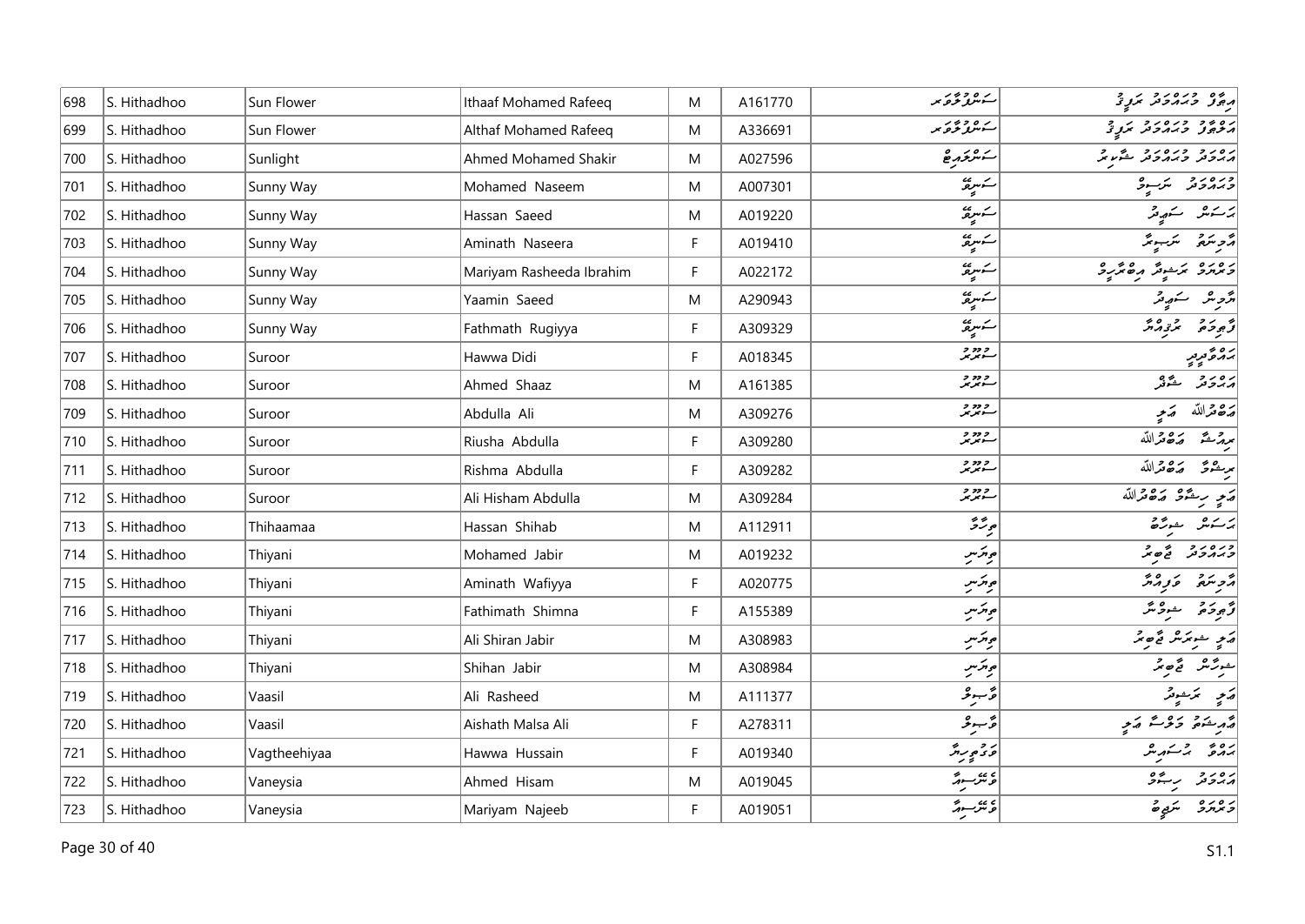| 724 | S. Hithadhoo | Vaneysia      | Mohamed Jamal           | M  | A038103 | ء ي <sub>ئر</sub> ستروتر            | ورەرو روە                                                                                                                                                                                                                        |
|-----|--------------|---------------|-------------------------|----|---------|-------------------------------------|----------------------------------------------------------------------------------------------------------------------------------------------------------------------------------------------------------------------------------|
| 725 | S. Hithadhoo | Vaneysia      | Fathimath Eemaan        | F. | A099350 | ، ،،<br>و متر سوړ                   | أزودة بردهر                                                                                                                                                                                                                      |
| 726 | S. Hithadhoo | Vaneysia      | Hassan Sain Jamal       | M  | A278763 | ه مرسورم<br>و مترسورم               | ير کره کر مرکز در ده د                                                                                                                                                                                                           |
| 727 | S. Hithadhoo | Vaneysia      | Aishath Zeeshaan Jamal  | F. | A365273 | ه مرسورم<br>حرمتر سر                | أور شمي فريشه و د و د                                                                                                                                                                                                            |
| 728 | S. Hithadhoo | Venis         | Fathimath Ibrahim       | F  | A018581 | ۇسرىئە                              | و دو رەپرى                                                                                                                                                                                                                       |
| 729 | S. Hithadhoo | Venis         | Shabana Ali             | F  | A018583 | ۇسرىشە                              | شۇڭ كېر                                                                                                                                                                                                                          |
| 730 | S. Hithadhoo | Venis         | Ahmed Riluvaan          | M  | A018610 | ۇسرى                                | رەرە برخوش                                                                                                                                                                                                                       |
| 731 | S. Hithadhoo | Venis         | Ihusaana Ali            | F  | A119943 | ۇسرىشە                              | ر ژیم ته په نو                                                                                                                                                                                                                   |
| 732 | S. Hithadhoo | Venis         | Mariyam Sada Ahmed Ali  | F  | A279015 | ۇسرىشە                              | נים נים נים נים נים בית.<br>המיתוכ היות המכת הת                                                                                                                                                                                  |
| 733 | S. Hithadhoo | Venis         | Afsan Ali               | M  | A291954 | ۇسرىئە                              | پروستانلہ کے پر                                                                                                                                                                                                                  |
| 734 | S. Hithadhoo | Venis         | Hassan Irufan           | M  | A291962 | ء سرب                               |                                                                                                                                                                                                                                  |
| 735 | S. Hithadhoo | Veronica      | Abdulla Sadiq           | M  | A019149 | میرسریز<br>  حالمبرسریز             | رەقمەللە ئەمرىم                                                                                                                                                                                                                  |
| 736 | S. Hithadhoo | Veronica      | Fathimath Suma Sadhiq   | F  | A276826 | ، بر<br>و بر سررتم                  | ق ده ده ده و شورد                                                                                                                                                                                                                |
| 737 | S. Hithadhoo | Veronica      | Samaah Abdulla Sadhig   | M  | A278535 | ، بو<br>و ټرسرېد                    | يدوه بره و الله گورد                                                                                                                                                                                                             |
| 738 | S. Hithadhoo | Veronica      | Asiyath Mohamed Didi    | F  | A308453 | ، بو<br>و <del>ب</del> رسرېد        | انج سوره و دره در در در در در باند به این کار در در این در این در این در این در این در این در این در این در ای<br>در این کار در این در این در این در این در این در این در این در این در این در این در این در این در این در این د |
| 739 | S. Hithadhoo | Vidha Ranmuiy | Ahmed Azeem             | M  | A018328 | ءِ تر پر و و ه<br>ع                 | أرور و المعالمي المحمد المحمد المحمد                                                                                                                                                                                             |
| 740 | S. Hithadhoo | Vidha Ranmuiy | Azmeel Bagir            | M  | A125119 | ءِ تر پر و و ه<br>ع                 |                                                                                                                                                                                                                                  |
| 741 | S. Hithadhoo | Vidha Ranmuiy | Hussain Azleen          | M  | A161324 | په پره وه<br>  پونګر <i>پېرو</i> نو | برستهرش كالوجيش                                                                                                                                                                                                                  |
| 742 | S. Hithadhoo | Vidha Ranmuiy | Fathimath Ahmed         | F  | A305197 | ء تر پر ۵۶۵<br>ع تر پر سرچ ج        | و ده ده دورد                                                                                                                                                                                                                     |
| 743 | S. Hithadhoo | Vilma         | Yusra Najeeb            | F  | A101471 | حوفرقر                              |                                                                                                                                                                                                                                  |
| 744 | S. Hithadhoo | Vilma         | Fathimath Iyaadha Ahmed | F  | A277151 | حريحر                               | ה<br>תוקפת היהל הסגב                                                                                                                                                                                                             |
| 745 | S. Hithadhoo | Vilma         | Aminath Aayath Ahmed    | F  | A293899 | حوفرقر                              | ת כ מ מ מ מ מ מ מ כ מ מ כ מ מ כ מ מ כ מ מ כ מ מ כ מ מ כ מ מ כ מ מ כ מ מ כ מ מ כ מ כ מ כ מ כ מ כ מ כ מ כ מ כ מ                                                                                                                    |
| 746 | S. Hithadhoo | Vilma         | Mohamed Yameen Ahmed    | M  | A366318 | عرفرقر                              | ورەرو رىپە كەرو                                                                                                                                                                                                                  |
| 747 | S. Hithadhoo | Waves         | Mariyam Latheefa        | F  | A021858 | ،، <i>ہ</i> و                       | دەرە ئېرۇ                                                                                                                                                                                                                        |
| 748 | S. Hithadhoo | Waves         | Ali Ahmed               | M  | A106802 | ءہ صہ                               | أړنې د پرورو                                                                                                                                                                                                                     |
| 749 | S. Hithadhoo | Waves         | Aminath Zuha Ali        | F  | A326451 | » <i>ه ره</i>                       | أثرم يتمرس ومحمي أتكمي                                                                                                                                                                                                           |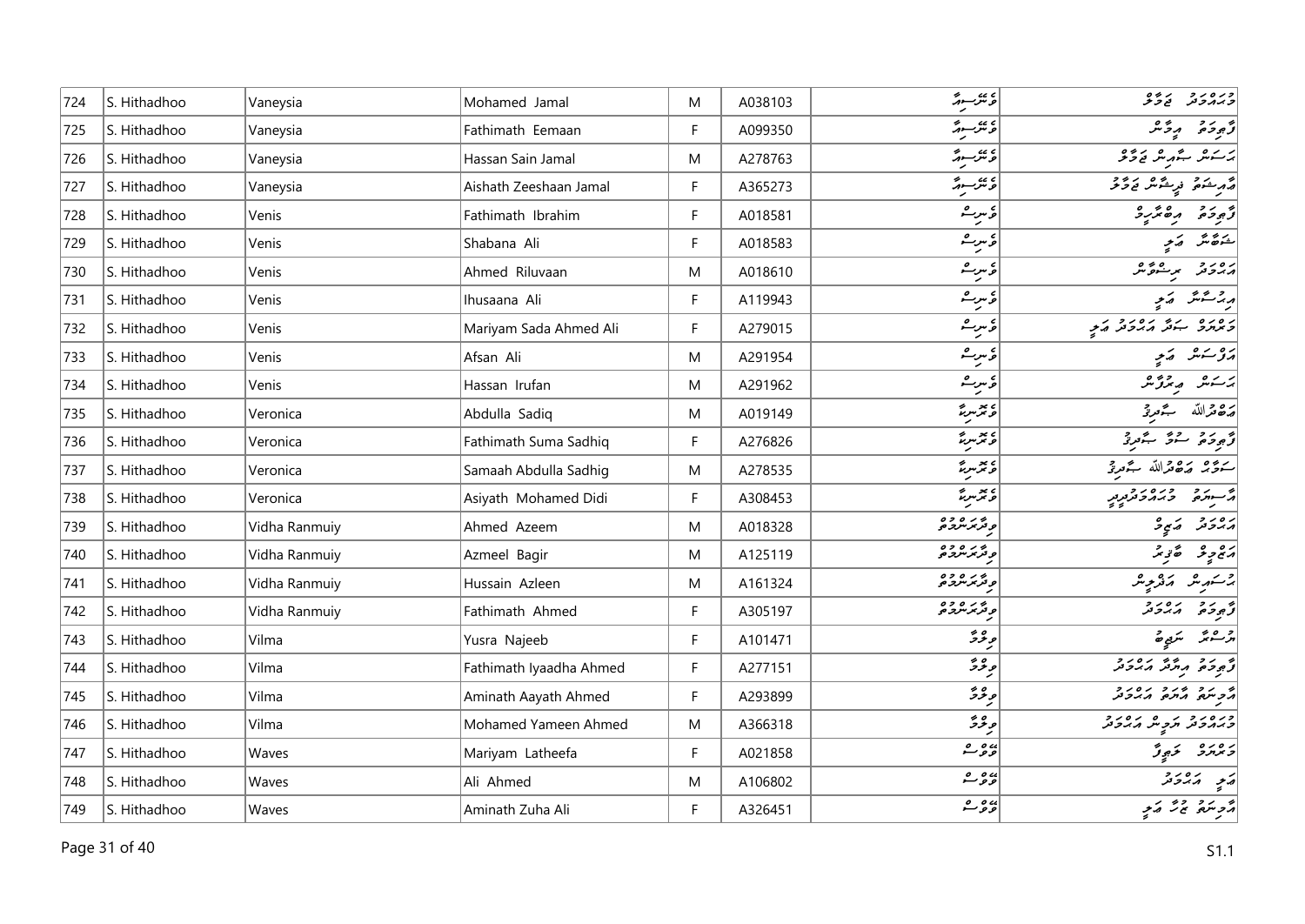| 750 | S. Hithadhoo | Way Side       | Aminath Anan Rasheed   | F  | A294241 | ن کے دی <sub>کھ</sub>                                  | أأترجم المترامل المتفوير                   |
|-----|--------------|----------------|------------------------|----|---------|--------------------------------------------------------|--------------------------------------------|
| 751 | S. Hithadhoo | Way Side       | Isaam Rasheed          | M  | A400223 | ن کے مر <sup>ہ</sup>                                   | أيريكموا المرتشوش                          |
| 752 | S. Hithadhoo | West Beach     | Abdulla Misbah         | M  | A084817 | $\begin{bmatrix} 2 & 2 & 5 \\ 5 & 6 & 5 \end{bmatrix}$ | مَصْعَراللّه<br>وسنقص                      |
| 753 | S. Hithadhoo | West Beach     | Ahmed Mishfaaq         | M  | A272806 | $rac{1}{2}$                                            | ره رو در مورد<br>مربر در در در در          |
| 754 | S. Hithadhoo | West Beach     | Aishath Zubaidha       | F  | A319843 | $\mathcal{S}_{\varphi}$ $\mathcal{S}_{\varphi}$        |                                            |
| 755 | S. Hithadhoo | Wickets        | Ali Shareef            | M  | A073195 | <sub>عر</sub> بة قاينة                                 | أركمني المستورين                           |
| 756 | S. Hithadhoo | Wickets        | Munsif Shareef         | M  | A277164 | عرتم قاعسه                                             | ۋىرىبور<br>ے موثر                          |
| 757 | S. Hithadhoo | Wickets        | Muslih Shareef         | M  | A294008 | و ئۇ ھ                                                 | وجوروا المتاريو                            |
| 758 | S. Hithadhoo | Zahaa Manzil   | Shinaz Mohamed         | M  | A251452 | ئەشرىقى چە                                             | شەمگەنچ<br>و رە ر د<br>تر پر تر تر         |
| 759 | S. Hithadhoo | Zahaa Manzil   | Bashaarath Zubair      | F  | A277001 | ىئە ئەڭرىمى بى                                         | CAR CARA                                   |
| 760 | S. Hithadhoo | Zahaa Manzil   | Mohamed Inshal         | M  | A277004 | ىر ئەز شەيدى                                           | و ر ه ر د<br>د بر بر تر<br>ىر بىرىشۇ ئو    |
| 761 | S. Hithadhoo | Zahaa Manzil   | Zulaikha Mohamed       | F  | A292372 | ى ئەڭ ئىرى ئى                                          | و ره ر د<br>تربر پر تر<br>ح ځرمر تر<br>م   |
| 762 | S. Hithadhoo | Zahaa Manzil   | Ahmed Nazim            | M  | A292395 | ىر ئەز شرىي تۇ                                         | رەر ئەھرە                                  |
| 763 | S. Hithadhoo | Zahaa Manzil   | Ali Shimaau Zubair     | M  | A330183 | ى ئەز ئىرىپى ئە                                        | ג׳בְ תַּבְרֶג הַ סְּתָב                    |
| 764 | S. Hithadhoo | Zahaa Manzil   | Nizaam Zubair          | M  | A343432 | ئەر ئەكەنگە ئە                                         | سرچ ۽ صميد                                 |
| 765 | S. Hithadhoo | Zaithoonimaage | Mariyam Shaima Ibrahim | F  | A018429 | ב קבל תוביב<br>בין קבל תוביב                           | גם גם היות ב" וקישית בי                    |
| 766 | S. Hithadhoo | Zaithoonimaage | Aishath Hussain        | F. | A018435 | ىم مەھمىرىچە<br>ئ                                      | مەر شىم بىر شىر ش                          |
| 767 | S. Hithadhoo | Zaithoonimaage | Hussain Manikfaan      | M  | A021848 | ב קייד ביבי<br>ביקייד ביבי                             | ج سے مر عرض میں تو تعمی                    |
| 768 | S. Hithadhoo | Zaithoonimaage | Hawwa Manikfanu        | F  | A025413 | ן<br>המקייקות ב                                        | رە بەر بىر تەرىپى<br>بەر بۇ ئەسرىيە ئۇنىڭر |
| 769 | S. Hithadhoo | Zaithoonimaage | Rinshifa Ahmed         | F. | A099585 | ئەر دوسرچ<br>ئ                                         | ەر ئەر تە<br>برىگرىشوژً                    |
| 770 | S. Hithadhoo | Zaithoonimaage | Mumthaaz Hussain       | M  | A271399 | ىم مەھمىرىچە<br>ئ                                      | - <i>۱۶۵۶ - ۲۰ میل</i><br>مرحوم برگتور ش   |
| 771 | S. Hithadhoo | Zaithoonimaage | Inasha Ismail          | F  | A329043 | ر دو بروی<br>نماره بروی                                | ىرىئەشقە بەستىۋىر تو                       |
| 772 | S. Hithadhoo | Zaithoonimaage | Fathimath Samahath     | F  | A329569 | ىم مەھمىرىچە ئ                                         | ژوره شوره                                  |
| 773 | S. Hithadhoo | Zamzamge       | Ali Mohamed Didi       | M  | A018392 |                                                        | ړ د د د د ورور<br>د د د د د و ترترتر       |
| 774 | S. Hithadhoo | Zamzamge       | Faisal Ali             | M  | A309231 |                                                        | تەرىبىق كەي                                |
| 775 | S. Hithadhoo | Zamzamge       | Ibrahim Ahsan Ali      | M  | A309234 |                                                        | مەھەر دە كەر كەن كەن                       |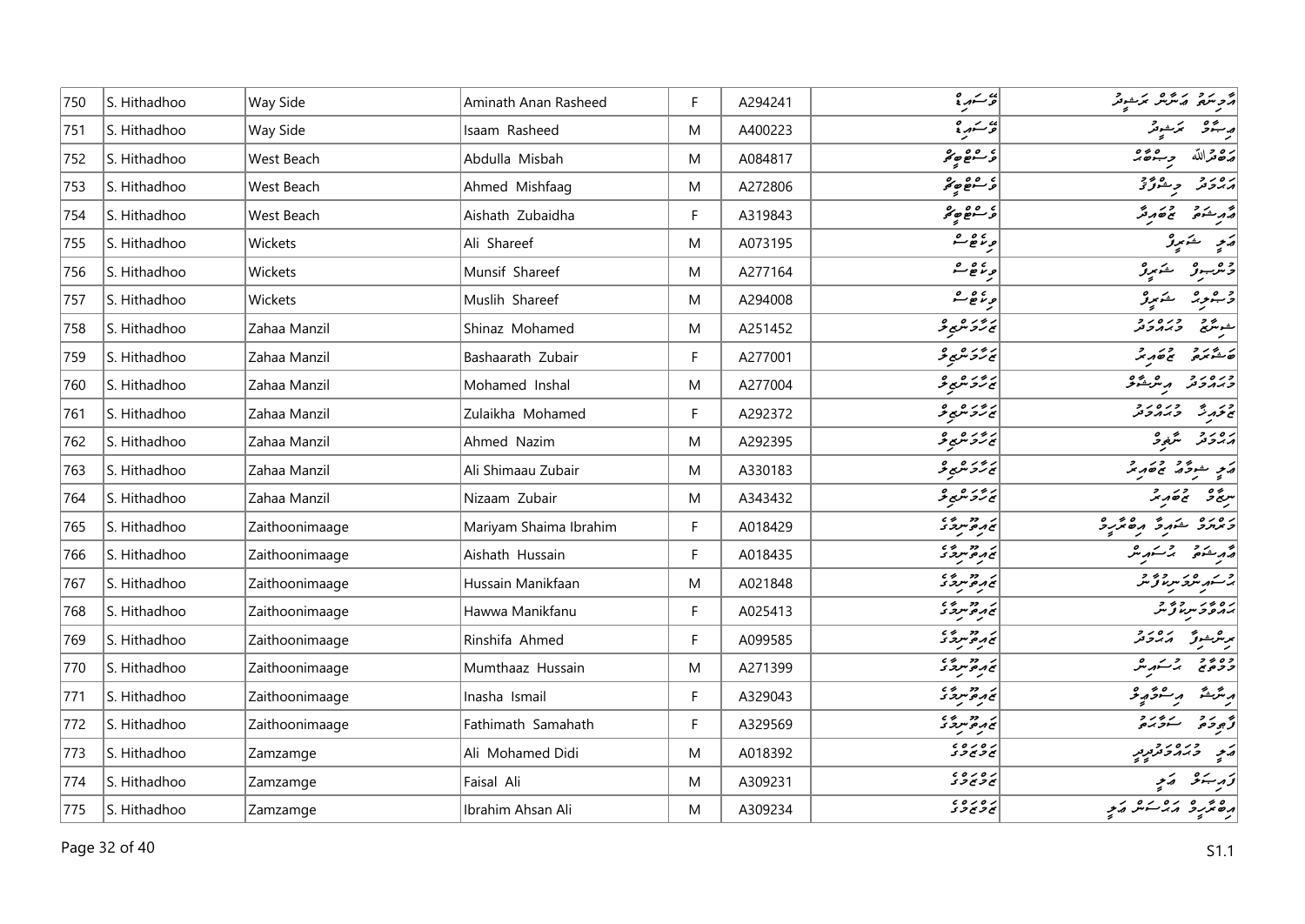| 776 | S. Hithadhoo   | Zeen         | Fathimath Zeeniya   |   | A020973 | اس                                        | ا تو بر در<br>اگر جو جو<br>سے سرور |
|-----|----------------|--------------|---------------------|---|---------|-------------------------------------------|------------------------------------|
| 777 | l S. Hithadhoo | Zeen         | Ziya Fahumy         |   | A276799 | ، سر                                      | سندوگر<br>ترثرو                    |
| 778 | l S. Hithadhoo | Zeen         | Aminath Zaina Fahmy |   | A276800 | ، سر                                      | أأروسهم بمارش وكرح                 |
| 779 | IS. Hithadhoo  | Zeen         | Zauma Fahumy        |   | A291646 | ، سر                                      | ائے <i>م</i> رش<br>تخرقر و         |
| 780 | l S. Hithadhoo | Zuvaarimaage | Aminath Naseema     |   | A018174 | $64 - 42$<br> تم حر مرحر تر               | أثر دستره كالمساورة                |
| 781 | S. Hithadhoo   | Zuvaarimaage | Abdulla Naaim       | M | A273417 | د په په په<br>  بی ټو بر تر <sub>کم</sub> | أرة قرالله شهرته                   |
| 782 | IS. Hithadhoo  | Zuvaarimaage | Nafiu Mohamed       | M | A273421 | و پر پر پر<br>سی تحریکو <sub>م</sub> ی    | پتمبر چر<br>و ره د د<br>تر پر ژوئر |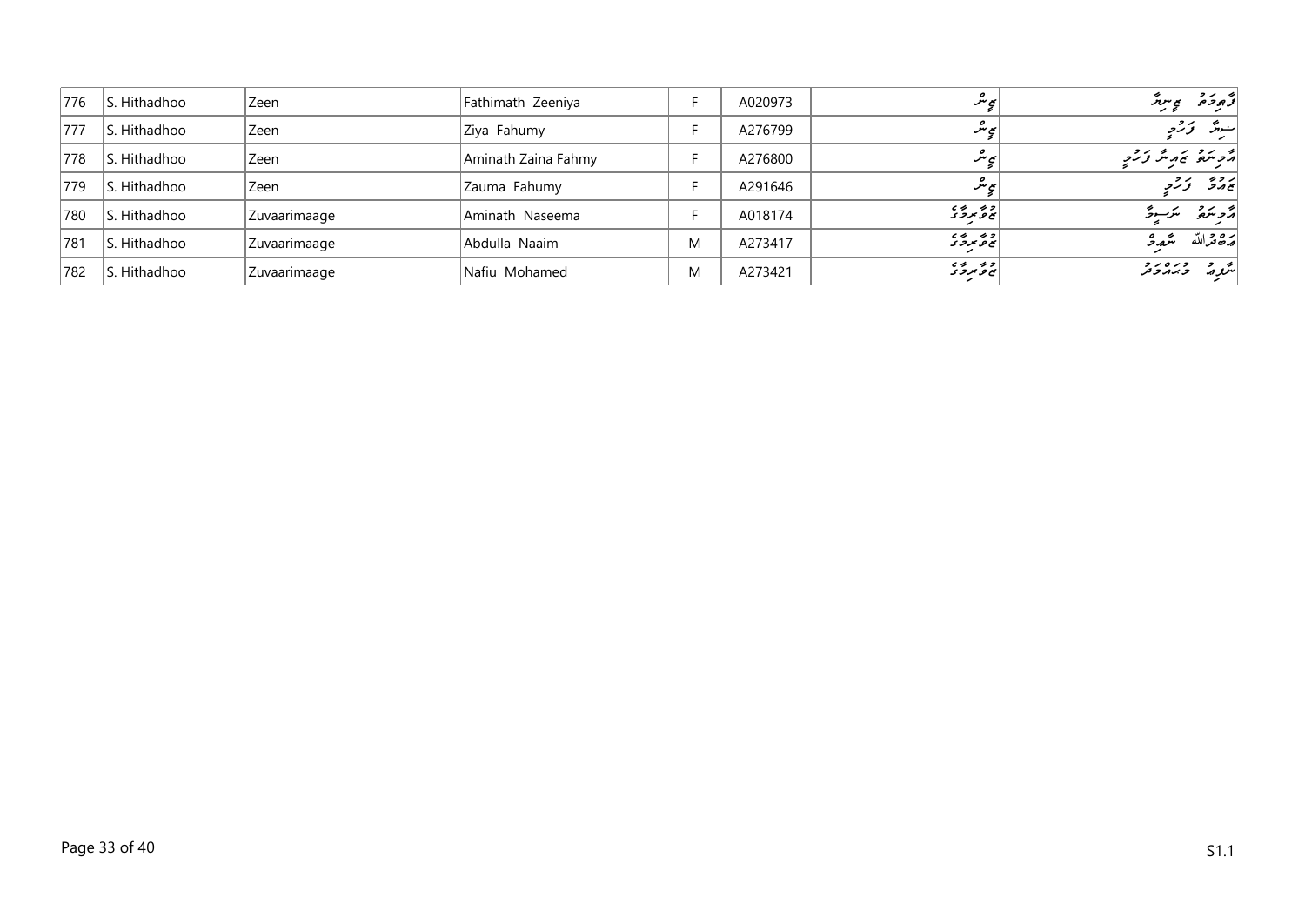## *w7qAn8m? sCw7mRo>u; wEw7mRw;sBo<*

| ' مرمر | 'يئرىثر: |
|--------|----------|
|        |          |
|        |          |
|        |          |

## *w7q9r@w7m> sCw7qHtFoFw7s; mAm=q7 w7qHtFoFw7s;*

| ىر تە | $\mathcal{O} \times$<br>$\sim$ | $\sim$<br>. . | لترنثر |
|-------|--------------------------------|---------------|--------|
|       |                                |               |        |
|       |                                |               |        |
|       |                                |               |        |

| $\frac{\partial}{\partial x}$ | $^{\circ}$ | $\frac{2}{n}$ | $^{\circ}$<br>سرسر. |
|-------------------------------|------------|---------------|---------------------|
|                               |            |               |                     |
|                               |            |               |                     |
|                               |            |               |                     |

| ىرتىر: | 。<br>سر سر | .,<br>مرسر |
|--------|------------|------------|
|        |            |            |
|        |            |            |
|        |            |            |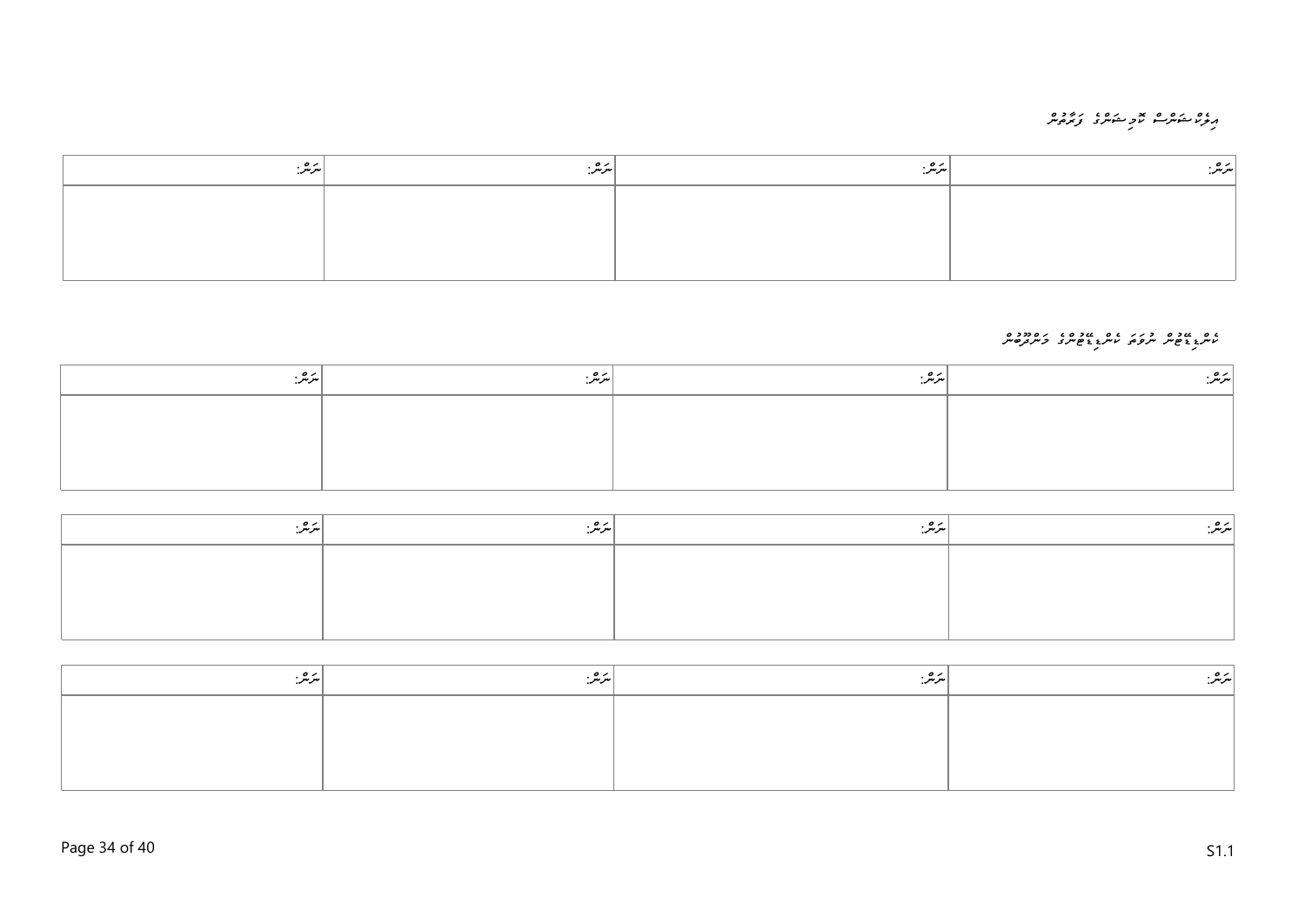| يزهر | $^{\circ}$ | ىئرىتر: |  |
|------|------------|---------|--|
|      |            |         |  |
|      |            |         |  |
|      |            |         |  |

| متريثر به | 。<br>َ سرسر ِ | يتزيترا | سرسر |
|-----------|---------------|---------|------|
|           |               |         |      |
|           |               |         |      |
|           |               |         |      |

| ىئرىتر. | $\sim$ | ا بر هه. | لىرىش |
|---------|--------|----------|-------|
|         |        |          |       |
|         |        |          |       |
|         |        |          |       |

| يترمثر | $^{\circ}$ | ىر پىر |
|--------|------------|--------|
|        |            |        |
|        |            |        |
|        |            |        |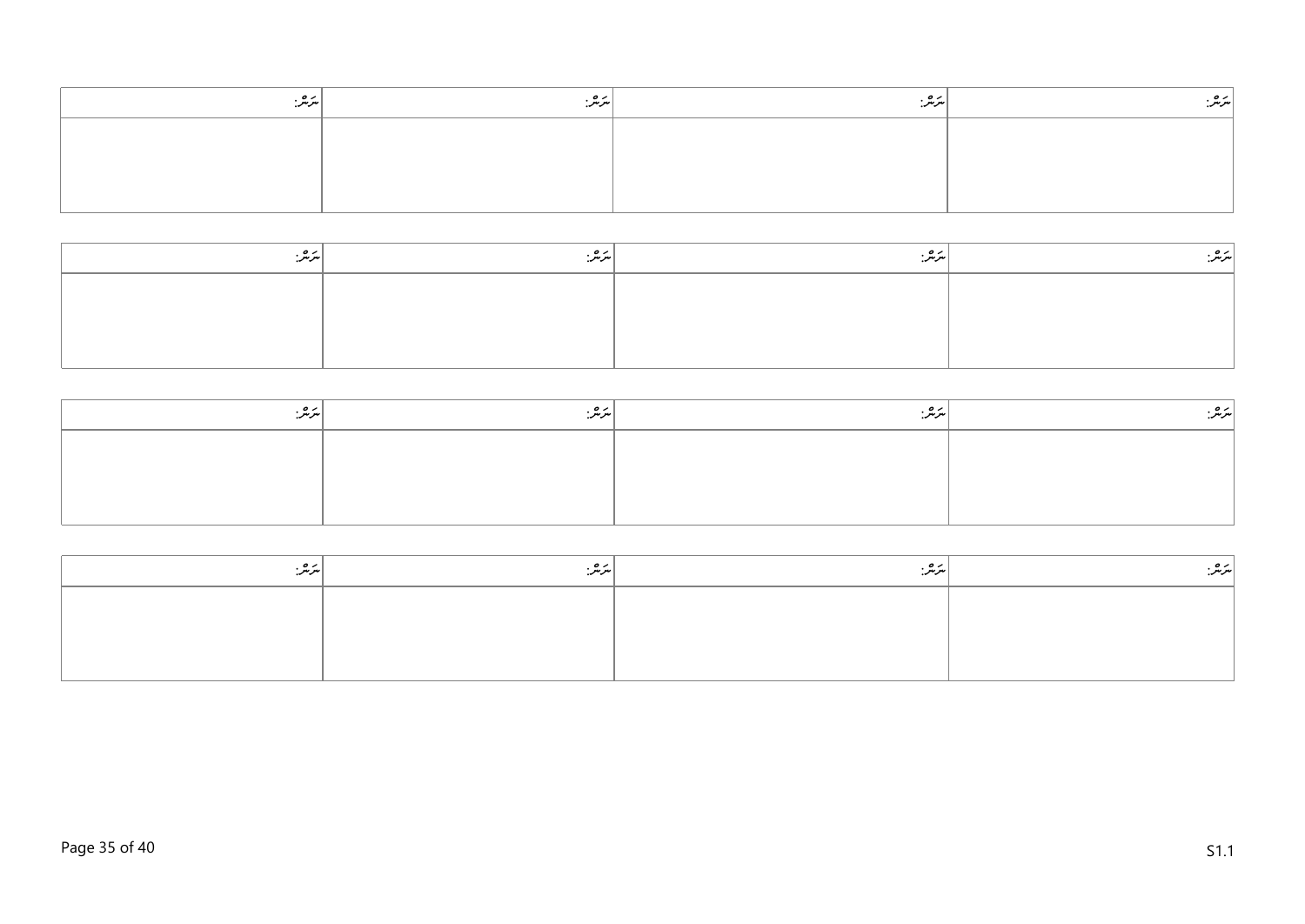| ير هو . | $\overline{\phantom{a}}$ | يرمر | اير هنه. |
|---------|--------------------------|------|----------|
|         |                          |      |          |
|         |                          |      |          |
|         |                          |      |          |

| ىر تىر: | $\circ$ $\sim$<br>" سرسر . | يبرحه | o . |
|---------|----------------------------|-------|-----|
|         |                            |       |     |
|         |                            |       |     |
|         |                            |       |     |

| الترنثر: | ' مرتكز: | الترنثر: | .,<br>سرسر. |
|----------|----------|----------|-------------|
|          |          |          |             |
|          |          |          |             |
|          |          |          |             |

|  | . ه |
|--|-----|
|  |     |
|  |     |
|  |     |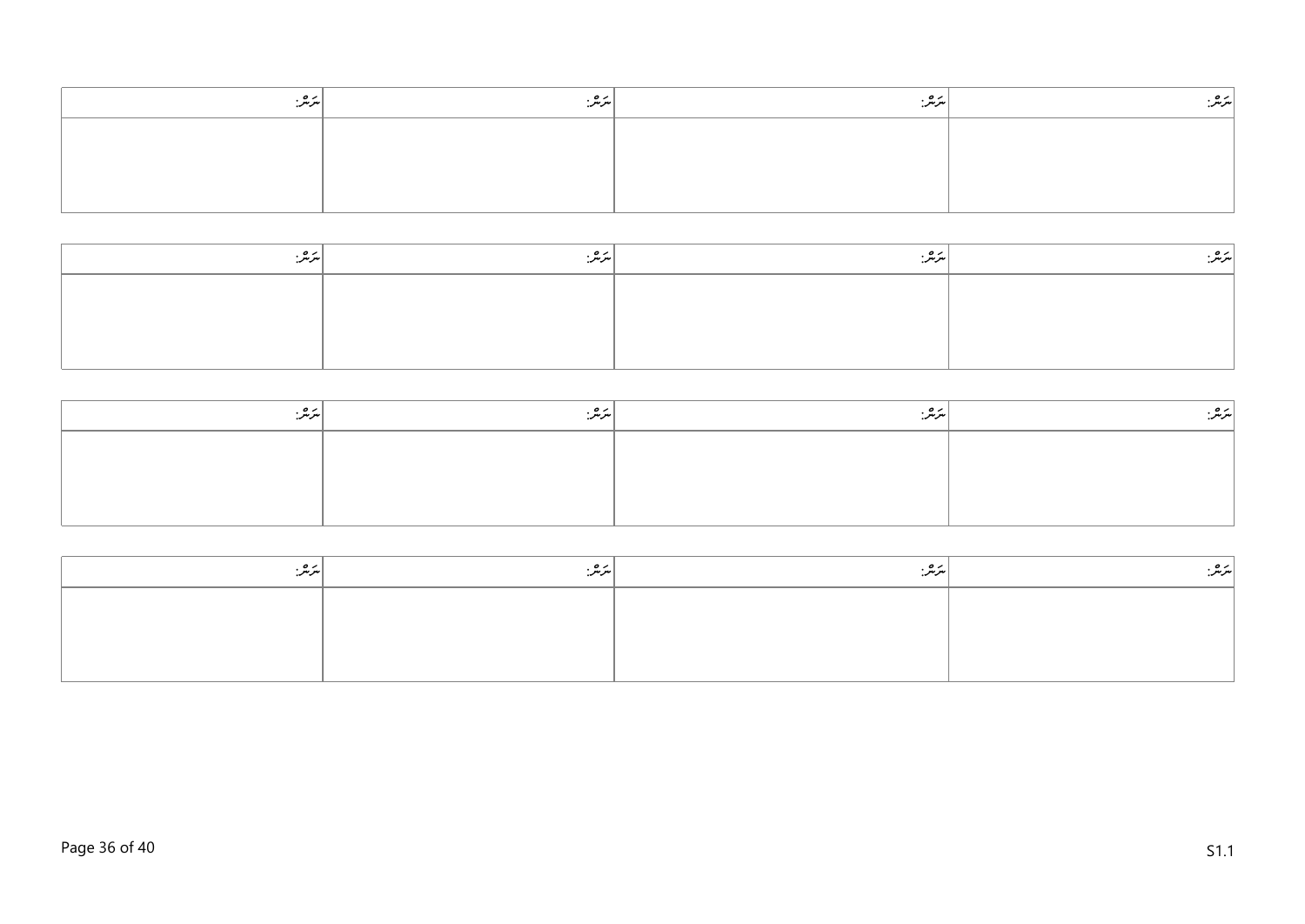| ير هو . | $\overline{\phantom{a}}$ | يرمر | اير هنه. |
|---------|--------------------------|------|----------|
|         |                          |      |          |
|         |                          |      |          |
|         |                          |      |          |

| ىر تىر: | $\circ$ $\sim$<br>" سرسر . | يبرحه | o . |
|---------|----------------------------|-------|-----|
|         |                            |       |     |
|         |                            |       |     |
|         |                            |       |     |

| انترنثر: | ر ه |  |
|----------|-----|--|
|          |     |  |
|          |     |  |
|          |     |  |

|  | . ه |
|--|-----|
|  |     |
|  |     |
|  |     |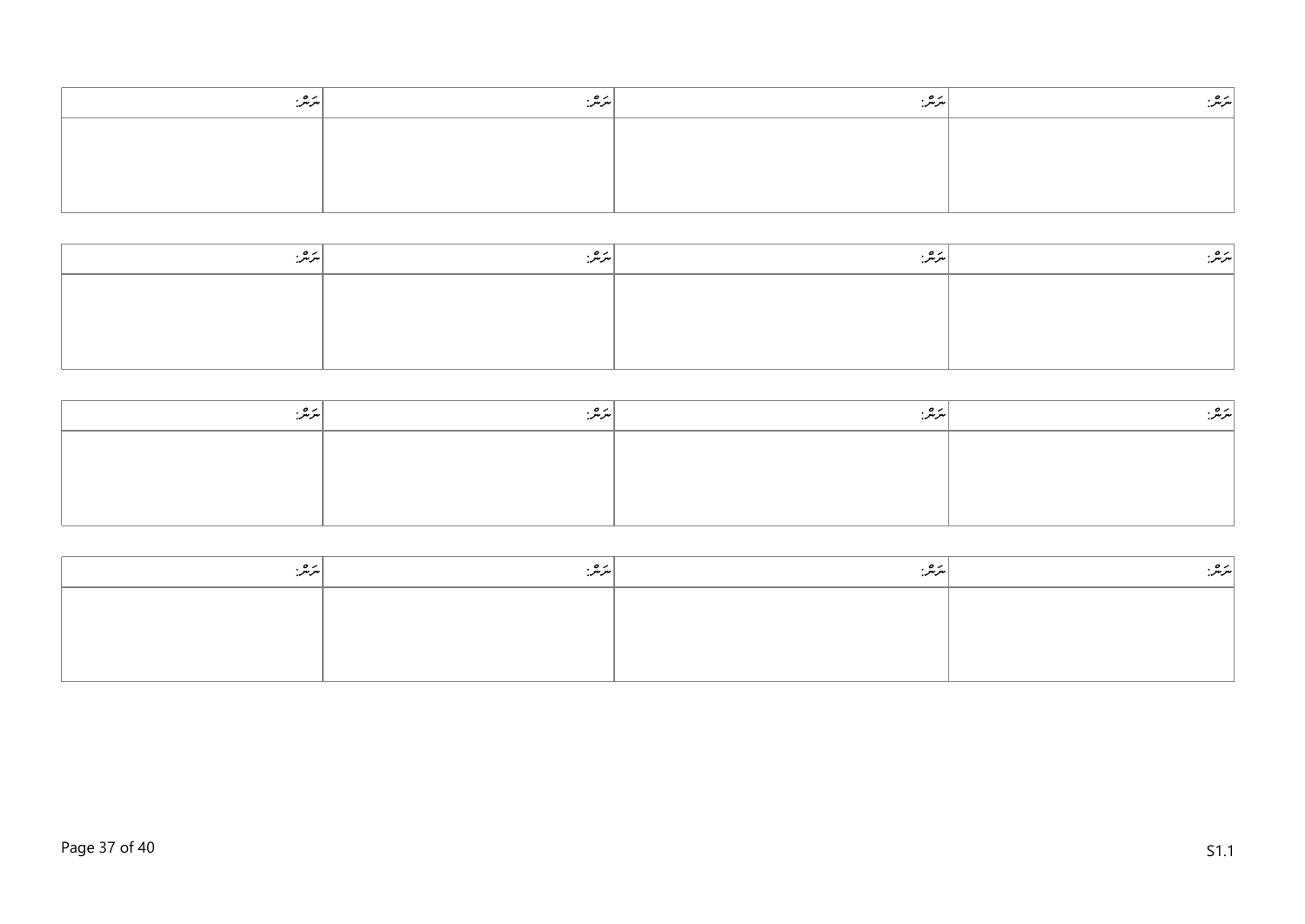| $\cdot$ | ο. | $\frac{\circ}{\cdot}$ | $\sim$<br>سرسر |
|---------|----|-----------------------|----------------|
|         |    |                       |                |
|         |    |                       |                |
|         |    |                       |                |

| ايرعر: | ر ه<br>. . |  |
|--------|------------|--|
|        |            |  |
|        |            |  |
|        |            |  |

| بر ه | 。 | $\overline{\phantom{0}}$<br>َ سومس. |  |
|------|---|-------------------------------------|--|
|      |   |                                     |  |
|      |   |                                     |  |
|      |   |                                     |  |

| 。<br>. س | ىرىىر |  |
|----------|-------|--|
|          |       |  |
|          |       |  |
|          |       |  |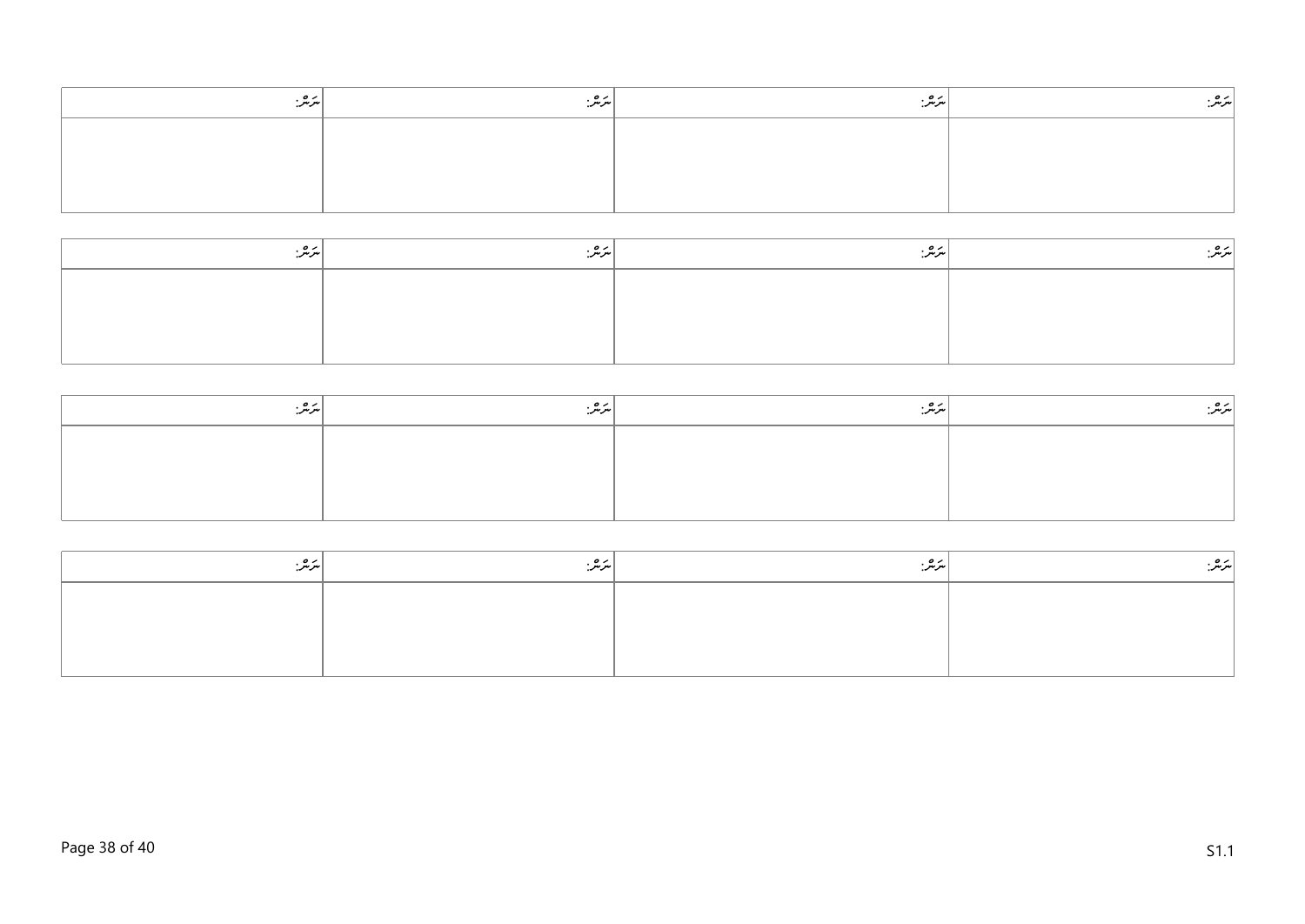| ير هو . | $\overline{\phantom{a}}$ | يرمر | لتزمثن |
|---------|--------------------------|------|--------|
|         |                          |      |        |
|         |                          |      |        |
|         |                          |      |        |

| ىر تىر: | $\circ$ $\sim$<br>" سرسر . | يبرحه | o . |
|---------|----------------------------|-------|-----|
|         |                            |       |     |
|         |                            |       |     |
|         |                            |       |     |

| الترنثر: | ' مرتكز: | الترنثر: | .,<br>سرسر. |
|----------|----------|----------|-------------|
|          |          |          |             |
|          |          |          |             |
|          |          |          |             |

|  | . ه |
|--|-----|
|  |     |
|  |     |
|  |     |